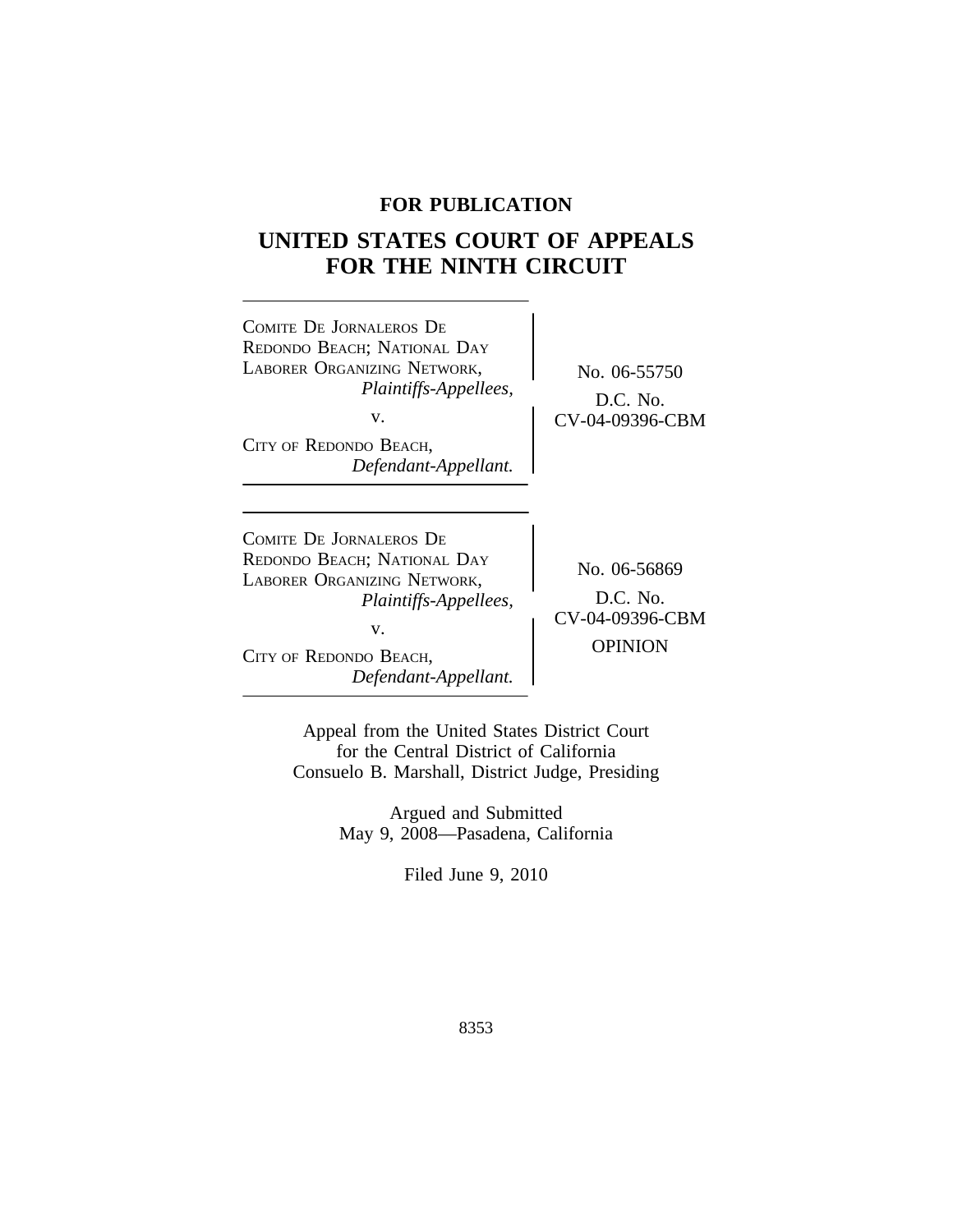Before: Kim McLane Wardlaw and Sandra S. Ikuta, Circuit Judges, and Ralph R. Beistline,\* District Judge.

> Opinion by Judge Ikuta; Dissent by Judge Wardlaw

<sup>\*</sup>The Honorable Ralph R. Beistline, United States District Judge for the District of Alaska, sitting by designation.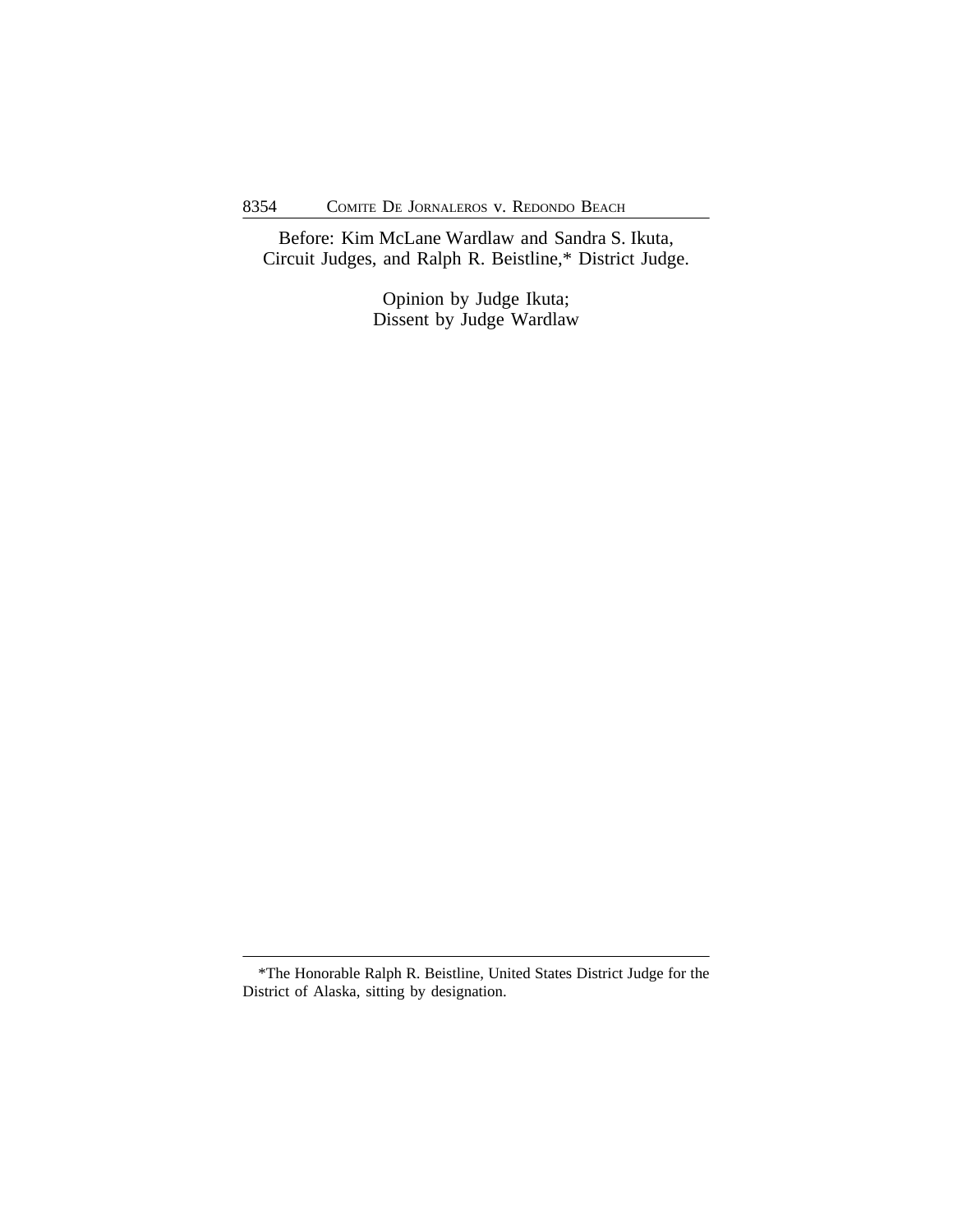# **COUNSEL**

Philip Hwang and Robert Rubin, Lawyers' Committee for Civil Rights, San Francisco, California, and Cynthia A. Valenzuela, Mexican American Legal Defense and Educational Fund, Los Angeles, California, counsel for the appellee.

Julie Fleming, Manning & Marder, Kass, Ellrod, Ramirez LLP, Los Angeles, California, and Michael Webb, Office of the City Attorney, Redondo Beach, California, counsel for the appellant.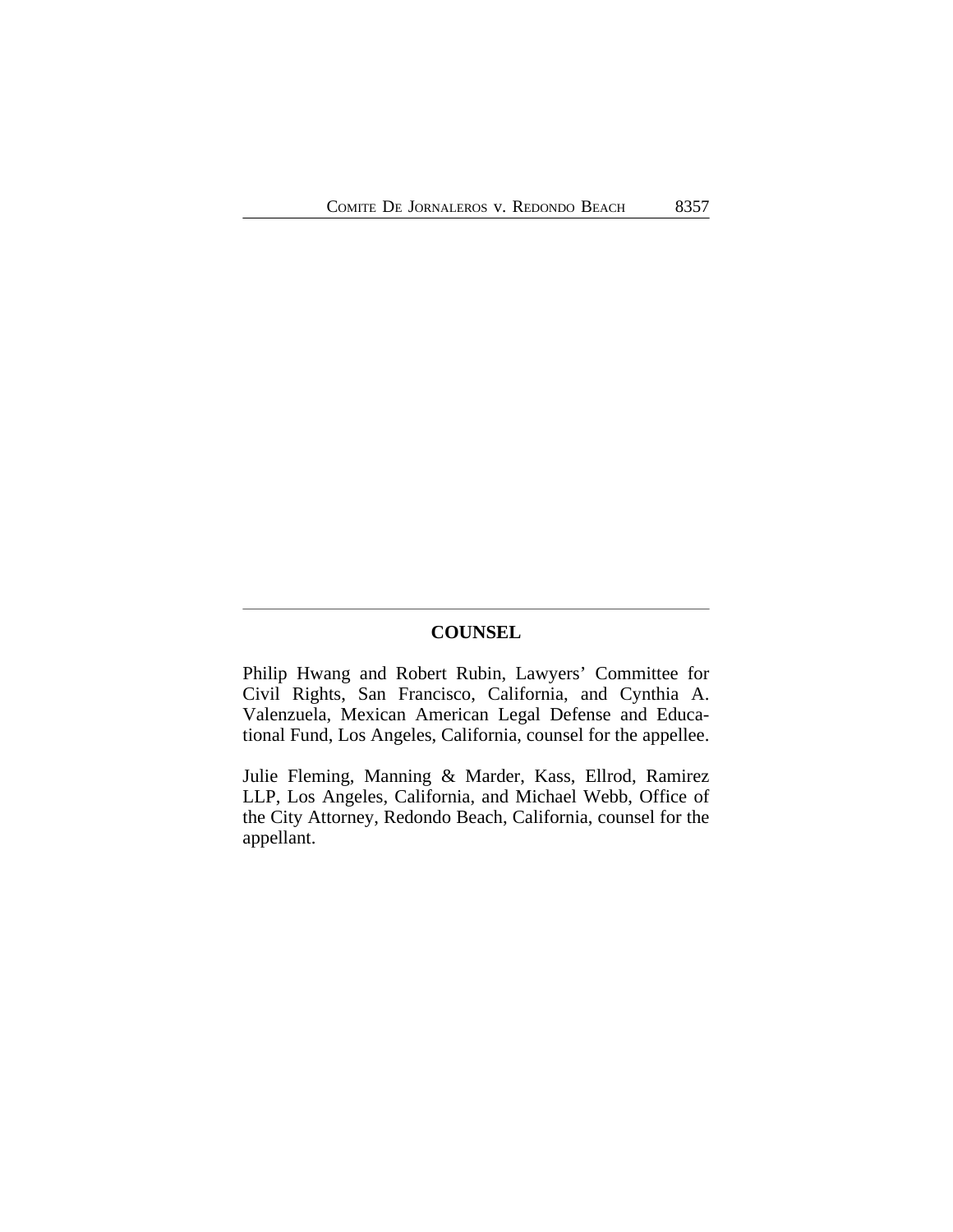#### **OPINION**

IKUTA, Circuit Judge:

This appeal raises a First Amendment challenge to Redondo Beach Municipal Code § 3-7.1601, which prohibits the act of standing on a street or highway and soliciting employment, business, or contributions from the occupants of an automobile. We have previously upheld a virtually identical ordinance against a constitutional challenge. *See ACORN v. City of Phoenix*, 798 F.2d 1260, 1273 (9th Cir. 1986). We reach the same result here and hold that the Redondo Beach ordinance is a valid time, place, or manner restriction. Accordingly, we reverse the contrary decision of the district court.

I

The facts giving rise to this controversy can be traced back to *ACORN*, where the Association of Community Organizations for Reform Now (ACORN), a non-profit political action organization, raised a First and Fourteenth Amendment challenge to a Phoenix ordinance that read: "No person shall stand on a street or highway and solicit, or attempt to solicit, employment, business or contributions from the occupants of any vehicle." *Id.* at 1262. According to ACORN, the challenged ordinance deterred its members from "tagging." As we explained, "[t]agging . . . involves an individual stepping into the street and approaching an automobile when it is stopped at a red traffic light. The individual asks the occupants of the vehicle for a contribution to ACORN and distributes a slip of paper, or 'tag,' providing information about ACORN and its activities." *Id.*

We determined that the restrictions imposed by the Phoenix ordinance were content neutral, narrowly tailored to serve a significant government interest, and left open ample alternative channels of communication. *Id.* at 1267-71. Accordingly,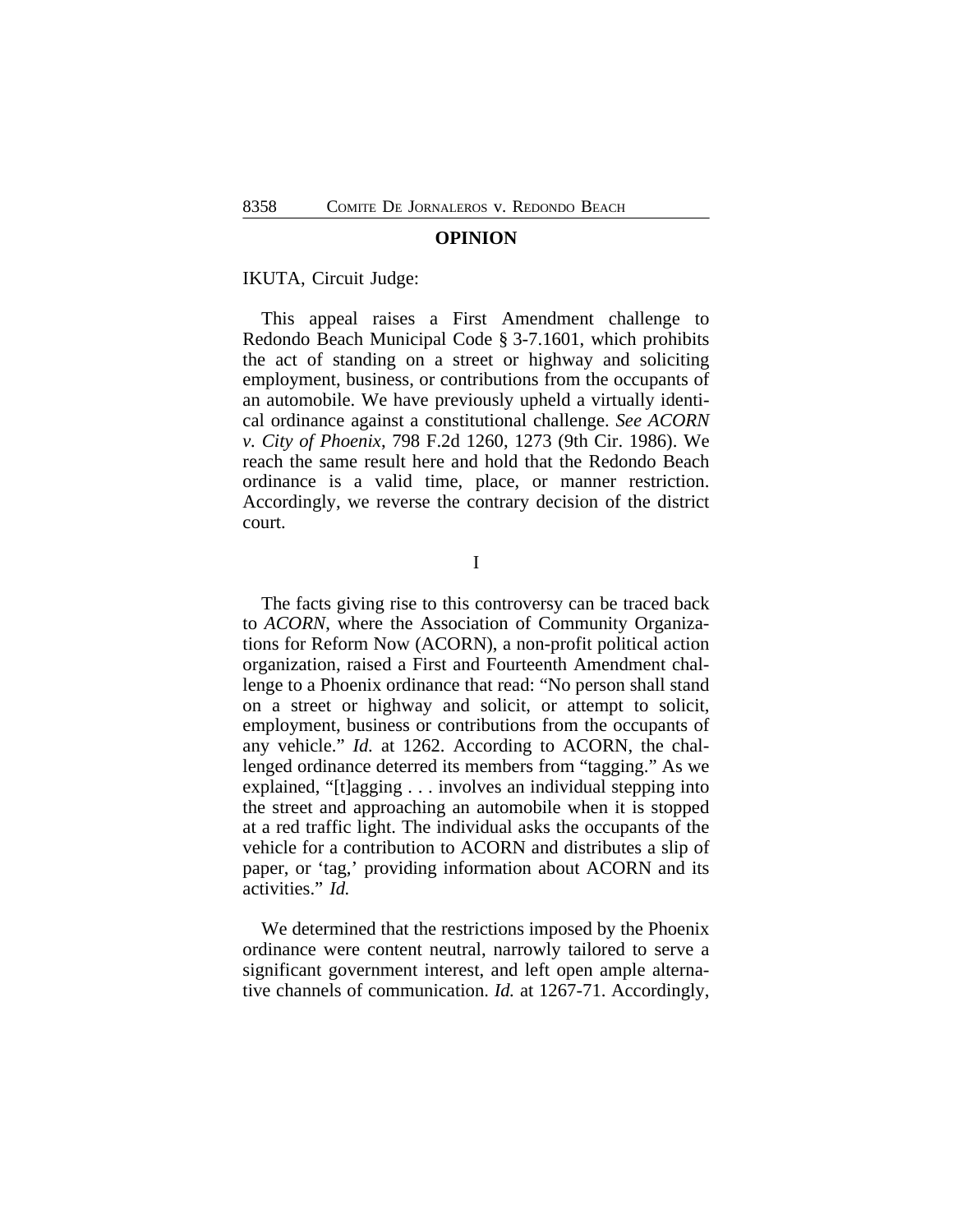we concluded that the ordinance was a reasonable time, place, or manner restriction which did not violate ACORN's First Amendment rights. *Id.* at 1273. We also rejected ACORN's argument that the ordinance was facially overbroad because it would deter not only ACORN's tagging at intersections, but also persons soliciting "on the sidewalks of Phoenix, during parades or demonstrations, or on streets closed to vehicle traffic." *Id.* at 1272. Because the ordinance was narrow, and prohibited "only solicitation in the streets 'from the occupants of any vehicle,' " *id.*, we concluded that ACORN's overbreadth argument ran "completely contrary to the language of the ordinance," *id.* at 1273.

Some eight months after we decided *ACORN*, Redondo Beach's city attorney proposed that the city adopt an ordinance "identical to one recently approved by the 9th circuit court of appeals." A memorandum from the city attorney to the mayor explained that "the City has had extreme difficulties with persons soliciting employment from the sidewalks along the Artesia corridor over the last several years. . . . There can be little question that traffic and safety hazards occur by this practice." A later memorandum by the same city attorney stated that the "ordinance was designed to alleviate sidewalk congestion and traffic hazards which occurred when large numbers of persons congregated on the sidewalks during the rush hours to obtain temporary employment."

Using *ACORN* as a guide in drafting its own ordinance, Redondo Beach enacted Redondo Beach Municipal Code § 3- 7.1601, which provides:

It shall be unlawful for any person to stand on a street or highway and solicit, or attempt to solicit, employment, business, or contributions from an occupant of any motor vehicle. For purposes of this section, "street or highway" shall mean all of that area dedicated to public use for public street purposes and shall include, but not be limited to, road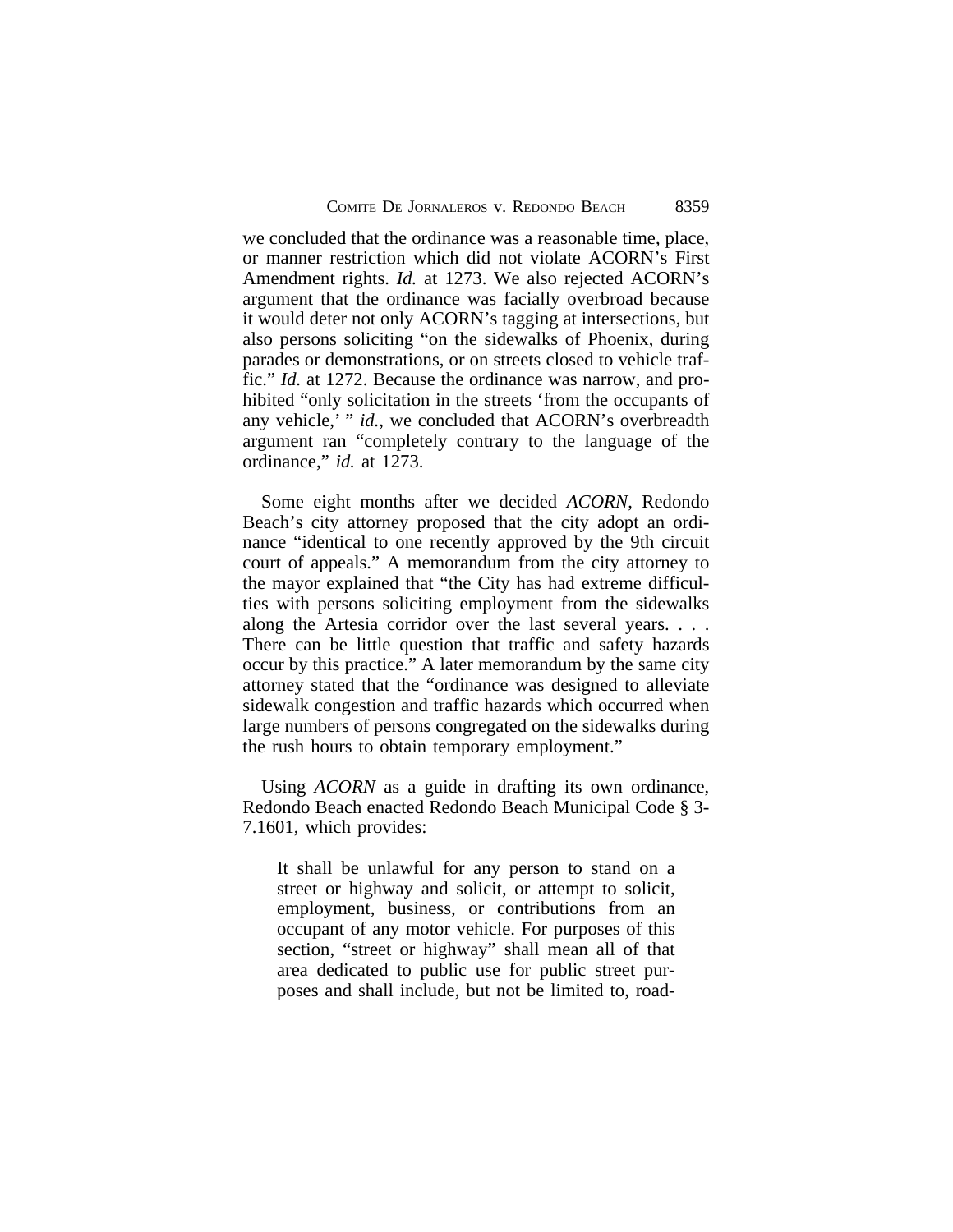ways, parkways, medians, alleys, sidewalks, curbs, and public ways.**<sup>1</sup>**

The first sentence of the Redondo Beach ordinance is identical to the operative language of the Phoenix ordinance from *ACORN*. *See* 798 F.2d at 1262. The second sentence adds the California Vehicle Code's definitions of "street," and "highway." *See* Cal. Veh. Code §§ 360, 590 (2009). In 1989, Redondo Beach added subsection (b) imposing a correlative restriction on drivers. It states: "It shall be unlawful for any person to stop, park or stand a motor vehicle on a street or highway from which any occupant attempts to hire or hires for employment another person or persons." As the city attorney explained in an earlier memorandum, "[b]y adopting this amendment, both the prospective employee and employer would be subject to a misdemeanor offense for soliciting the other from a street or highway."

After passage of the ordinance, Redondo Beach continued to experience traffic problems related to persons soliciting employment from automobiles at two of the city's intersections. In October 2004, Redondo Beach undertook "an enhanced effort" to enforce the Redondo Beach ordinance at these two intersections. Throughout October and November 2004, Redondo Beach police officers, sometimes posing as potential employers, arrested multiple persons for violating subsection (a) of the ordinance, and cited one person for violating subsection (b). According to the officer who was in charge of the enforcement project, "[d]ay laborers were only contacted and arrested when they were on the sidewalk and approached a stopped vehicle. The prospective employer who was charged with violation of Municipal Code Section 3- 7.1601(b) was contacted because he stopped in a traffic lane to conduct a hiring discussion with day laborers."

<sup>&</sup>lt;sup>1</sup>In 1989, this text became subsection (a) of the ordinance.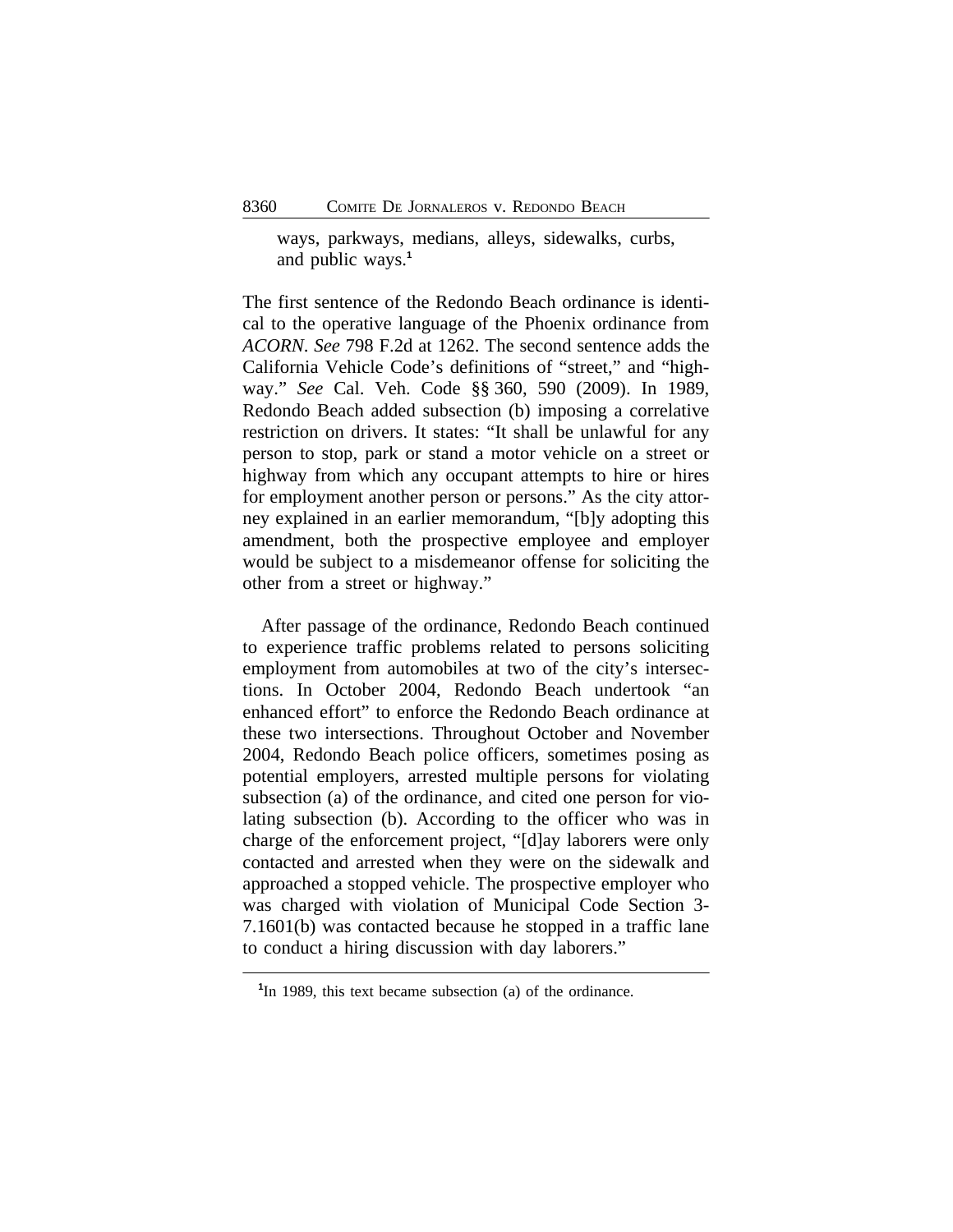On November 16, 2004, Comite de Jornaleros de Redondo Beach (Comite) and the National Day Laborer Organizing Network (NDLON) filed this suit in district court. Comite identifies itself as "an unincorporated association comprised of day laborers who . . . regularly seek work in the City of Redondo Beach," and NDLON identifies itself as "a nationwide coalition of day laborers and the agencies that work with day laborers." Their complaint alleged that the Redondo Beach ordinance deprived them and others of free speech rights guaranteed by the First and Fourteenth Amendments, and sought injunctive, monetary, and declarative relief under 42 U.S.C. § 1983 and 28 U.S.C. § 2201. The district court issued a temporary restraining order, and later a preliminary injunction barring enforcement of the Redondo Beach ordinance. We affirmed the preliminary injunction in an unpublished memorandum disposition. 127 Fed. Appx. 994 (9th Cir. 2005).

Both plaintiffs and Redondo Beach moved for summary judgment, which the district court addressed in a published opinion. 475 F. Supp. 2d 952 (C.D. Cal. 2006). The district court held that the Redondo Beach ordinance was content neutral, but was nevertheless invalid because (1) it was not "narrowly tailored to promote [Redondo Beach's] interests in traffic flow and safety," and (2) it "failed to establish the existence of ample alternative channels of communication." *Id.* at 966-68. Accordingly, the district court granted the plaintiffs' motion for summary judgment, permanently enjoined Redondo Beach from enforcing its ordinance, and ordered that "all fines, penalties, or records of infractions" of the Redondo Beach ordinance "be rescinded or removed and restitution provided." *Id.* at 970. Redondo Beach timely appealed. The district court subsequently granted Redondo Beach's motion to stay the order granting partial relief pending resolution of the appeal. The district court also awarded attorneys' fees to plaintiffs pursuant to 42 U.S.C. § 1988, which Redondo Beach has also timely appealed.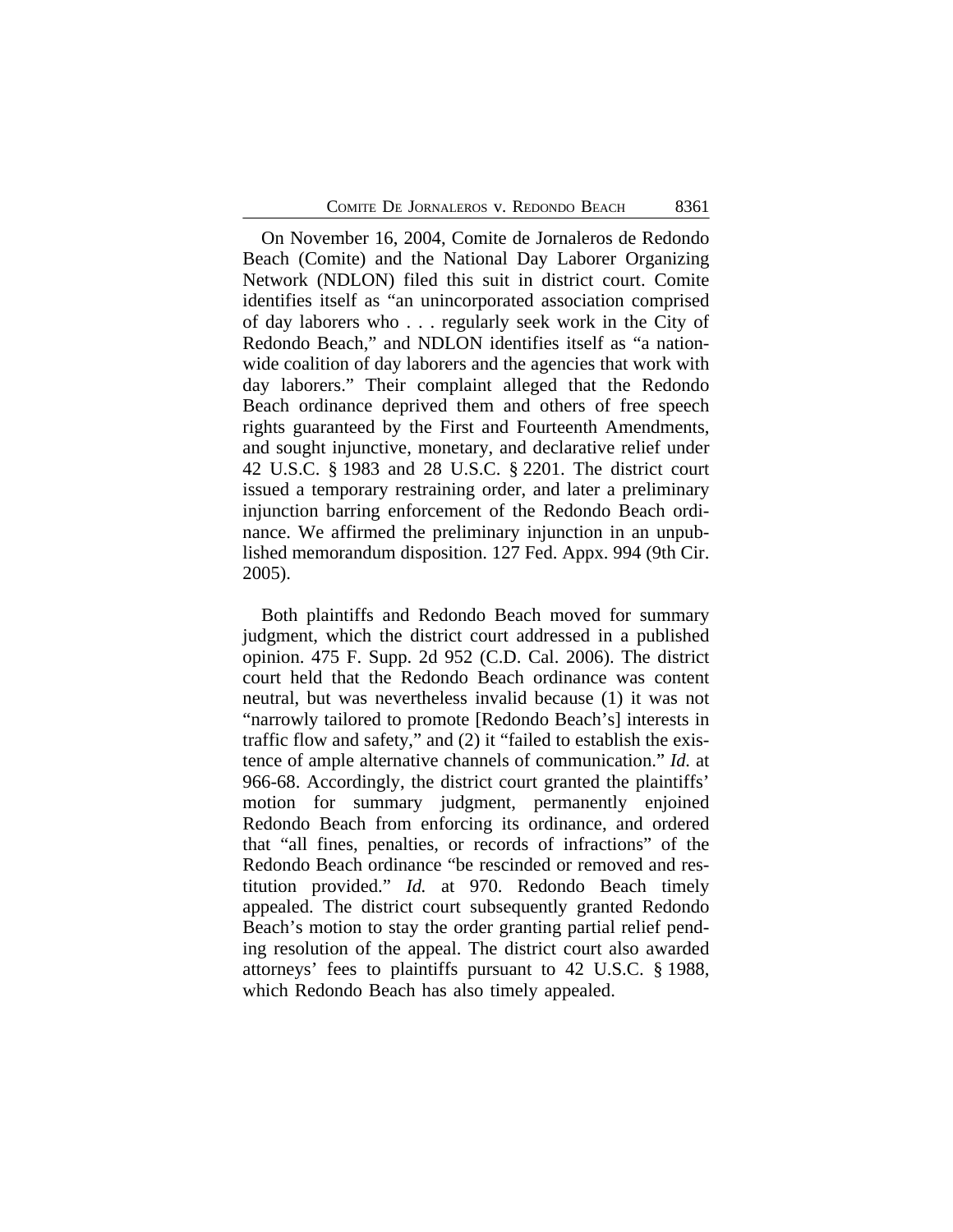We review de novo the district court's grant of summary judgment in favor of NDLON. *See*, *e.g.*, *ACLU of Nevada v. City of Las Vegas* (*ACLU II*), 466 F.3d 784, 790 (9th Cir. 2006). When considering a motion for summary judgment, we view the evidence in the light most favorable to the nonmoving party, and draw "all justifiable inferences" in that party's favor. *Anderson v. Liberty Lobby, Inc.*, 477 U.S. 242, 255 (1986).

Redondo Beach makes the threshold argument that Comite and NDLON lack standing to challenge the ordinance. To have standing under Article III, a plaintiff must have suffered an "injury in fact," defined as "an invasion of a legally protected interest which is (a) concrete and particularized, and (b) actual or imminent." *Lujan v. Defenders of Wildlife*, 504 U.S. 555, 560 (1992) (citations and internal quotation marks omitted). There also must be a causal connection between the injury and the defendant's conduct, and the injury must be redressable by a favorable decision. *Id*. at 561. Here Redondo Beach argues that Comite and NDLON fail to satisfy the Article III injury-in-fact requirement.

**[1]** An organization may establish a sufficient injury in fact if it substantiates by affidavit or other specific evidence that a challenged statute or policy frustrates the organization's goals and requires the organization "to expend resources in representing clients they otherwise would spend in other ways." *El Rescate Legal Servs., Inc. v. Executive Office of Immigration Review*, 959 F.2d 742, 748 (9th Cir. 1992); *see also Fair Housing of Marin v. Combs*, 285 F.3d 899, 904-05 (9th Cir. 2002). But "standing must be established independent of the lawsuit filed by the plaintiff." *Walker v. City of Lakewood*, 272 F.3d 1114, 1124 n.3 (9th Cir. 2001).

**[2]** NDLON has met the burden to establish its standing as an organization. The record contains declarations of NDLON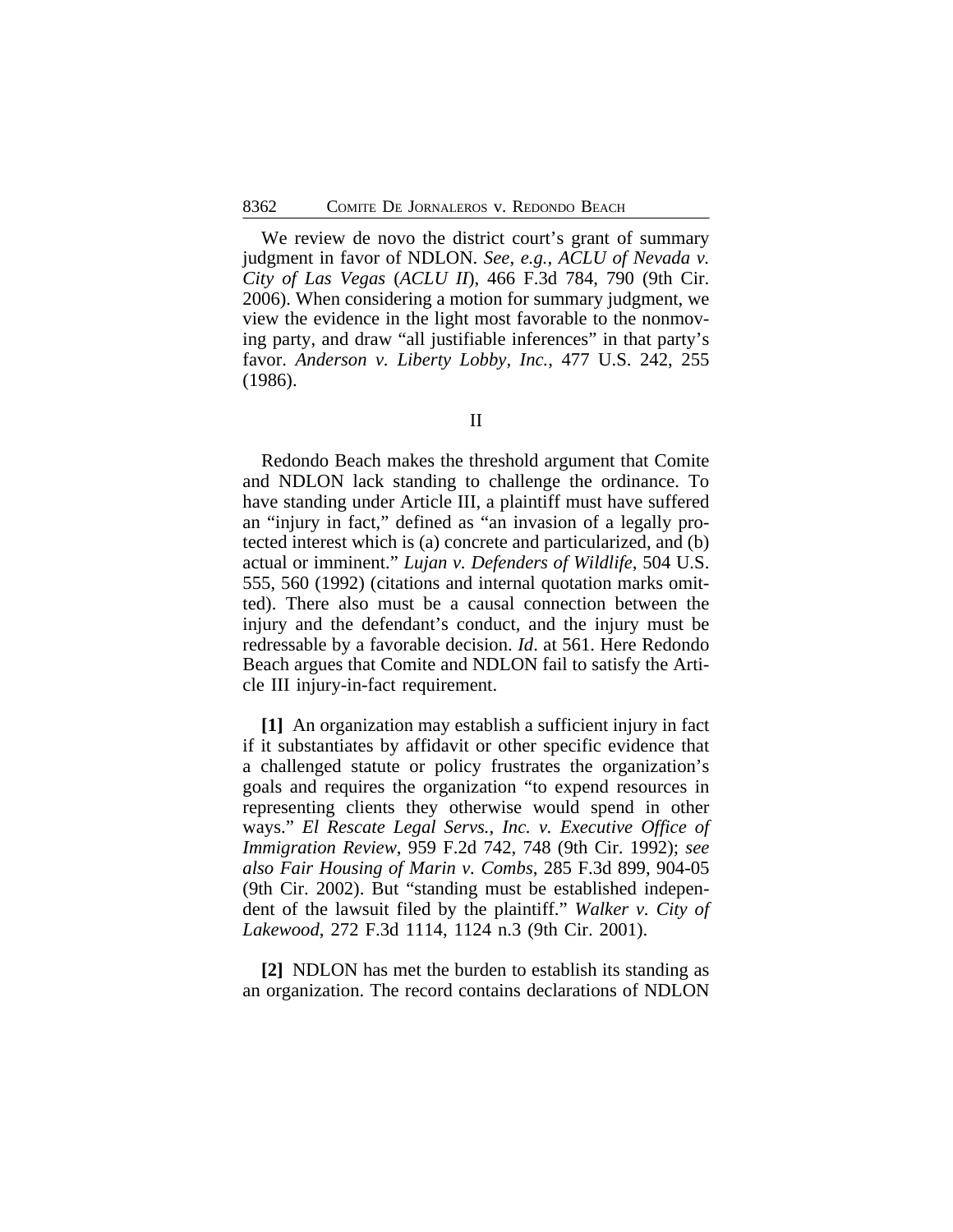officials that enforcement of the Redondo Beach ordinance has frustrated NDLON's mission "to strengthen and expand the work of local day laborer organizing groups" because it "has prevented day laborers from making their availability to work known in the City of Redondo Beach." Moreover, the ordinance has discouraged both employees and employers from participating in hiring transactions. Redondo Beach has offered no evidence to dispute these claims. NDLON also has offered uncontradicted evidence that enforcement of the ordinance has forced it to divert resources, independent of expenses for this litigation, that it would have spent in other ways. NDLON's west coast coordinator testified that she met with workers at the intersections targeted by Redondo Beach to discuss enforcement of the ordinance almost daily from the end of October 2004 until mid-December 2004, and weekly thereafter through June 2005. She also testified that she went to the police station to assist day laborers who had been arrested. NDLON's national coordinator testified that the time and resources spent in assisting day laborers during their arrests and meeting with workers about the status of the ordinance would have otherwise been expended toward NDLON's core organizing activities. In sum, NDLON has established a sufficient organizational injury for standing purposes. *See El Rescate*, 959 F.2d at 748.

**[3]** Because there is a causal connection between Redondo Beach's ordinance and NDLON's injury, and NDLON's injury would be redressable by a favorable decision, we conclude that NDLON has standing to bring this appeal. Accordingly, we have jurisdiction over this facial challenge irrespective of Comite's standing. "Where the legal issues on appeal are fairly raised by one plaintiff [who] had standing to bring the suit, the court need not consider the standing of the other plaintiffs." *Planned Parenthood of Idaho, Inc. v. Wasden*, 376 F.3d 908, 918 (9th Cir. 2004) (alteration in original) (internal quotation marks omitted). Therefore, we do not address the parties' remaining standing arguments, including Redondo Beach's evidentiary arguments. For ease of refer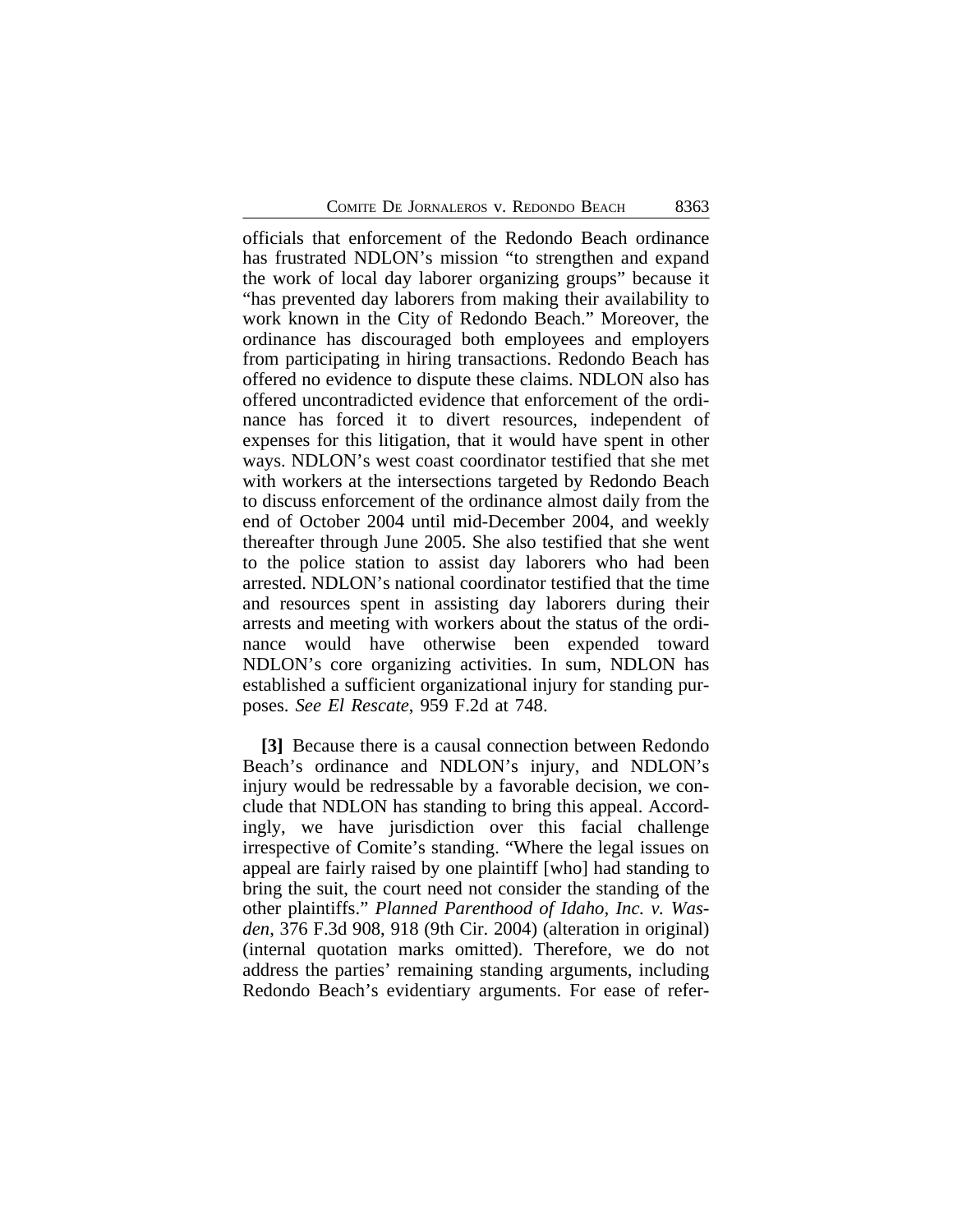ence, we will refer to the appellees in this case collectively as NDLON.

### III

**[4]** The First Amendment guarantees that "Congress shall make no law . . . abridging the freedom of speech."<sup>2</sup> The Supreme Court has made clear, however, that:

even in a public forum the government may impose reasonable restrictions on the time, place, or manner of protected speech, provided the restrictions "are justified without reference to the content of the regulated speech, that they are narrowly tailored to serve a significant governmental interest, and that they leave open ample alternative channels for communication of the information."

*Ward v. Rock Against Racism,* 491 U.S. 781, 791 (1989) (quoting *Clark v. Cmty. for Creative Non-Violence*, 468 U.S. 288, 293 (1984)).**<sup>3</sup>**

<sup>3</sup>Amici contend that the ordinance restricts solicitation that "does no more than propose a commercial transaction," *Bolger v. Young's Drug Prods. Corp.*, 463 U.S. 60, 66 (1983) (internal quotation marks omitted), and therefore the ordinance should be analyzed as a regulation of commercial speech. Because the appellants did not argue to the district court or to us that the ordinance imposes restrictions solely on purely commercial speech, however, we decline to address this argument. *See*, *e.g.*, *Dodd v. Hood River County*, 59 F.3d 852, 863 (9th Cir. 1995). Moreover, we have narrowly interpreted Supreme Court precedents defining commercial speech, holding that unless statutes or ordinances expressly "limit the scope of the regulated activity to purely commercial expression," *S.O.C.,*

<sup>&</sup>lt;sup>2</sup>Although the text of the First Amendment restricts "Congress," the right to free speech "is within the *liberty* safeguarded by the Due Process Clause of the Fourteenth Amendment." *First Nat'l Bank of Boston v. Bellotti*, 435 U.S. 765, 779 (1978). Accordingly, the First Amendment's limitation on "abridging the freedom of speech" applies to the states and their political subdivisions, such as Redondo Beach. *City of Ladue v. Gilleo*, 512 U.S. 43, 45 n.1 (1994).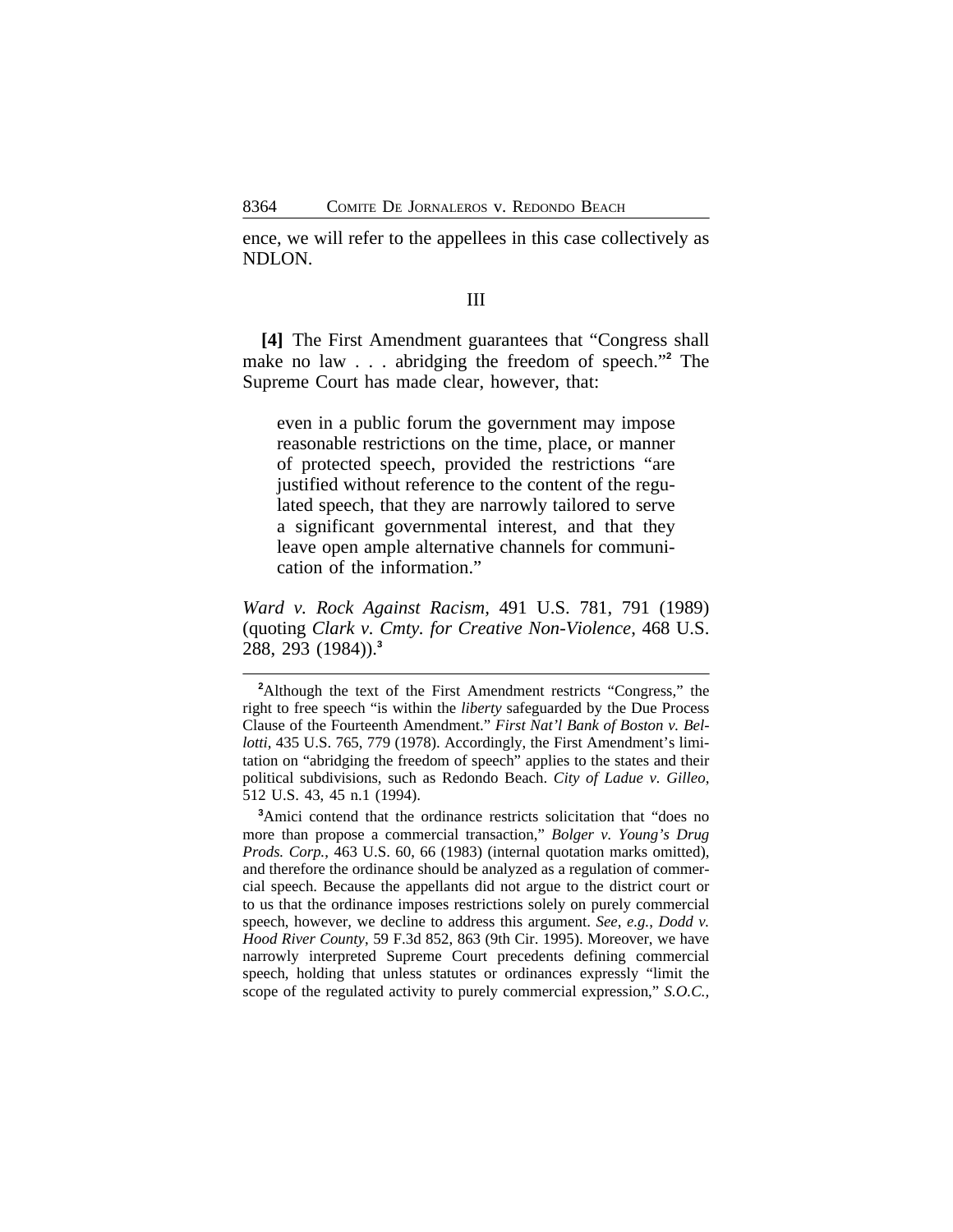Redondo Beach's ordinance regulates solicitation, which we have long recognized is a form of expression that consists of both expressive content and associated conduct or acts. The "words" component of solicitation includes both written and spoken communications. *See ACLU II*, 466 F.3d at 793-94. The "acts" component of solicitation includes the conduct of the person soliciting (e.g., in-person demands requiring an immediate response, such as approaching a person or vehicle "and demanding a personal response," *ACORN*, 798 F.2d at 1269 n.8). It also includes the effects of such conduct, such as impeding the flow of traffic, causing the target of solicitation to dodge an "implied threat of physical touching," *Hill v. Colorado*, 530 U.S. 703, 724 (2000), and other "disruption and delay caused by solicitation," *United States v. Kokinda*, 497 U.S. 720, 734 (1990). *See Int'l Soc'y for Krishna Consciousness, Inc. v. Lee*, 505 U.S. 672, 683-84, 705 (1992) ("Passengers who wish to avoid the solicitor may have to alter their paths, slowing both themselves and those around them."). The dual nature of solicitation does not change the fact that solicitation is a form of expression and "[e]xpression, whether oral or written or symbolized by conduct, is subject to reasonable time, place, or manner restrictions." *Clark*, 468 U.S. at 293.**<sup>4</sup>**

*Inc. v. County of Clark*, 152 F.3d 1136, 1143-44 (9th Cir. 1998), such laws must be analyzed as if they imposed restrictions on fully protected speech. *Id.* Because the Redondo Beach ordinance does not include such an express limitation, we cannot analyze it as commercial speech.

**<sup>4</sup>**Because solicitation combines " 'speech' and 'nonspeech' elements," solicitation could be categorized as expressive conduct. *See United States v. O'Brien*, 391 U.S. 367, 376 (1968). The Supreme Court has explained that the government can regulate expressive conduct, *id.* at 376-77, and that the test to determine whether such a regulation violates the First Amendment is essentially the same as that articulated in *Ward* for time, place, and manner restrictions. *See Clark*, 468 U.S. at 298 & n.8; *see also Ward,* 491 U.S. at 798. Here, Redondo Beach did not argue that its ordinance was a valid restriction on expressive conduct, so we apply only the test articulated in *Ward* to determine whether the ordinance is constitutional. 491 U.S. at 791.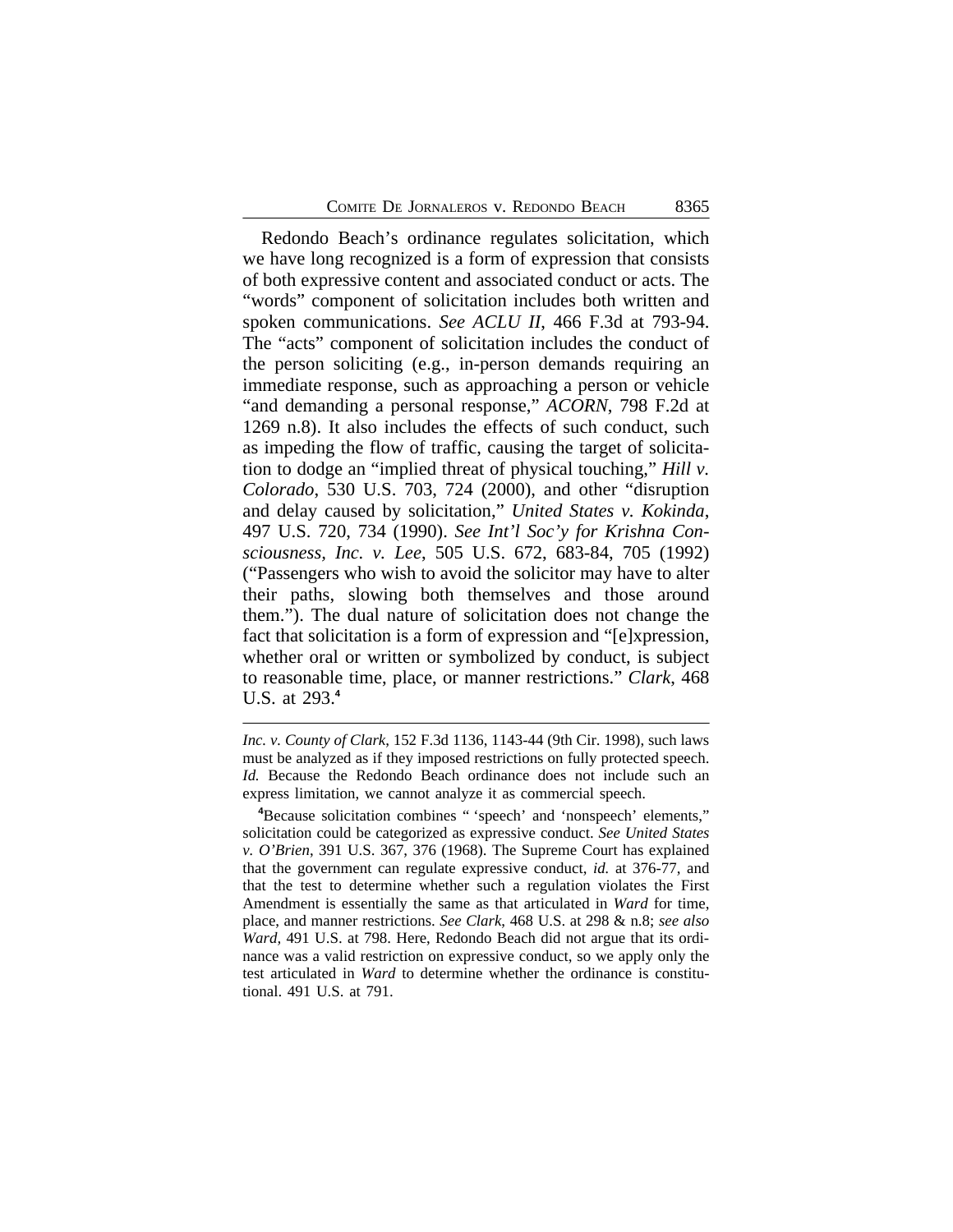The issue here is whether Redondo Beach's ordinance was a valid limitation on speech. As in *ACORN*, we will assume that the streets of Redondo Beach constitute a perpetual public forum, even when they are in use by vehicular traffic. 798 F.2d at 1267; *see Frisby v. Schultz*, 487 U.S. 474, 481 (1988) ("[A]ll public streets are held in the public trust and are properly considered traditional public fora."). Accordingly, we must consider whether the Redondo Beach ordinance is content neutral, narrowly tailored to serve a significant governmental interest, and leaves open ample alternative channels for communication of information. *Clark*, 468 U.S. at 293. NDLON, in its cross-appeal, argues that the district court erred in concluding that the ordinance was content neutral, while Redondo Beach argues that the district court erred in holding that the ordinance was not narrowly tailored and that ample alternative channels of communication were lacking. We consider these arguments in turn, mindful of the Supreme Court's direction that we may, and generally should, construe an enactment in a manner that will allow us to uphold its constitutionality. *See City of Lakewood v. Plain Dealer Publ'g Co.*, 486 U.S. 750, 770 n.11 (1988) ("[T]his court will presume any narrowing construction or practice to which the law is fairly susceptible." (internal quotation marks omitted)).

A

We have held that restrictions on acts of solicitation that were passed to support legitimate government concerns unrelated to suppressing any particular message are content neutral. *See ACLU II*, 466 F.3d at 794 & n.10 (noting that "courts have held that bans on the *act of solicitation* are contentneutral," while courts have determined that bans separating out "*words of solicitation* for differential treatment" are content based (citing cases)); *see also Berger v. City of Seattle*, 569 F.3d 1029, 1051 (9th Cir. 2009) (en banc) (stating that "regulations that ban certain *conduct* associated with solicitation do not violate the prohibition on content-based regulation of speech"). Indeed, this principle is well grounded in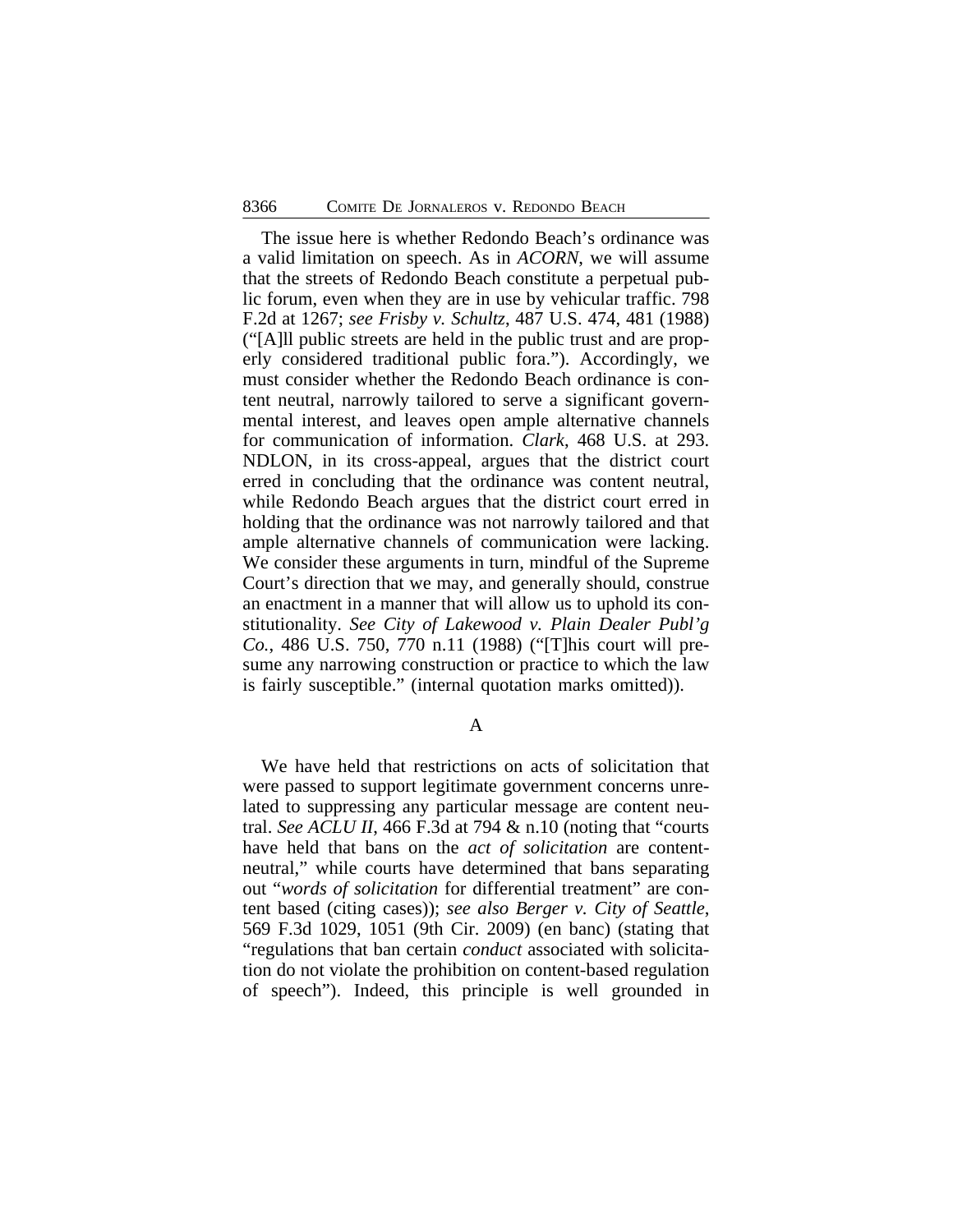Supreme Court precedent, which establishes that a regulation affecting speech-related activities is content neutral if it "serves purposes unrelated to the content of expression . . . even if it has an incidental effect on some speakers or messages but not others." *Ward*, 491 U.S. at 791.

Justice Kennedy made this point in his concurring opinion in *Lee*, 505 U.S. at 705, which we have relied on in *ACLU II*, 466 F.3d at 795, and *Berger*, 569 F.3d at 1050. In *Lee*, Justice Kennedy interpreted the Port Authority's ban on solicitation in an airport as being aimed at abusive acts associated with the physical exchange of money, described as "an element of conduct interwoven with otherwise expressive solicitation." 505 U.S. at 705 (Kennedy, J., concurring). Because the Port Authority's regulation prohibiting solicitation was "directed at these abusive practices and not at any particular message, idea, or form of speech, the regulation [was] a content-neutral rule serving a significant government interest." *Id.* at 706. In sum, where a regulation is aimed at actions entwined with expressive content, the principal inquiry is whether "restrictions of this kind . . . are justified without reference to the content of the regulated speech." *Clark*, 468 U.S. at 293-94 (citing cases).

A restriction aimed at conduct does not satisfy this content neutrality test, however, when the restriction "by its very terms, singles out particular content for differential treatment." *Berger*, 569 F.3d at 1051; *see ACLU II*, 466 F.3d at 794. For example, in *ACLU II* we concluded that a municipal ordinance prohibiting solicitation throughout a five-block tract of downtown Las Vegas was content based.**<sup>5</sup>** Although we determined that the "uncontroverted evidence supports

**<sup>5</sup>**The ordinance "broadly" defined solicitation as "to ask, beg, solicit or plead, whether orally, or in a written or printed manner, for the purpose of obtaining money, charity, business or patronage, or gifts or items of value for oneself or another person or organization." *Id.* at 788 (internal quotation marks omitted).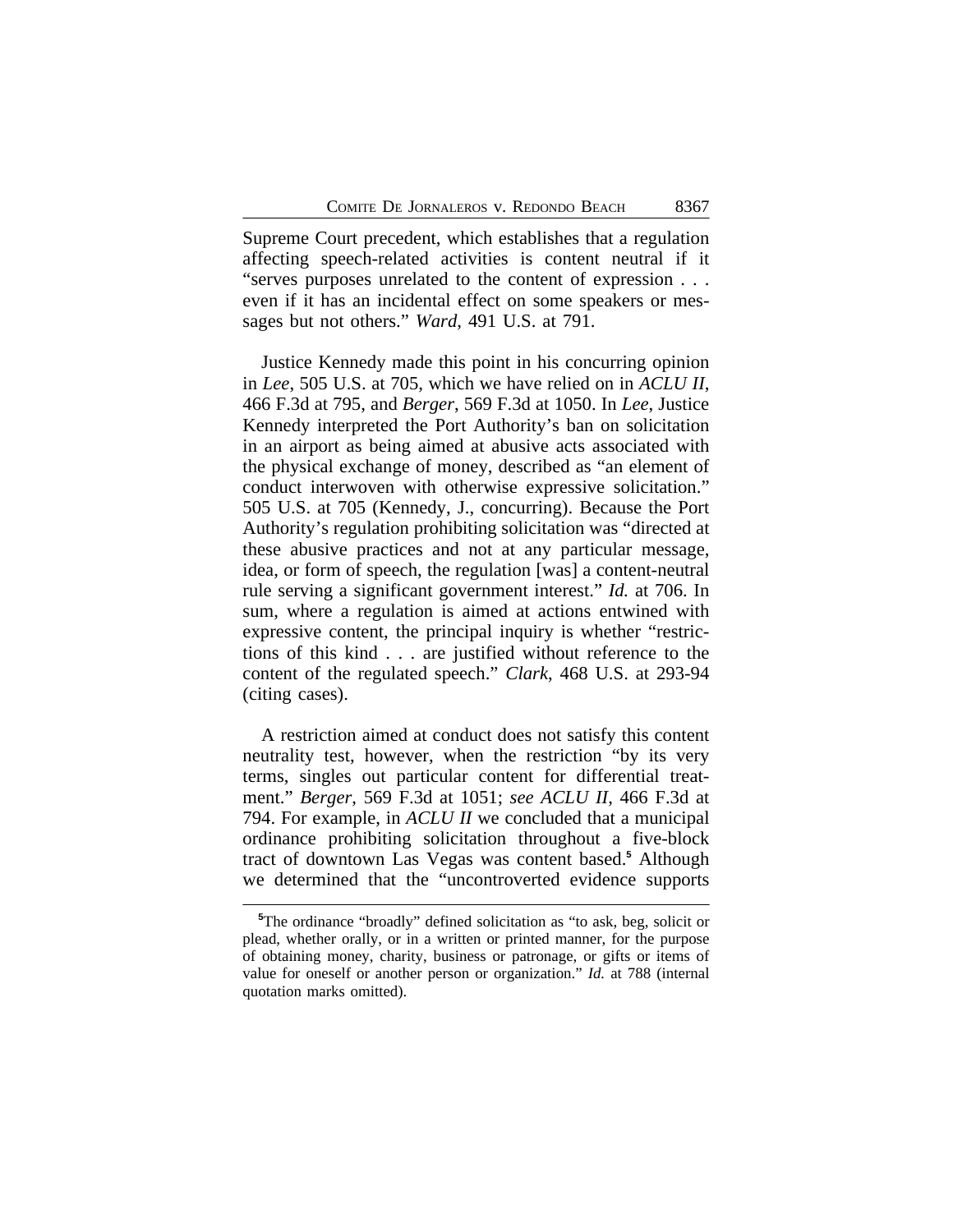that the ordinance was enacted with the purpose of controlling the secondary effects of solicitation, rather than the content of the soliciting requests themselves," *id.* at 793, we held the ordinance nevertheless "discriminates based on content on its face" because it prohibited the distribution of handbills "requesting financial or other assistance" while permitting the distribution of handbills that did not make such a request, *id*. at 794.

We came to a similar conclusion in *Berger*. There, we analyzed a rule that prohibited street performers from "actively solicit[ing] donations" at the Seattle Center.**<sup>6</sup>** *Berger*, 569 F.3d at 1035. We acknowledged that Seattle passed the rule for the content-neutral purpose of "protect[ing] Center patrons from harassment" caused by active solicitation conduct, *id*. at 1051, but held that the ordinance was content based because on its face it differentiated between messages. Specifically, the ordinance "restrict[ed] street performers from communicating a particular set of messages—requests for donations, such as 'I'd like you to give me some money if you enjoyed my performance,' " but did not prohibit street performers from actively communicating other messages. *Id.* We stated that while "this distinction [may be] innocuous or eminently reasonable, it is still a content-based distinction because it 'singles out certain speech for differential treatment based on the idea expressed.' " *Id.* (quoting *ACLU II*, 466 F.3d at 794).

**[5]** Distilling these cases, we derive the general rule that an ordinance regulating solicitation is content neutral if it is aimed at acts of solicitation and "not at any particular message, idea, or form of speech," *Lee*, 505 U.S. at 706 (Ken-

**<sup>6</sup>**Seattle Center Campus Rule F.3.a states: "No performer shall actively solicit donations, for example by live or recorded word of mouth, gesture, mechanical devices, or second parties." *Berger*, 569 F.3d. at 1050. This rule "does allow performers 'passively' to solicit donations by setting out a receptacle that 'may include a written sign that informs the public that such donations are sought.' " *Id.*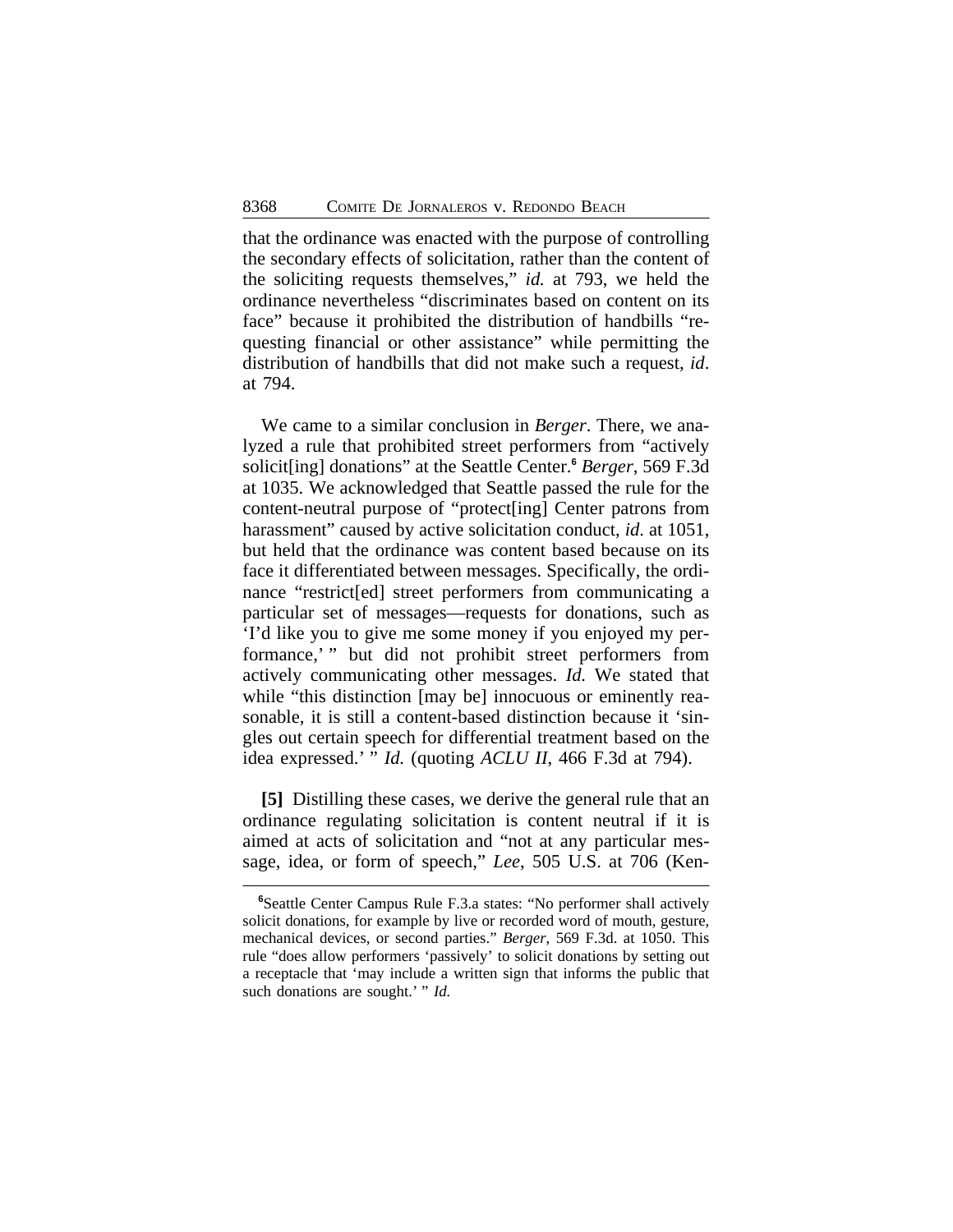nedy, J., concurring). An ordinance that "by its very terms, singles out particular content for differential treatment" does not satisfy this test. *See Berger*, 569 F.3d at 1051. With these principles in mind, we analyze Redondo Beach's ordinance.

**[6]** There is no meaningful distinction between the Phoenix and Redondo Beach ordinances, and therefore we are bound by our determination in *ACORN* that the Phoenix ordinance was content neutral because it was aimed narrowly at barring acts of solicitation directed toward the occupants of vehicles, 798 F.2d at 1273, and was not related to any particular message or content of speech, *id.* at 1267. Indeed, the language of the two ordinances is identical in all material respects. Although Redondo Beach's ordinance mentions "sidewalks," and the Phoenix ordinance does not, this difference is immaterial because *ACORN* interpreted the Phoenix ordinance as applying to persons soliciting vehicles from the sidewalk, as well as those soliciting from the street. *Id.* at 1269 n.9; *see infra* at 8375. Similarly, while the Redondo Beach ordinance applies to the conduct of potential employers while the Phoenix ordinance does not, this distinction does not affect the scope of prohibited conduct, i.e., in-person demands directed at drivers that require an immediate response.

Nor does the record include evidence of any "binding judicial or administrative construction, or well-established practice" suggesting that Redondo Beach has adopted an interpretation different from that described in *ACORN*. *Santa Monica Food Not Bombs v. City of Santa Monica*, 450 F.3d 1022, 1035 (9th Cir. 2006) (internal quotation marks omitted). Redondo Beach's enforcement efforts have focused exclusively on conduct without reference to content. The record establishes that officers charged only individuals who "solicit[ed] vehicles so as to cause a driver to stop in traffic," or who "approached a stopped vehicle" when the vehicle was "stopped in a traffic lane." Those who "solicit[ed] from behind the sidewalk line in adjacent shopping centers' parking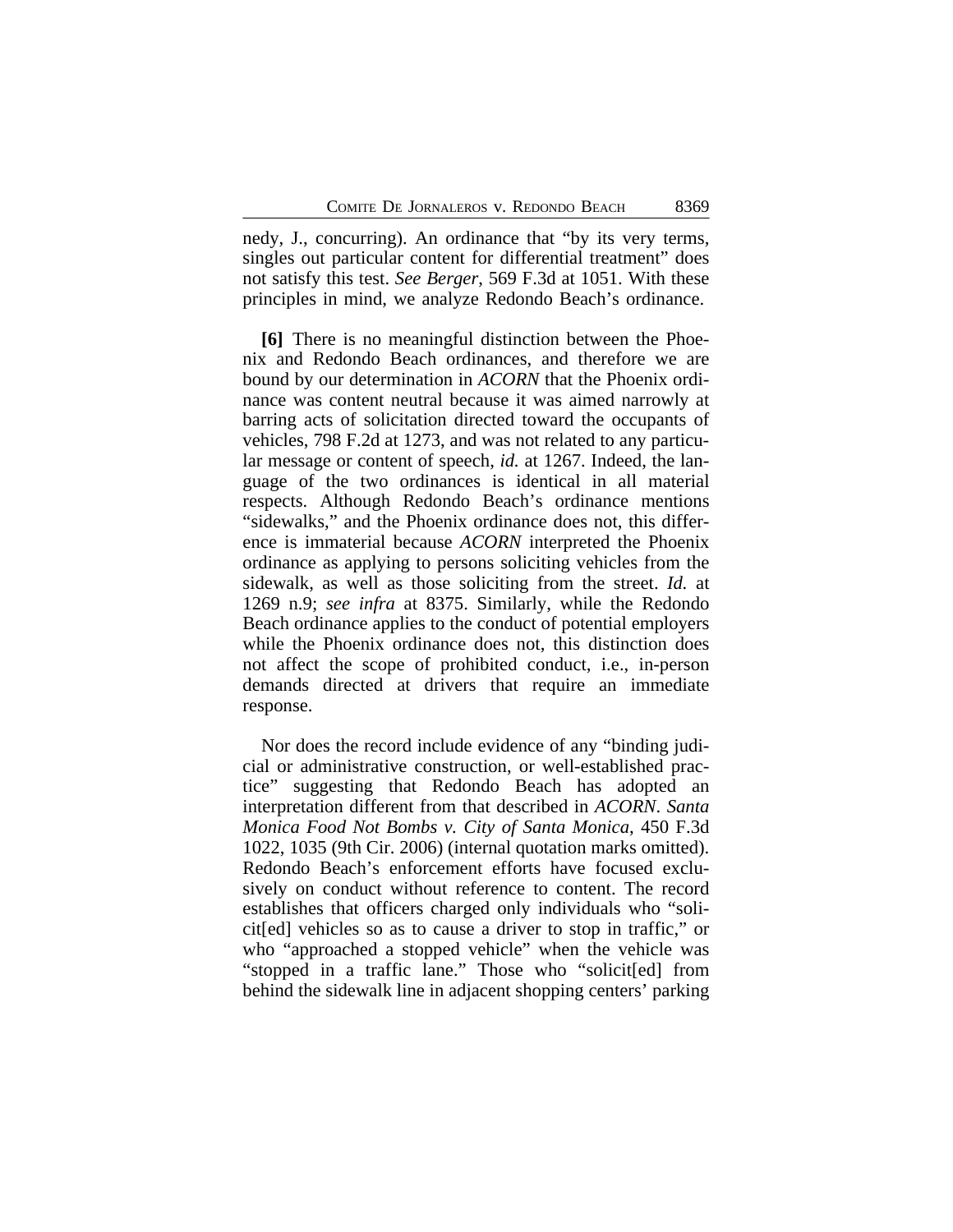lots [were] not regulated by the Ordinance." Redondo Beach also has not prevented people from "leafleting empty parked cars, approaching cars already legally parked in the street, or holding up signs to be seen by passing cars." No one has been arrested for communicating a message by means that did not adversely affect traffic. Although the dissent notes that persons soliciting contributions challenged the Phoenix ordinance, while persons soliciting employment brought the challenge here, *see* Dissent at 8396, the dissent fails to explain why this makes a difference for purposes of a First Amendment analysis. So long as the ordinance targets conduct unrelated to the content of the message, it does not matter whether the ordinance impacts solicitation undertaken to secure employment, as in Redondo Beach, or to secure contributions, as in Phoenix. Because there is no meaningful distinction between the Phoenix ordinance and the Redondo Beach ordinance as drafted, interpreted, and enforced, we conclude that the Redondo Beach ordinance is likewise aimed at acts, does not single out particular ideas for differential treatment, and is content neutral. *See Forsyth County v. Nationalist Movement*, 505 U.S. 123, 131 (1992) ("In evaluating respondent's facial challenge, we must consider the county's authoritative constructions of the ordinance, including its own implementation and interpretation of it."); *see also Ward*, 491 U.S. at 795-96 ("Administrative interpretation and implementation of a regulation are, of course, highly relevant to our analysis, for in evaluating a facial challenge to a state law, a federal court must consider any limiting construction that a state court or enforcement agency has proffered." (alterations and internal quotation marks omitted)).

NDLON raises two challenges to this conclusion. First, NDLON argues that the ordinance differentiates between messages because it prohibits individuals from conveying the message "I need a job" while allowing the message "I need a vote." Second, NDLON asserts that the ordinance singles out three categories of speech (employment, business, or con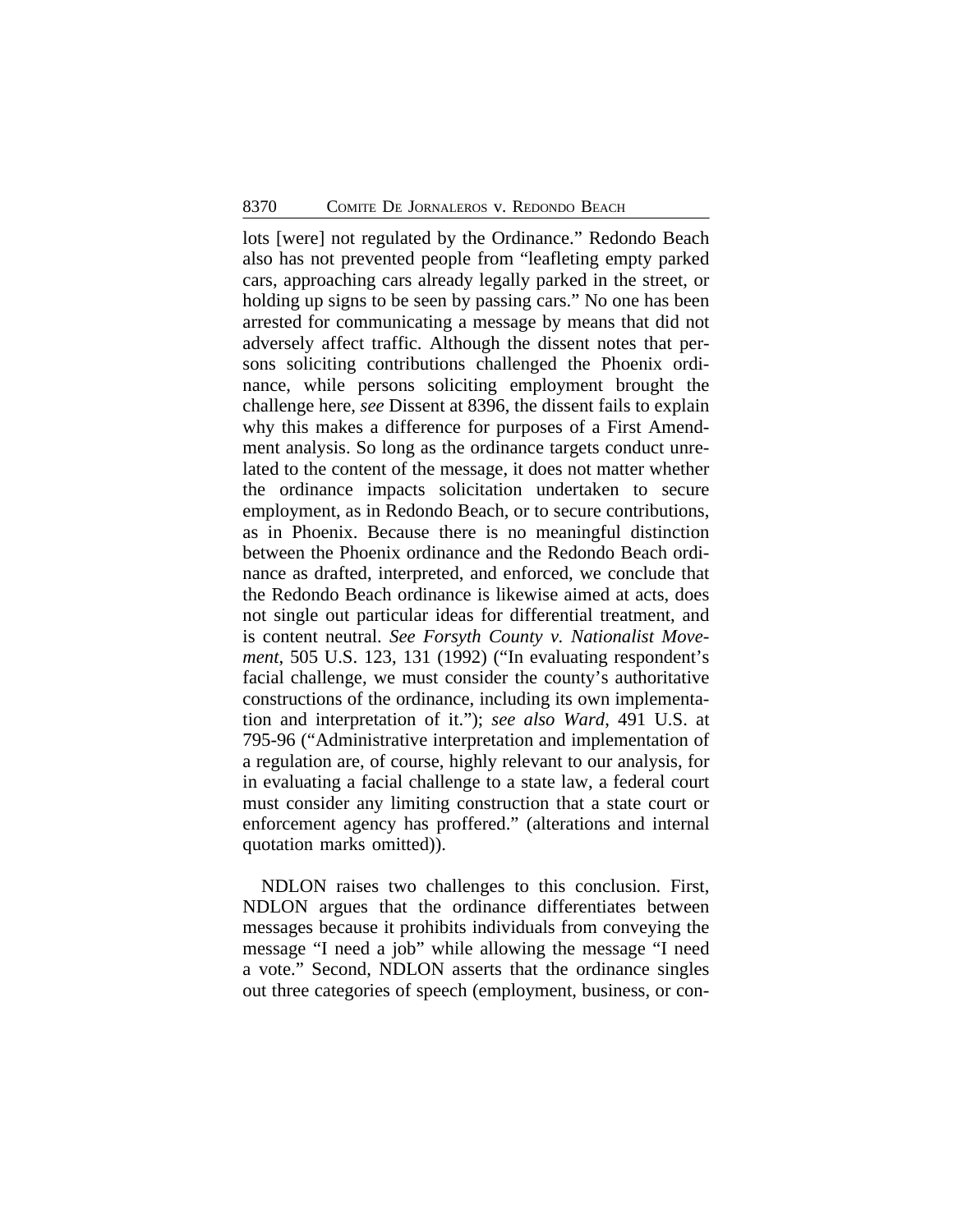tributions) for regulation while leaving other categories free from censor.

Both of these arguments are foreclosed by *ACORN* and *Berger*. As we explained in *Berger*, the type of ordinance at issue in *ACORN* and in this case does not restrict words of solicitation or forbid "passing out handbills asking car drivers or passengers to contribute by mail to a charity or cause." *Berger*, 569 F.3d at 1052 n.23. Rather, it is aimed at acts of on-the-spot solicitation. *Id.* An ordinance aimed at acts of solicitation rather than words "is not a content-based regulation of speech, and so does not run afoul of the content neutrality requirement." *Id.*; *see ACLU II*, 466 F.3d at 795.

NDLON's second argument, that the Redondo Beach ordinance is not content neutral because it singles out three categories of speech (employment, business or contributions) for regulation, similarly fails in light of *ACORN* and *Berger*. Moreover, an ordinance does not single out specific messages for different treatment merely because it regulates broad categories of communication. In *Hill*, the Supreme Court held that Colorado's ban on "oral protest, education, or counseling" near health care facilities without the consent of the listener is not content based. 530 U.S. at 724. According to the Court, such an ordinance "places no restrictions on—and clearly does not prohibit—either a particular viewpoint or any subject matter that may be discussed by a speaker." *Id.* at 723. Rather, it simply "establishes a minor place restriction on an extremely broad category of communications." *Id.* When an ordinance is framed as applying to such broad categories of communication, it does not "draw[ ] distinctions based on the subject that the approaching speaker may wish to address." *Id.* Like the enactment at issue in *Hill*, Redondo Beach's ordinance establishes a place restriction on particular manners of expression that fall within certain broad categories, but does not impose limitations based on disagreement with the message's content.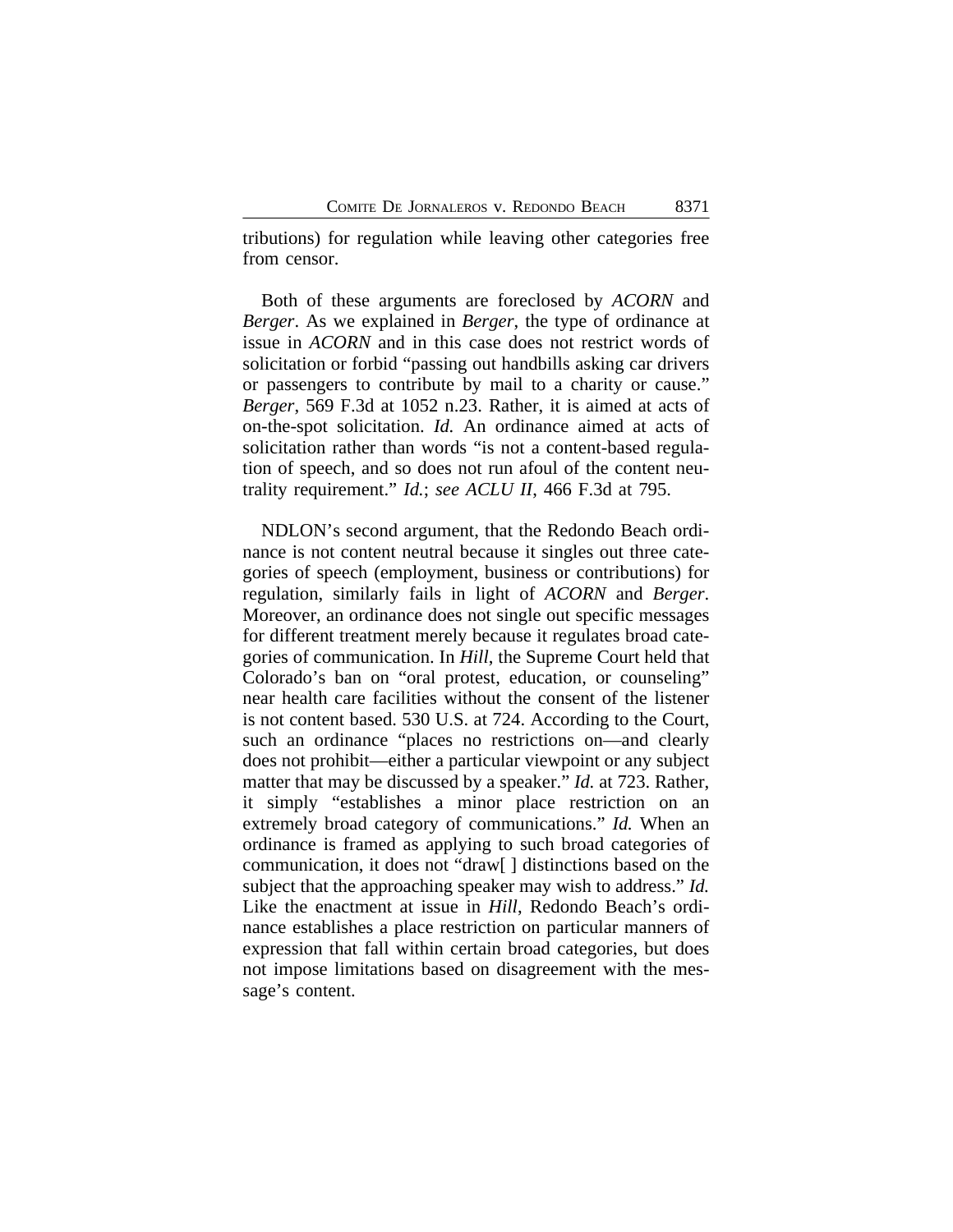NDLON argues that because a police officer enforcing the Redondo Beach ordinance must listen to the content of the speech to determine whether it falls within an impermissible or a permissible category, it fails the "officer must read it" test. NDLON refers to *Foti v. City of Menlo Park*, 146 F.3d 629 (9th Cir. 1998), which held that a restriction is content based if "a law enforcement officer must examine the content" of the speaker's message to determine whether it falls within the restriction. *Id.* at 636 (internal quotation marks omitted); *see ACLU II*, 466 F.3d at 794-96.

**[7]** NDLON's reliance on the "officer must read it" test is misplaced. Two years after we decided *Foti*, the Supreme Court clarified in *Hill* that it has "*never* held, or suggested, that it is improper to look at the content of an oral or written statement in order to determine whether a rule applies to a course of conduct." *Hill*, 530 U.S. at 721 (emphasis added). Instead, "the kind of cursory examination" of the content of a conversation to determine whether it includes "oral protest, education, or counseling" does not make a regulation content based. *Id.* at 721-22; *see ACLU II*, 466 F.3d at 796 n.12. Similarly, *Berger* noted that the "officer must read it" test is only "evidence that the regulation is content-based . . . not dispositive" of it. *Berger*, 569 F.3d at 1052 n.22. Given the clear instructions in *Hill* and *Berger*, the "officer must read it" test is limited to those situations where an officer must conduct something more than a cursory examination of the content of a communication, such as where the officer must thoroughly review the communication to evaluate its "substantive message" or "idea expressed." *ACLU II*, 466 F.3d at 794, 796 n.12 (internal quotation marks omitted). Like the ordinance upheld in *Hill*, the Redondo Beach ordinance regulates broad categories of expression which require an officer to make only a cursory examination of the solicitor's communication, not a substantive evaluation of a speaker's message. Therefore, the "officer must read it" test, as formulated in *ACLU II* and *Berger*, does not support NDLON's argument that the Redondo Beach ordinance must be content based.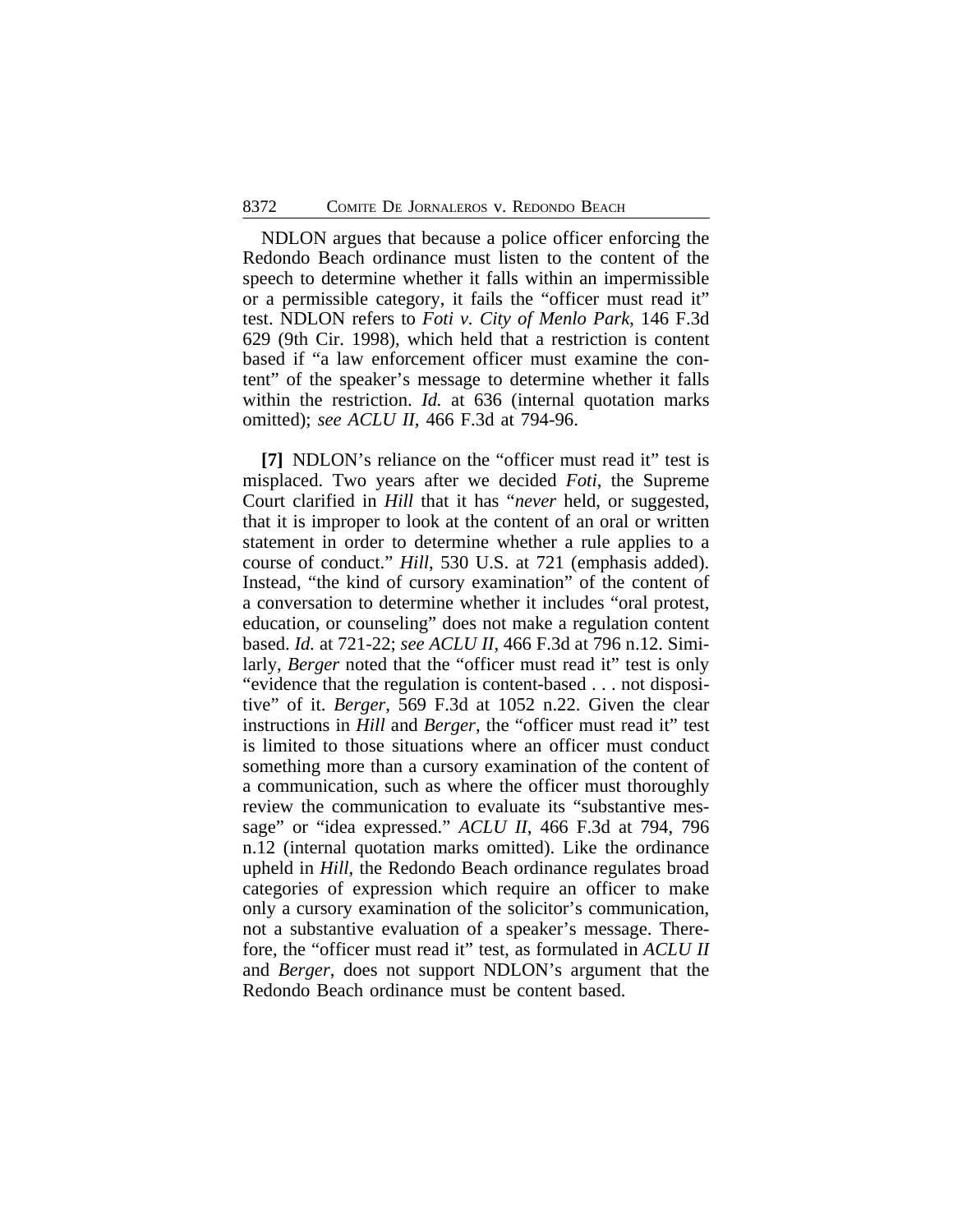**[8]** We next turn to the question whether the Redondo Beach ordinance is "narrowly tailored to serve a significant governmental interest." *Clark*, 468 U.S. at 293. A regulation is narrowly tailored if it "promotes a substantial government interest that would be achieved less effectively absent the regulation." *Ward*, 491 U.S. at 798-99 (internal quotation marks omitted). "So long as the means chosen are not substantially broader than necessary to achieve the government's interest, however, the regulation will not be invalid simply because a court concludes that the government's interest could be adequately served by some less-speech-restrictive alternative." *Id.* at 799.**<sup>7</sup>**

**[9]** NDLON does not dispute the district court's holding that "it is virtually axiomatic that the City has a 'significant' interest in traffic flow and safety." 475 F. Supp. 2d at 964. Nor could it raise any serious challenge to this wellestablished principle. *See*, *e.g.*, *Schenck v. Pro-Choice Network of W. N.Y.*, 519 U.S. 357, 376 (1997) (recognizing the government's substantial interest in "promoting the free flow of traffic on streets and sidewalks"); *Long Beach Area Peace Network v. City of Long Beach*, 574 F.3d 1011, 1022 (9th Cir. 2009) (recognizing "a somewhat greater governmental interest in regulating expressive activity on city streets because of the public safety concerns raised by vehicular traffic"). Thus, we agree with the district court that Redondo Beach has a substantial interest in promoting traffic flow and safety.

**[10]** We now consider whether the Redondo Beach ordi-

<sup>&</sup>lt;sup>7</sup>The dissent loses sight of this rule when it states that Redondo Beach's asserted interests are equally furthered by existing traffic ordinances. Dissent at 8407-08. The question is not whether existing ordinances could advance the government's legitimate goals, but whether the ordinance at issue is substantially broader than necessary to achieve those goals. *Ward*, 491 U.S. at 799.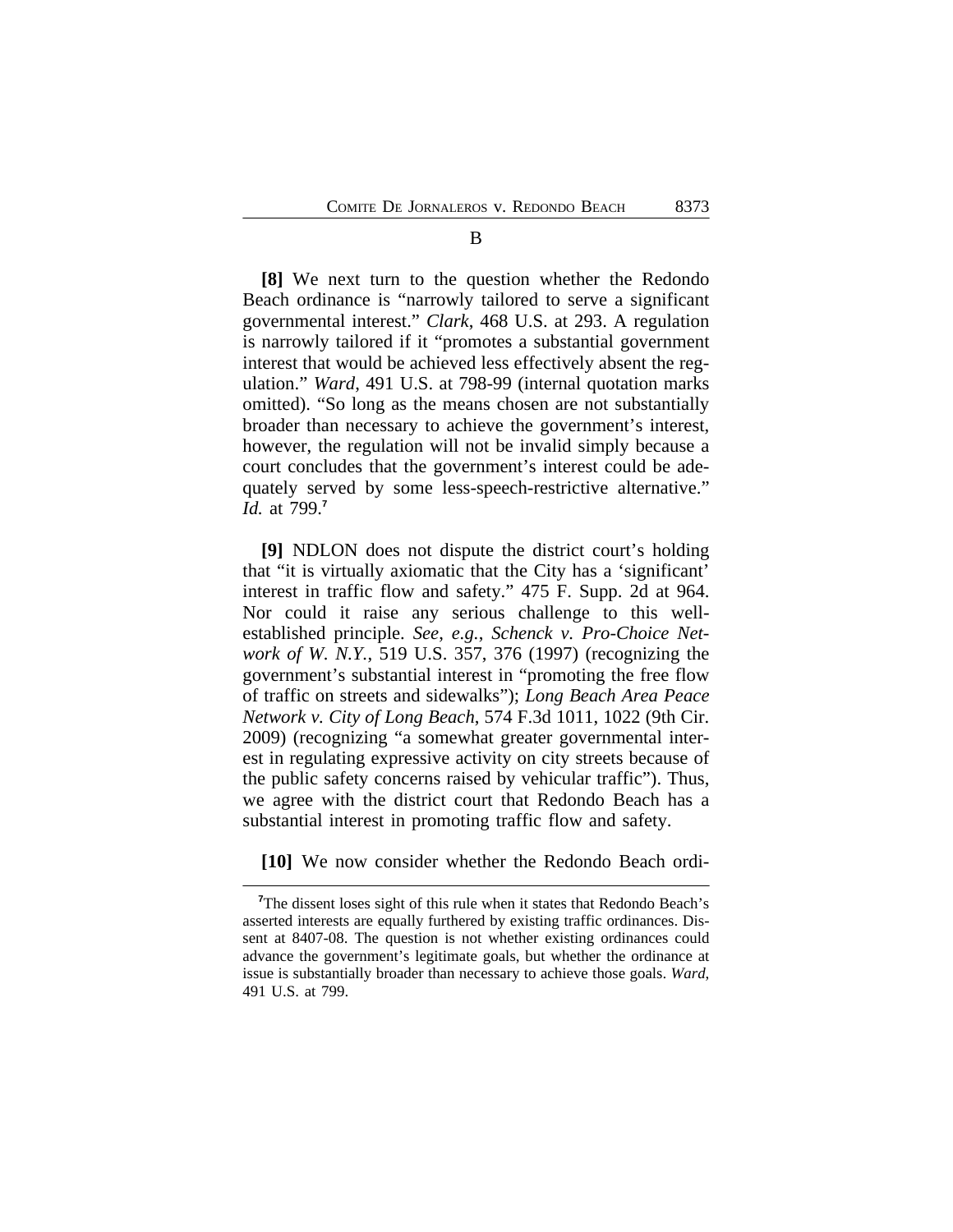nance is narrowly tailored to serve this significant interest. A regulation may be narrowly tailored for First Amendment purposes even if it restricts more speech or conduct than is absolutely necessary. *See Hill*, 530 U.S. at 726 (holding that "when a content-neutral regulation does not entirely foreclose any means of communication, it may satisfy the tailoring requirement even though it is not the least restrictive or least intrusive means of serving the statutory goal" (footnote omitted)); *Ward*, 491 U.S. at 798 (holding that "a regulation of the time, place, or manner of protected speech must be narrowly tailored to serve the government's legitimate, content-neutral interests but that it need not be the least restrictive or least intrusive means of doing so").

In *ACORN*, we determined that the Phoenix ordinance was "narrowly tailored to address legitimate traffic safety concerns." 798 F.2d at 1270. We agreed with Phoenix's determination that "[t]he distraction of motorists occasioned by solicitation not only threatens to impede the orderly flow of traffic, but also raises serious concerns of traffic and public safety." *Id.* at 1269. For example, we recognized "the evident dangers of physical injury and traffic disruption that are present when individuals stand in the center of busy streets trying to engage drivers." *Id.* (internal quotation marks omitted). We also noted that the solicitation of employment, business, or contributions demanding an immediate response from drivers was more disruptive to traffic flow than the "oral advocacy of ideas, or even the distribution of literature." *See id.* at 1268-69. Because the Phoenix ordinance aimed "at the disruptive nature of fund solicitation from the occupants of vehicles," *id.* at 1268, and not at "[d]irect communication of ideas, including the distribution of literature to occupants in vehicles," *id.*, we concluded that the Phoenix ordinance was narrowly drawn to address the government's legitimate concerns, *id.* at 1270.

**[11]** Redondo Beach, like Phoenix, contends that the key purposes of the ordinance are to avoid disruptions of traffic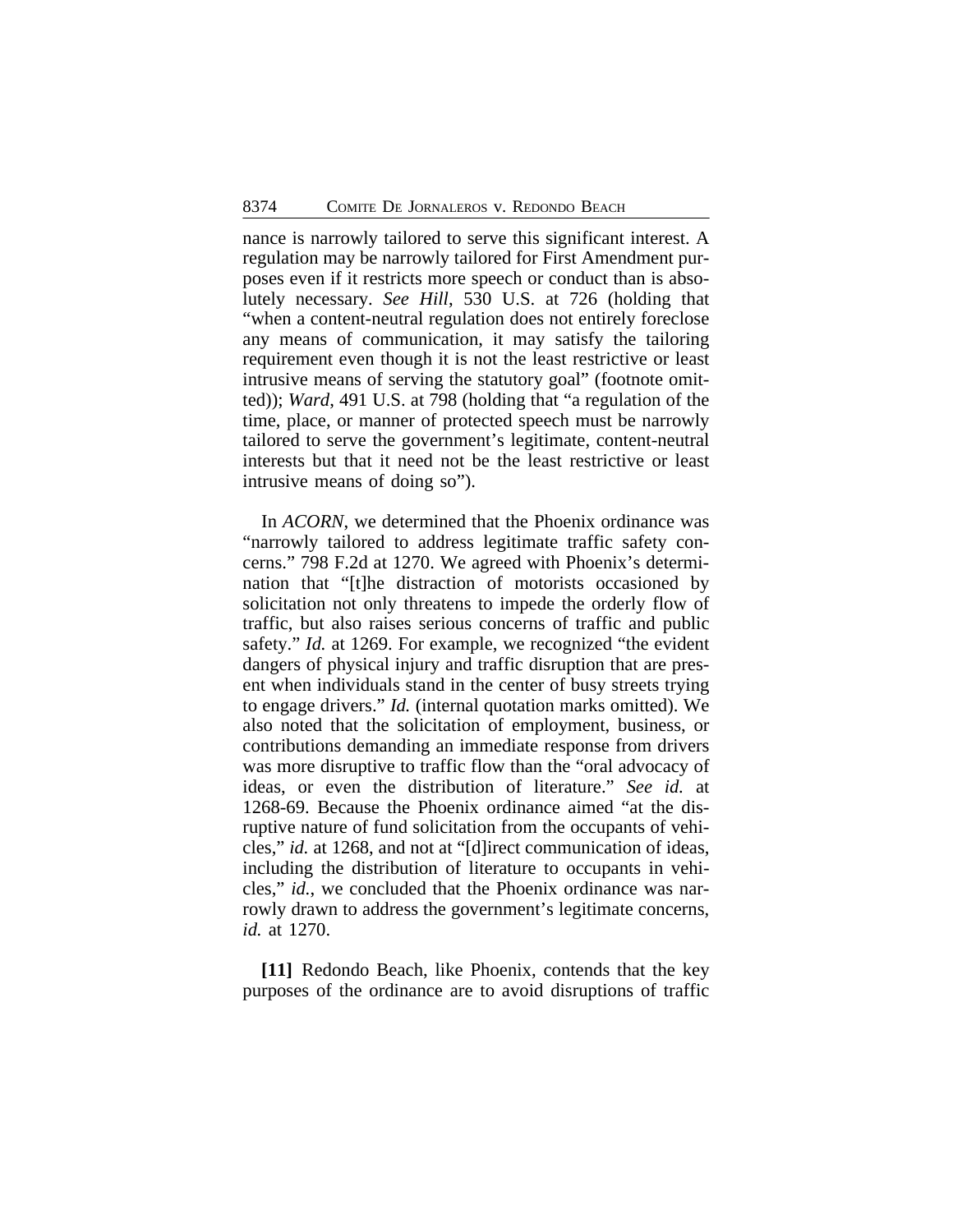and to address safety concerns. 475 F. Supp. 2d at 963. Our conclusion in *ACORN* that solicitation demanding an immediate response from drivers increases the risks of traffic disruption and injury is equally applicable to Redondo Beach. Nothing in the record suggests that solicitation for employment raises a less significant risk of disruption in traffic flow than solicitation for contributions. And, as in *ACORN*, we find that an ordinance prohibiting in-person demands requiring an immediate response from vehicle occupants, but allowing the distribution of literature to those same occupants, is narrowly tailored to meet traffic and safety concerns. *See ACORN*, 798 F.2d at 1268. We therefore hold that the Redondo Beach ordinance is narrowly tailored.

We disagree with the district court's decision that the Redondo Beach ordinance is distinguishable from the Phoenix ordinance because it "sweeps in a much larger amount of 'solicitation' speech and speech-related conduct than the ordinance at issue in *ACORN*." 475 F. Supp. 2d at 964. The district court based this conclusion on the ground that the Redondo Beach ordinance applied to individuals standing on the sidewalk, and could be broadly construed to reach an individual "who merely holds up a sign inviting the occupants of vehicles to drive to a private location to confer." *Id.* at 964-65.

**[12]** In *ACORN*, we construed the nearly identical Phoenix ordinance as prohibiting solicitation from the sidewalk. 798 F.2d at 1272-73. We noted that the Phoenix ordinance's prohibition of solicitation while persons were "on" the street, rather than "in" the street, applied "more generally to solicitation occurring in direct proximity to the street," including from sidewalks. *Id.* at 1269 n.9 (italics and internal quotation marks omitted); *see id.* at 1272-73. We also noted that the "apparent thrust" of the Phoenix ordinance was "to identify the prohibited target of such solicitation—the occupants of vehicles—rather than the location where such conduct occurs." *Id.* at 1269 n.9. Because both the Phoenix and Redondo Beach ordinances, as construed, prohibit solicitors'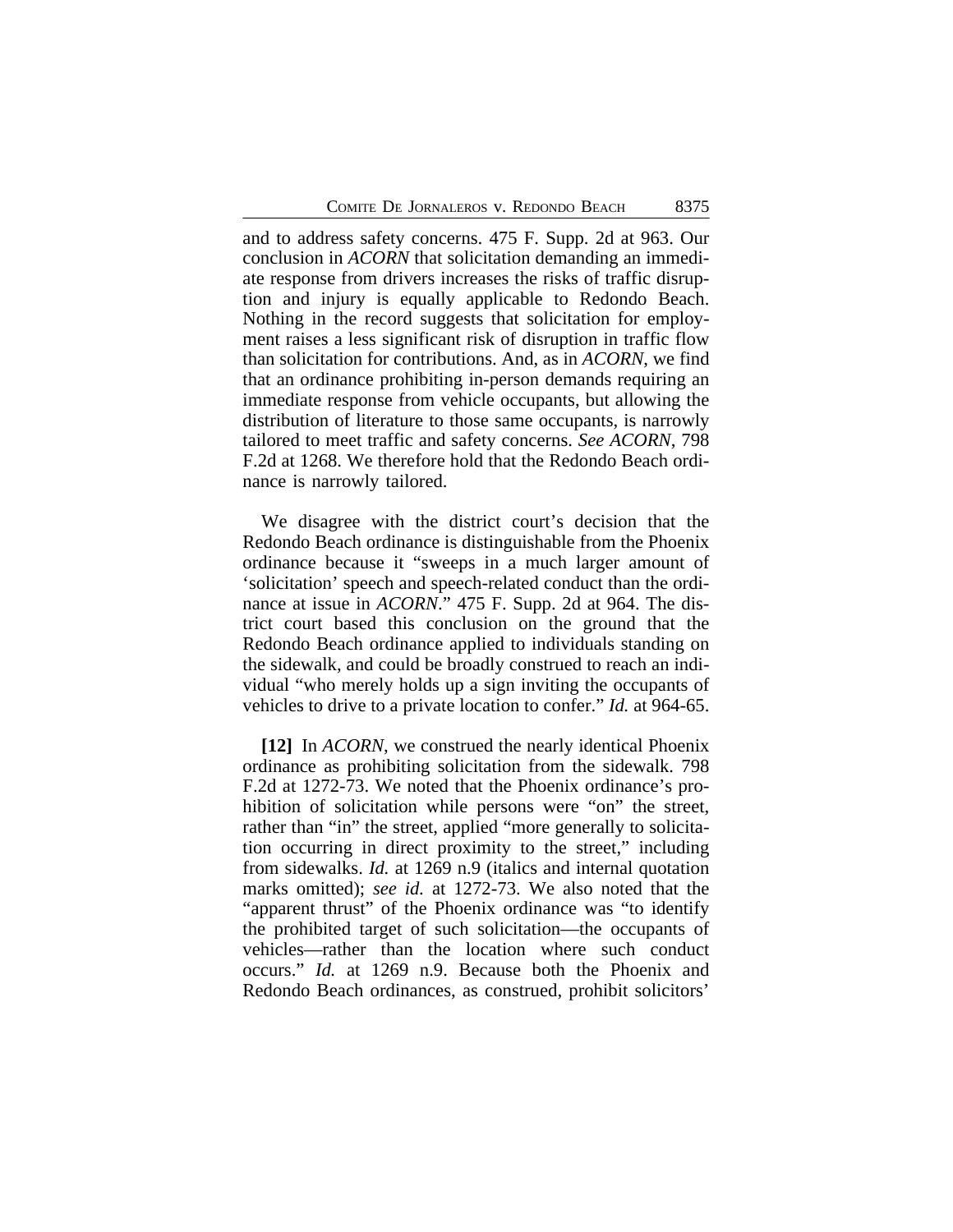in-person demands from the sidewalk to vehicles in the street, the district court erred in distinguishing the Redondo Beach ordinance from the Phoenix ordinance on this basis.

We also disagree with NDLON and the dissent's argument that we should disregard *ACORN* because in that case, we did not consider myriad hypothetical enforcement situations that suggest the ordinance applies more broadly than necessary for traffic safety and flow. *ACORN*'s conclusion regarding a substantially similar ordinance is binding on us, even when a party raises new arguments, absent an intervening en banc or Supreme Court opinion. *See United States v. Contreras*, 593 F.3d 1135, 1136 (9th Cir. 2010) (en banc) (per curiam) (holding that a three-judge panel cannot overrule prior decisions, even if those decisions failed to address arguments regarding the effect of intervening authority); *see also CBOCS W., Inc. v. Humphries*, 553 U.S. 442, 128 S. Ct. 1951, 1961 (2008); *Miller*, 335 F.3d at 893. In addition, *ACORN* explicitly rejected an argument similar to NDLON's, namely "that Phoenix could have equally served its interests through a less restrictive means by prohibiting only solicitation that disrupted traffic." 798 F.2d at 1270. The argument failed because hypothetical examples of how the government could theoretically apply an ordinance to target "more than the exact source of the 'evil' it seeks to remedy," *ACLU II*, 466 F.3d at 796 n.13 (internal quotation marks omitted), are not sufficient to establish inadequate tailoring. *See Wash. State Grange v. Wash. State Republican Party*, 552 U.S. 442, 449-50 (2008). For the same reason, NDLON's imaginary concerns that children selling lemonade or Girl Scouts selling cookies outside a school will be impacted by Redondo Beach's ordinance do not convince us that the ordinance is not narrowly tailored. *See Members of City Council of L.A. v. Taxpayers for Vincent*, 466 U.S. 789, 801 (1984) ("[T]here must be a *realistic* danger that the statute itself will significantly compromise recognized First Amendment protections of parties not before the Court for it to be facially challenged on overbreadth grounds." (emphasis added)).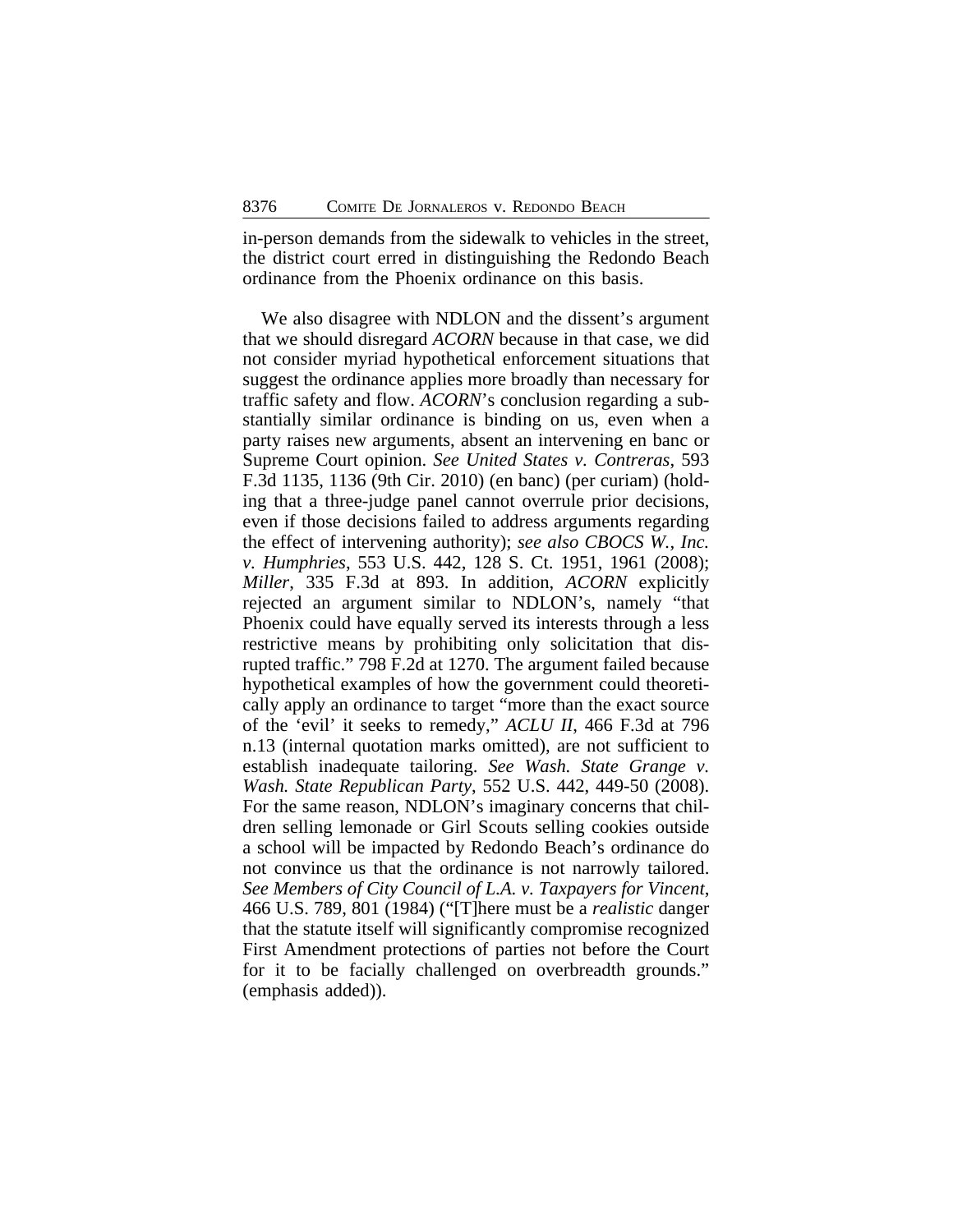Further, we reject NDLON's argument that *ACLU II* compels the conclusion that the Redondo Beach ordinance is not narrowly tailored. *ACLU II* held that Las Vegas's ordinance "targets a substantial amount of constitutionally protected speech that is not the source of the 'evils' it purports to combat." 466 F.3d at 796 n.13. The Redondo Beach ordinance does not suffer the same constitutional defect. Unlike the Las Vegas ordinance, it is not aimed at the speech component of solicitation, which might include "a substantial amount of constitutionally protected speech." *Id.* The Redondo Beach ordinance is aimed at the "acts" component of solicitation; it targets only in-person demands directed at occupants of vehicles, and thus specifically addresses traffic flow and safety, the evils Redondo Beach sought to combat.

Therefore, as indicated by *ACORN* and our subsequent cases, we conclude that the Redondo Beach ordinance is narrowly tailored to serve Redondo Beach's significant interests in traffic flow and safety.

#### $\mathcal{C}$

Third, we consider whether Redondo Beach's ordinance leaves open alternative avenues of communication. We addressed this issue in *ACORN* and concluded that the Phoenix ordinance met this criteria because it allowed the distribution of literature, even to occupants of vehicles, and also allowed a range of solicitation methods "including solicitation on the sidewalk from pedestrians, canvassing door-to-door, telephone campaigns, or direct mail." *ACORN*, 798 F.2d at 1271.

**[13]** We reach the same conclusion here. The alternative avenues of communication identified as adequate in *ACORN* are also available in Redondo Beach. As in *ACORN*, the Redondo Beach ordinance permits persons to solicit "business, employment, or contributions" from people on sidewalks or in similar public forums within Redondo Beach, so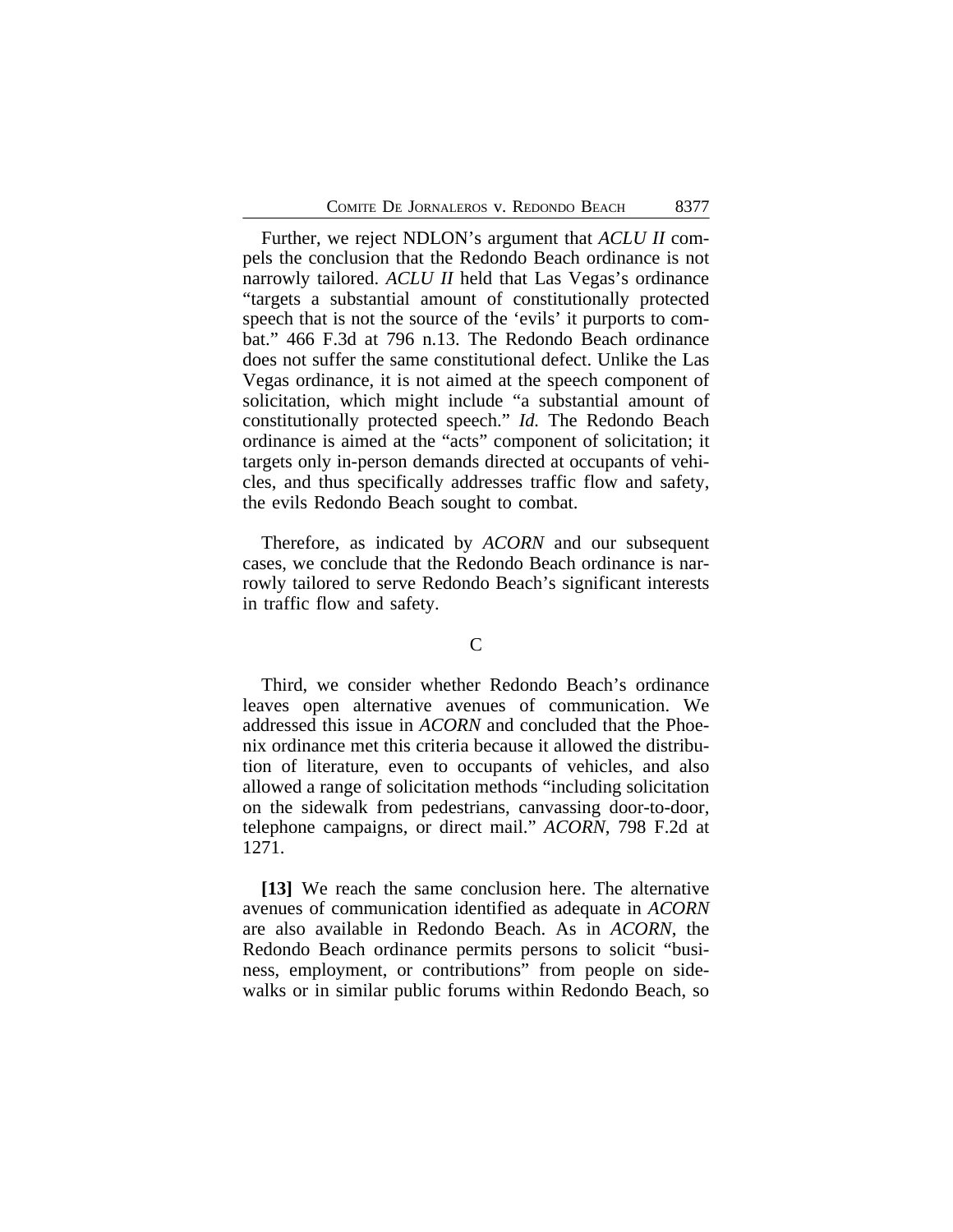long as the act does not take place when the target of the solicitation is actually driving in the street.**<sup>8</sup>** *See id.* Prospective employers or contributors can park legally and respond to solicitations made by individuals on foot without either party to the transaction violating the ordinance. Therefore, the ordinance does not require solicitors to resort to substitutes like advertising in phone books, newspapers, or by mail, which may require longer lead times and greater financial resources. *See Long Beach Area Peace Network*, 574 F.3d at 1025 (noting that "we consider the cost and convenience of alternatives" as one factor in the ample alternatives analysis).

The district court held that the alternative avenues of communication identified by Redondo Beach were inadequate because they were not as commercially viable or effective as solicitation in the street. 475 F. Supp. 2d at 967-68. But alternative means of expression need not be as effective as the restricted means, so long as the message itself can still reach the intended audience. *See One World One Family Now*, 76 F.3d at 1014-15 (holding that a Honolulu ordinance banning the sale of merchandise in city streets left open ample alternative channels because the ordinance allowed the plaintiffs to express their message to the intended audience through "handing out literature, proselytizing or soliciting donations," as well as giving away t-shirts, wearing t-shirts bearing their message, and "sell[ing] [t]-shirts through local retail outlets or by opening their own stores"); *see also ACORN*, 798 F.2d at 1271 (upholding a restriction on ACORN's "uniquely effective method of fundraising"). For instance, we held that a restriction which had the effect of banning protests in "a portion of [Seattle]'s downtown area where protestors could not deliver their message directly to [the World Trade Organization] delegates" left open ample alternative channels of com-

**<sup>8</sup>**Because the Redondo Beach ordinance leaves open ample alternative channels irrespective of the availability of local shopping centers for solicitation, we do not address the parties' arguments regarding shopping centers' status as public fora under federal and California law.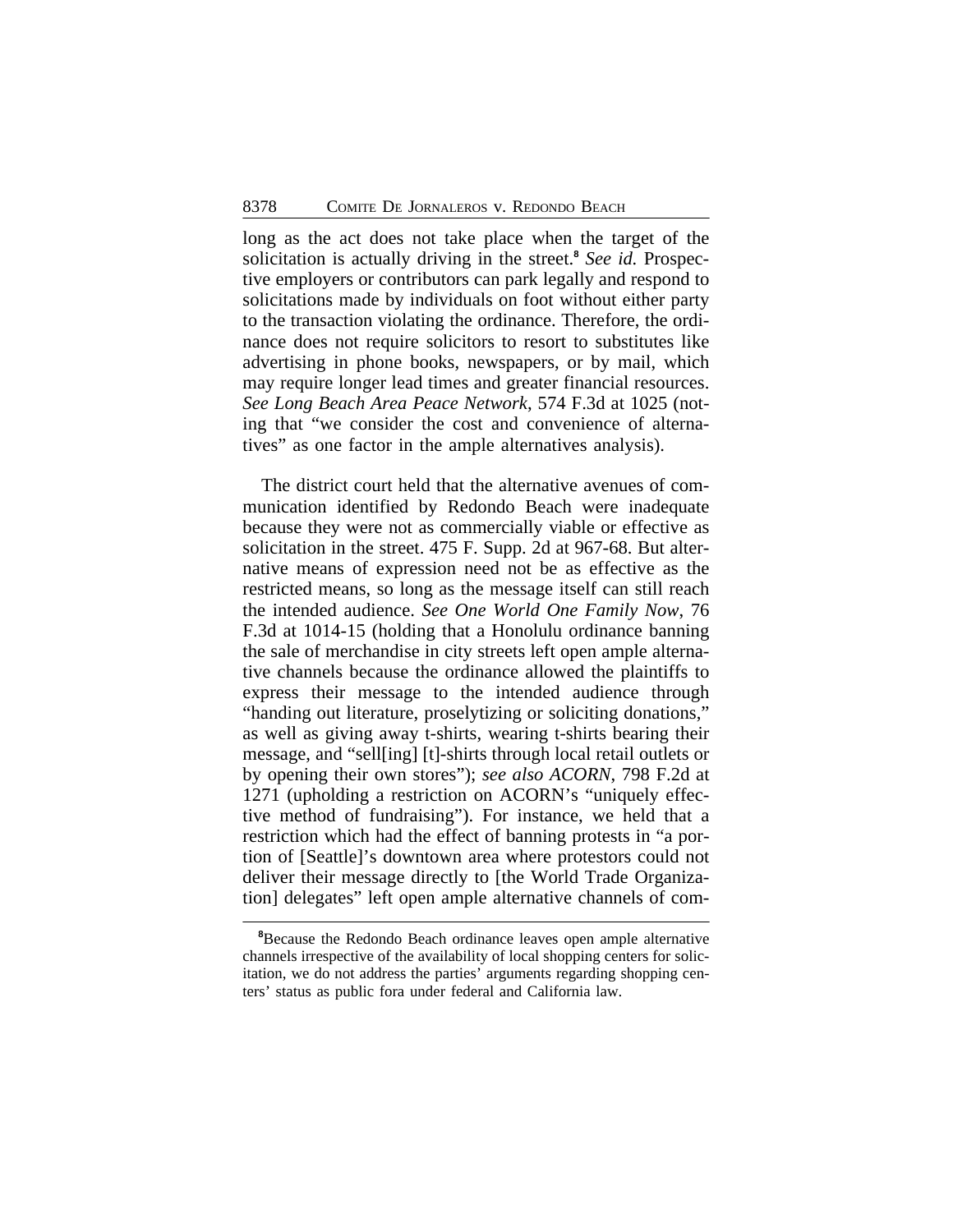munication because the protestors could make their protests "visible and audible to delegates, even if not as proximate as the protestors might have liked." *Menotti v. City of Seattle*, 409 F.3d 1113, 1138 (9th Cir. 2005). While the challenged restrictions "were perhaps not ideal for protestors who wanted to present views in the face of delegates," *id.* at 1141, we confirmed that "there is no authority suggesting that protestors have an absolute right to protest at any time and at any place, or in any manner of their choosing," *id.* at 1138-39.

We have struck down ordinances for failure to provide alternative means of expression only when they effectively prevent a message from reaching the intended audience. Thus, in *Edwards v. City of Coeur d'Alene*, 262 F.3d 856 (9th Cir. 2001), we invalidated an ordinance banning picket signs carried during parades and public assemblies. *Id.* at 860. Because the intended audience was "spectators, passersby, and television cameras stationed a good distance away," we concluded that the alternative channels of communication suggested by the city, including "shouting, singing, holding a sign in his hands, or leafleting," would not enable the speaker to reach the intended audience. *Id.* at 867. "As a general rule, parades and public assemblies involve large crowds and significant noise," making it "difficult to see more than a few feet in any direction, or to hear anyone who isn't standing nearby." *Id.* Under these circumstances, we held that there was "*no* other effective and economical way for an individual to communicate his or her message to a broad audience." *Id.* (emphasis added).

**[14]** Unlike *Edwards*, Redondo Beach has not banned the only effective means to communicate with prospective employers, who can be reached in safer and less disruptive ways than by soliciting drivers in the street. As we have already explained, employment seekers can reach their audience of potential employers by other means. *See supra* at 8377-78. Accordingly, Redondo Beach has met its burden of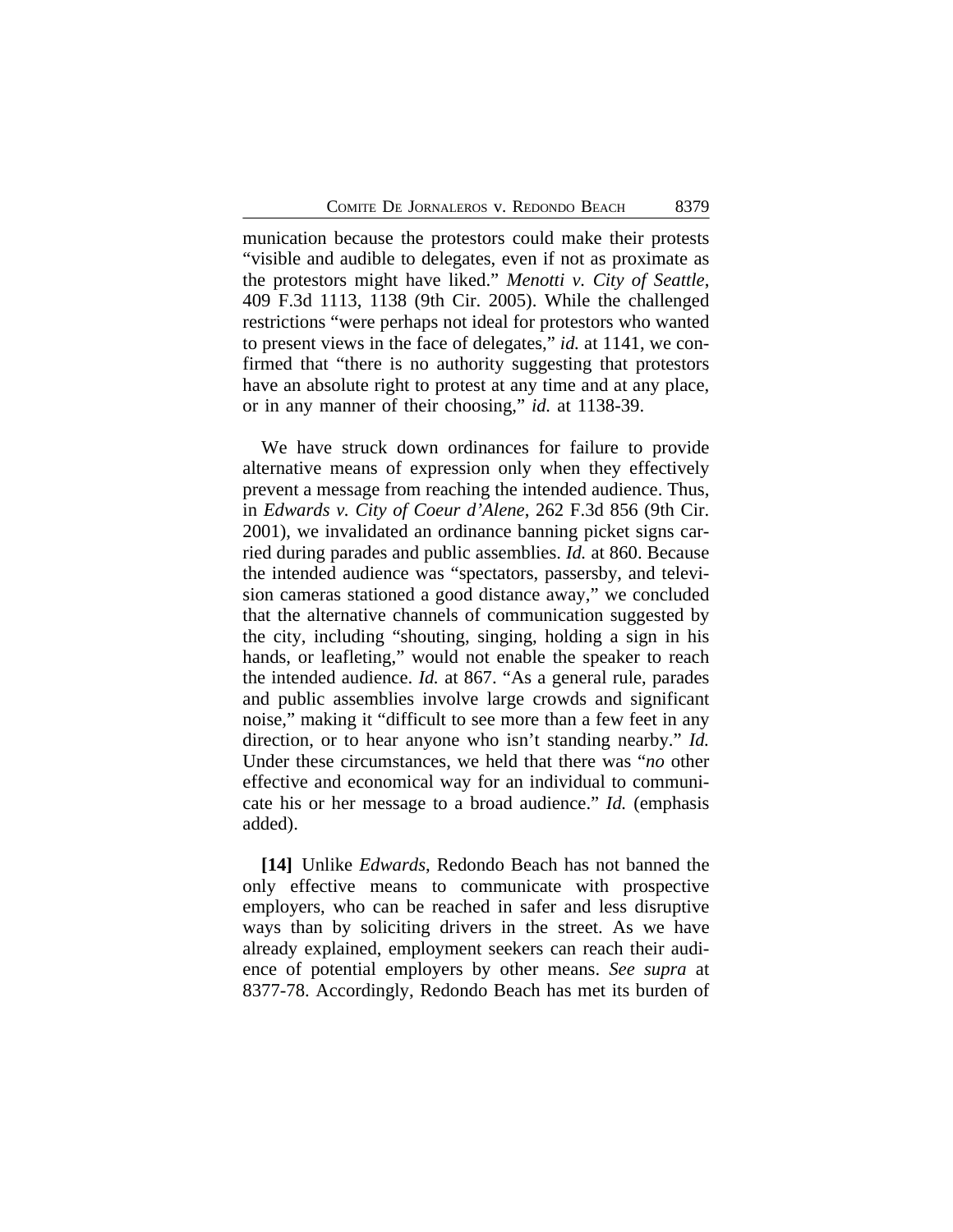demonstrating that the ordinance leaves open ample alternative avenues of communication.

# IV

Although the Redondo Beach ordinance is a valid time, place, and manner restriction, NDLON argues that the Redondo Beach ordinance is nevertheless invalid due to vagueness. Specifically, NDLON argues that the ordinance is unconstitutionally vague because it fails to provide adequate notice of what it prohibits and, as a result, chills the speech of advocacy groups.

**[15]** As the Supreme Court has explained, "[i]t is a basic principle of due process that an enactment is void for vagueness if its prohibitions are not clearly defined." *Grayned v. City of Rockford*, 408 U.S. 104, 108 (1972). A vague enactment may be void for any of three reasons: (1) it fails to give a "person of ordinary intelligence a reasonable opportunity to know what is prohibited"; (2) it "impermissibly delegates basic policy matters to policemen, judges, and juries for resolution on an ad hoc and subjective basis, with the attendant dangers of arbitrary and discriminatory application"; or (3) "where a vague statute abut(s) upon sensitive areas of basic First Amendment freedoms, it operates to inhibit the exercise of (those) freedoms." *Id.* (internal quotation marks omitted).

NDLON locates the Redondo Beach ordinance's vagueness in its failure to define the words "solicit," "attempt to solicit," "contributions," and "business." Because of this lack of definition, NDLON asserts that the ordinance offers no guidance to day laborers as to whether they can "stare at cars on the roadway, or approach safely stopped vehicles." NDLON states that "[a]dvocacy organizations are left to assume that leafleting parked cars, as well as carrying large signs that are directed at pedestrians but visible to passing drivers" are banned by the ordinance. Moreover, NDLON argues that the ordinance lacks guidance as to whether saying the words,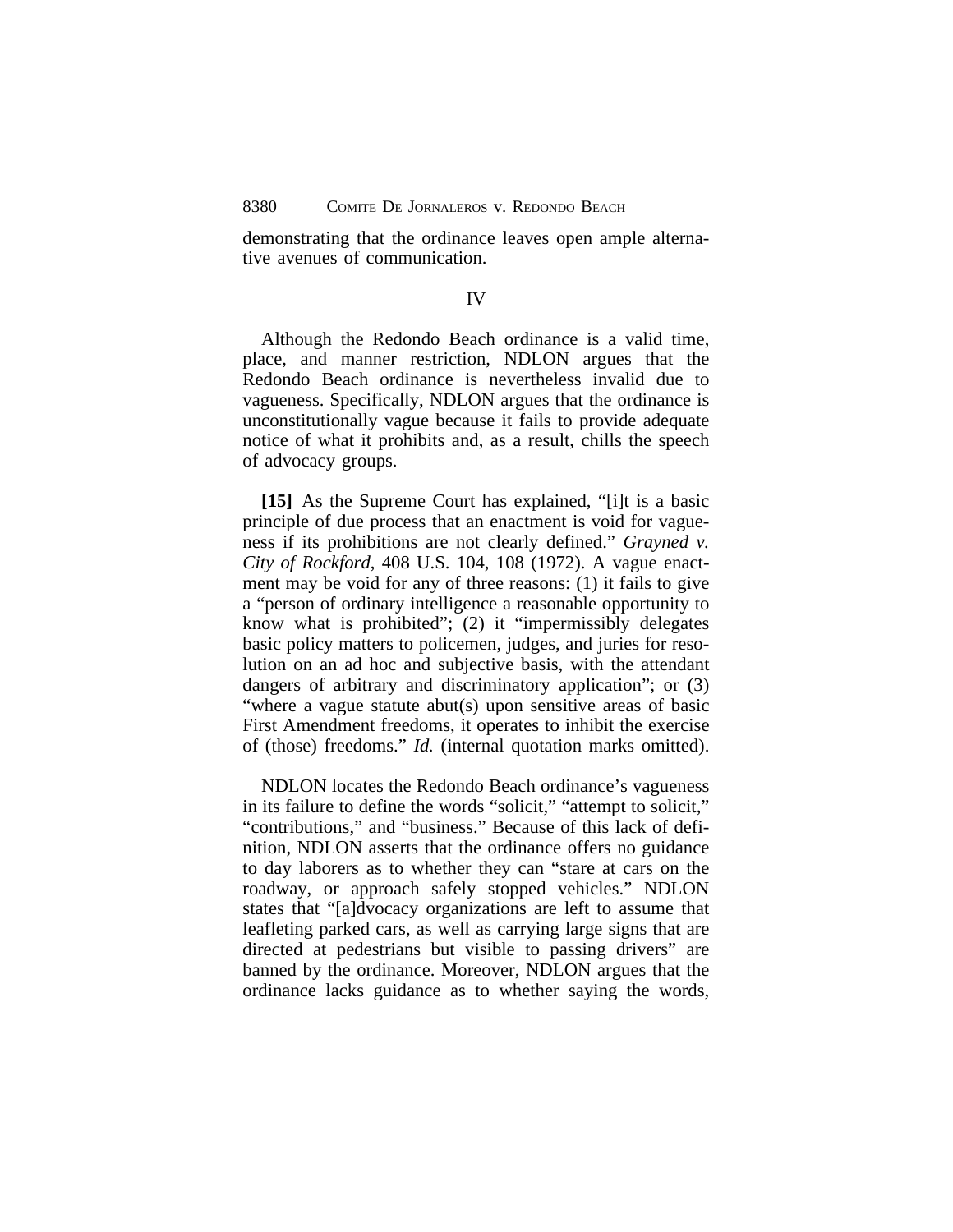"Support Our Cause!" or "Volunteer for Our Organization!" constitutes requests for contributions or employment, and thus "individuals must watch what they say or risk going to jail."

We cannot invalidate an ordinance for vagueness based on these sorts of hypertechnical, imaginative interpretations and hypothetical concerns. In *Hill*, the Supreme Court rejected a similar vagueness challenge to a statute restricting the undefined terms "protest, education, or counseling," near a health care facility. 530 U.S. at 732. The Court stated:

Petitioners proffer hypertechnical theories as to what the statute covers, such as whether an outstretched arm constitutes "approaching." And while "[t]here is little doubt that imagination can conjure up hypothetical cases in which the meaning of these terms will be in nice question," because we are "[c]ondemned to the use of words, we can never expect mathematical certainty from our language" . . . . We thus conclude that "it is clear what the ordinance as a whole prohibits." More importantly, speculation about possible vagueness in hypothetical situations not before the Court will not support a facial attack on a statute when it is surely valid "in the vast majority of its intended applications."

*Id.* at 733 (citations and footnote omitted). Our subsequent cases have rejected similar vagueness challenges to undefined, yet commonly understood terms. *See*, *e.g.*, *Gospel Missions of Am. v. City of L.A.*, 419 F.3d 1042, 1047-48 (9th Cir. 2005) (rejecting a vagueness challenge to the terms "charitable" and "charitable purpose," and citing cases rejecting other speculative vagueness challenges); *Cal. Teachers Ass'n v. State Bd. of Educ.*, 271 F.3d 1141, 1151-53 (9th Cir. 2001) (noting "that 'instruction' and 'curriculum' are words of common understanding," and citing cases).

In addition, "otherwise imprecise terms may avoid vagueness problems when used in combination with terms that pro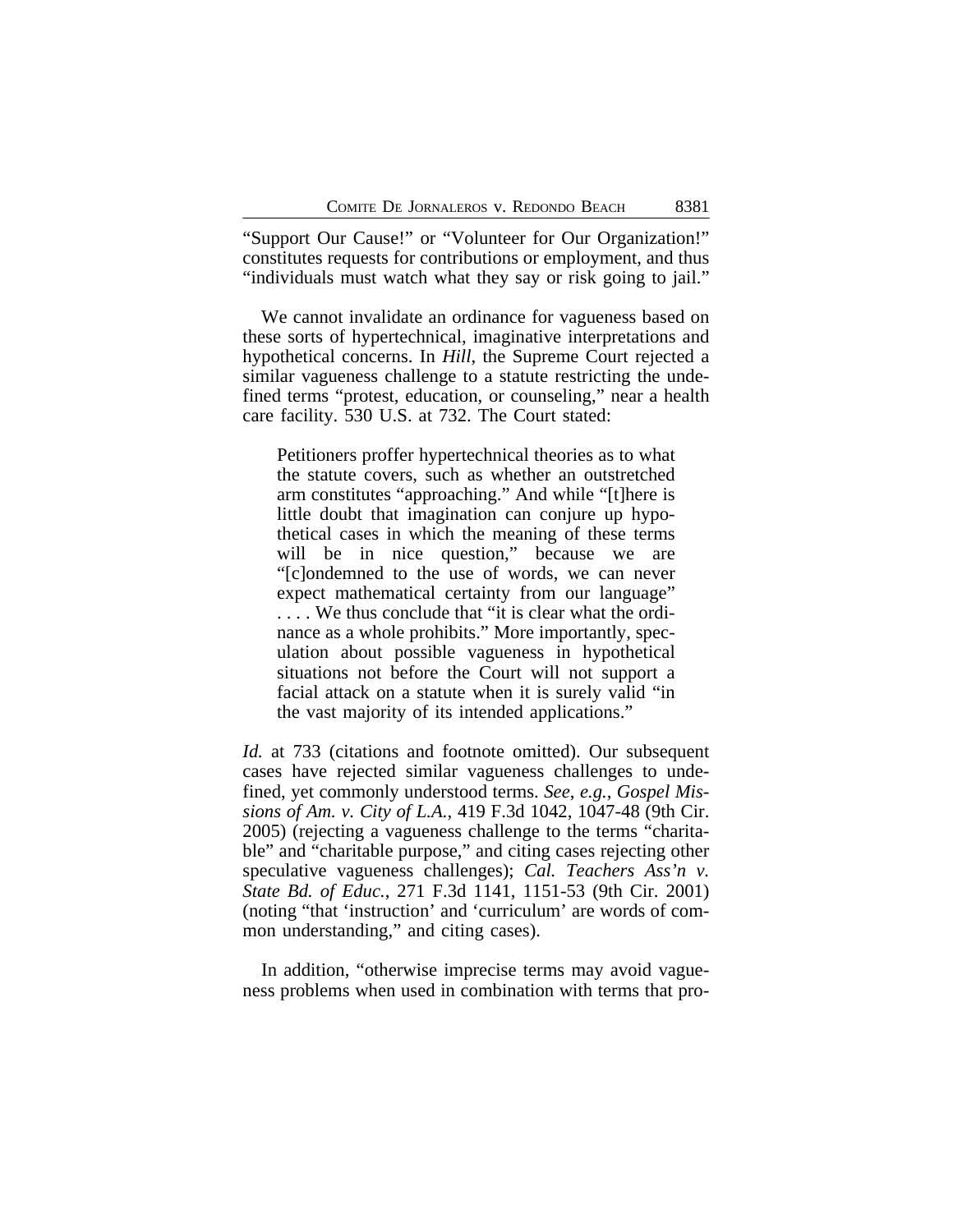vide sufficient clarity." *Gammoh v. City of La Habra*, 395 F.3d 1114, 1120 (9th Cir. 2005). For example, in *Gammoh*, the ordinance at issue required that adult cabaret dancers perform at least two feet from their patrons. 395 F.3d at 1118. We rejected appellants' vagueness challenge to the ordinance's definition of "adult cabaret dancer," because even though the statute's definition of "adult cabaret dancer" contained subjective terms, the prohibited activity was defined objectively. *See id.* at 1120. The clarity of the language defining where activities were prohibited provided adequate notice of what kind of acts were within the scope of the statute. Because "it [was] not illegal to be an adult cabaret dancer[,] only to be an adult cabaret dancer performing within two feet of a patron," we held that the ordinance was "certainly not vague." *Id.*

**[16]** The same analysis is applicable here. The acts proscribed by the Redondo Beach ordinance are no less clear "in the vast majority of its applications," *Hill*, 530 U.S. at 732, than the activities proscribed by the statute in *Hill* or other cases rejecting facial vagueness challenges. The ordinance provides "a person of ordinary intelligence fair notice of what is prohibited." *United States v. Williams*, 553 U.S. 285, 128 S. Ct. 1830, 1845 (2008). In the context of the ordinance as a whole, it is clear that the ordinance prevents acts of solicitation that risk interfering with the flow of traffic. Therefore, it is not reasonable to read the ordinance as preventing day laborers from staring at or approaching legally parked cars, carrying signs, or shouting slogans.

NDLON also argues that people may read the word "solicitation" as banning the distribution of literature requesting donations or employment. We are doubtful that this is a realistic concern. The ordinance as a whole is aimed at uniquely disruptive activities that cause traffic congestion, which would ordinarily not include the unilateral distribution of leaflets. *See ACORN*, 798 F.2d at 1268. Further, the subsection of the ordinance prohibiting drivers from hiring people on the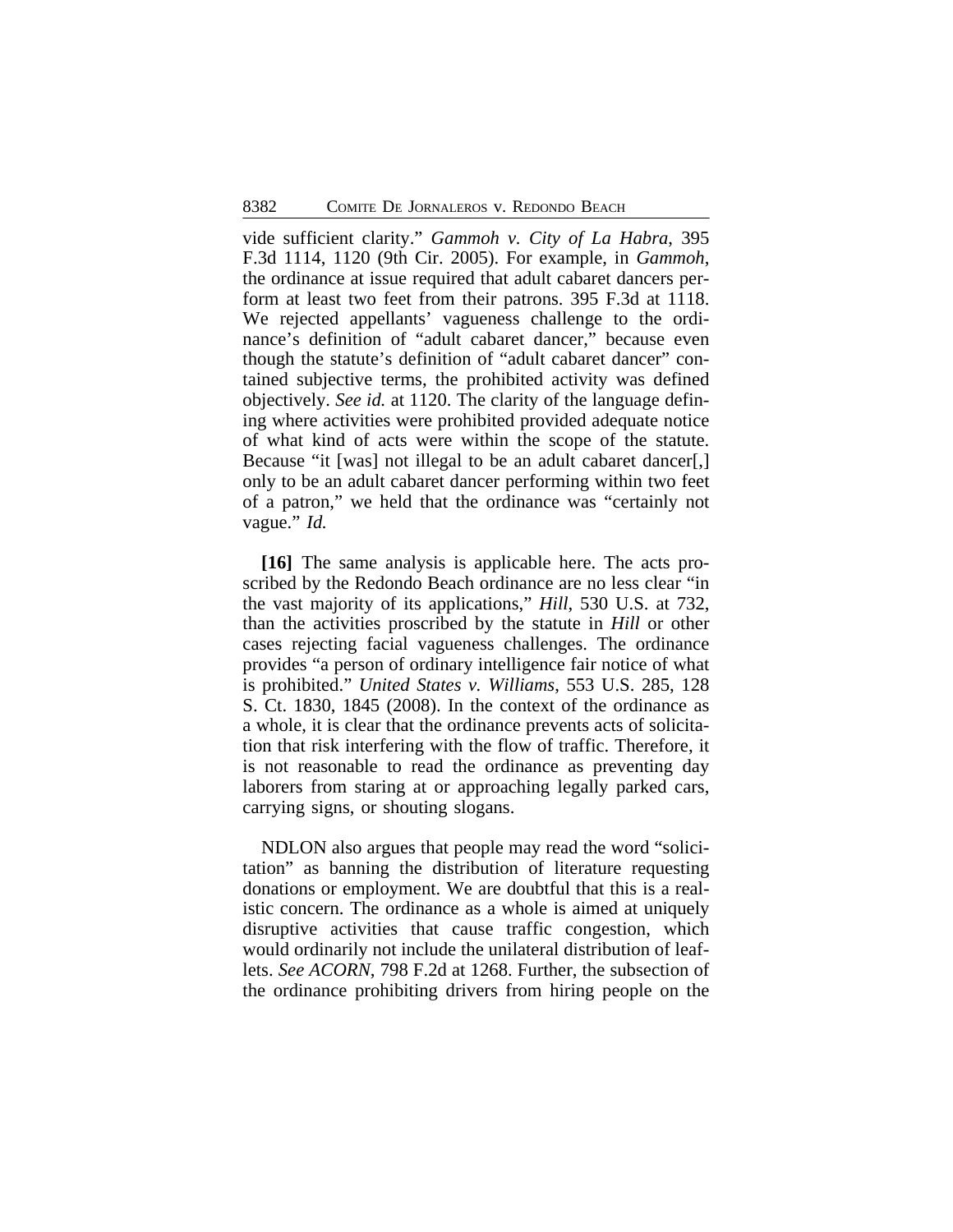street indicates that the ordinance targets transactions requiring a response, and not the distribution of literature.

**[17]** Even if the meaning of the word "solicitation" were not completely clear based on the context, any residual vagueness would be dispelled by Redondo Beach's construction of the ordinance, as well as our interpretation of the substantially similar ordinance in *ACORN*. *See Berger*, 569 F.3d at 1040 n.6 (indicating that an ordinance of questionable constitutionality—a permit requirement that applied to an individual speaker—was saved by narrowing constructions in a county executive order and a judicial interpretation). For a vagueness challenge, "we must consider the City's limiting construction of the ordinance." *Foti*, 146 F.3d at 639; *see Cal. Teachers Ass'n*, 271 F.3d at 1151 (indicating that a statute's vagueness does not exceed constitutional limits if it is subject to a narrowing construction). As we have explained, *see supra* part III.A., Redondo Beach's ordinance prohibits in-person demands requiring an immediate response from drivers in traffic lanes, not the distribution of literature to drivers. Therefore the ordinance's use of the word "solicit" does not make the ordinance unconstitutionally vague.

Nor do we agree with NDLON's argument that the ordinance is impermissibly vague because it invites arbitrary or discriminatory enforcement. The undefined terms in the ordinance do not require "wholly subjective judgments without . . . narrowing context, or settled legal meanings." *Williams*, 128 S. Ct. at 1846. Whether a person is engaged in the act of soliciting contributions, business, or employment from the occupant of a vehicle (or whether the occupant of a vehicle is responding to the same) requires "a true-or-false determination, not a subjective judgment such as whether conduct is 'annoying' or 'indecent.' " *Id.* Without this subjectivity, there is less "danger that a police officer might resort to enforcing the ordinance only against [speakers] whose *messages* the officer or the public dislikes." *Foti*, 146 F.3d at 639 (emphasis added).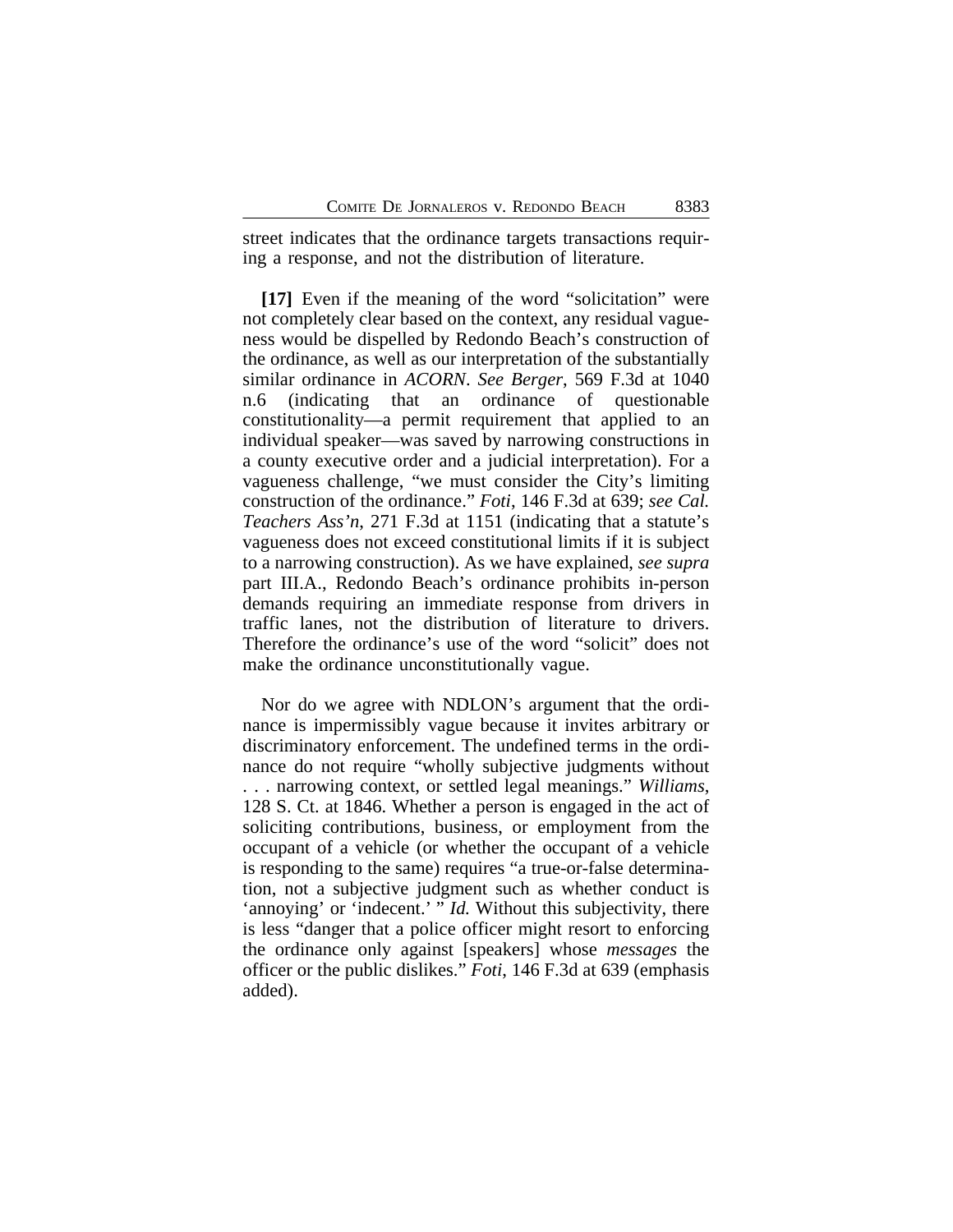Finally, we consider the dissent's argument that *ACORN* cannot guide our analysis of NDLON's facial challenge to Redondo Beach's ordinance because it considered only an asapplied challenge to the Phoenix ordinance and should be confined to its facts. Dissent at 8399-8400. Contrary to the dissent's assertion, *ACORN* considered and rejected an overbreadth challenge to the Phoenix ordinance. 798 F.2d at 1272. After explaining that the overbreadth doctrine allows parties "whose own conduct may be unprotected" to challenge broadly written statutes that might deter protected conduct of third parties, *id.* (internal quotation marks omitted), we considered *ACORN'*s argument that "even if its 'tagging' of vehicles stopped at intersections is unprotected, the Phoenix ordinance may be challenged on its face as overbroad because its prohibition extends further to solicitation on the sidewalks of Phoenix, during parades or demonstrations, or on streets closed to vehicle traffic," *id.* We rejected ACORN's argument that the ordinance would deter a range of hypothetical activities by third parties because those theories ran "completely contrary to the language of the ordinance," *id.* at 1273, which we construed as prohibiting "only solicitation in the streets from the occupants of any vehicle," *id.* at 1272 (internal quotation marks omitted). For this reason, we held that "[t]he ordinance is sufficiently narrow to withstand an overbreadth challenge." *Id.* at 1273. *ACORN* requires us to construe the substantially identical Redondo Beach ordinance in the same manner.

Even if *ACORN* did not address an overbreadth challenge, as a matter of logic, *ACORN*'s validation of Phoenix's statute poses a high barrier to a facial challenge of any similar ordinance. As the Supreme Court has recently explained, to succeed in "a typical facial attack," a plaintiff must establish "that no set of circumstances exists under which [the challenged ordinance] would be valid, or that the statute lacks any plainly legitimate sweep." *United States v. Stevens*, 130 S. Ct.

V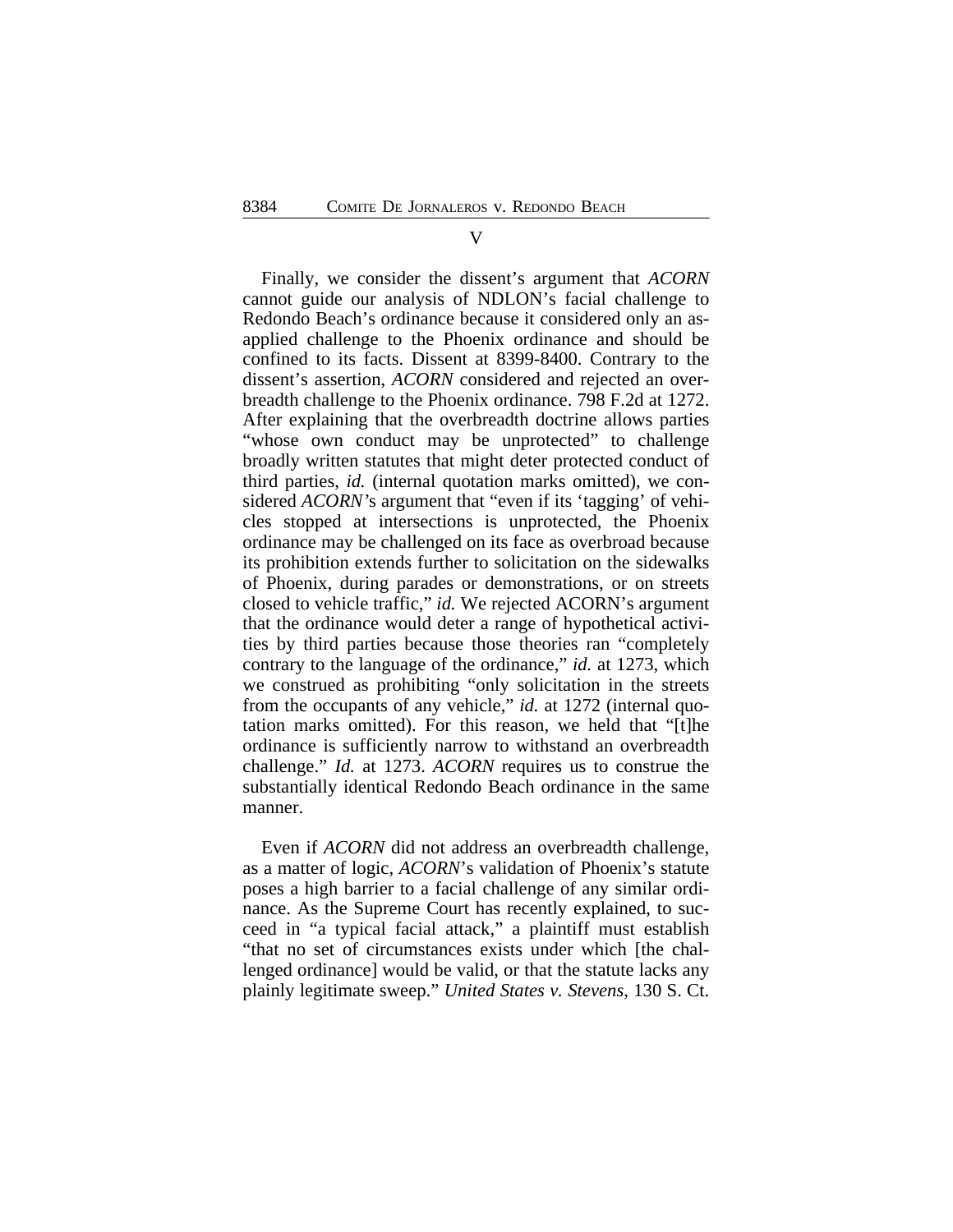1577, 1587 (2010). The bar is lower in the First Amendment context, however, where "a law may be invalidated as overbroad if a substantial number of its applications are unconstitutional, judged in relation to the statute's plainly legitimate sweep." *Id*. (internal quotation marks omitted). Even under this less stringent standard, it is unclear how NDLON could establish that the Redondo Beach ordinance is invalid in a substantial number of its applications when we have already held that the Phoenix ordinance is constitutional in the range of applications identified in *ACORN*. *See ACORN*, 798 F.2d at 1273. Although our decision in *ACORN* would not preclude NDLON from arguing that the Redondo Beach ordinance was unconstitutional as applied to its members' solicitations, NDLON does not bring such an as-applied challenge here.

#### VI

**[18]** We therefore hold that Redondo Beach's ordinance sweeps no more broadly than the Phoenix ordinance in *ACORN*. Under *ACORN*, and subsequent cases affirming *ACORN*'s central holding, we hold that the Redondo Beach ordinance is a reasonable time, place, or manner restriction. The district court erred in determining that it was not bound by *ACORN*, and as a result erred in holding that the Redondo Beach ordinance was not narrowly tailored and did not leave open ample alternative channels of communication. We also hold that the Redondo Beach ordinance is not unconstitutionally vague. Because we reverse the district court's summary judgment in favor of appellees and hold that appellants are entitled to summary judgment in their favor, we reverse the district court's award of attorneys' fees to appellees.

#### **REVERSED.**

WARDLAW, Circuit Judge, dissenting**:**

I respectfully dissent from the majority's holding that the Redondo Beach ("City") ordinance is a valid time, place, and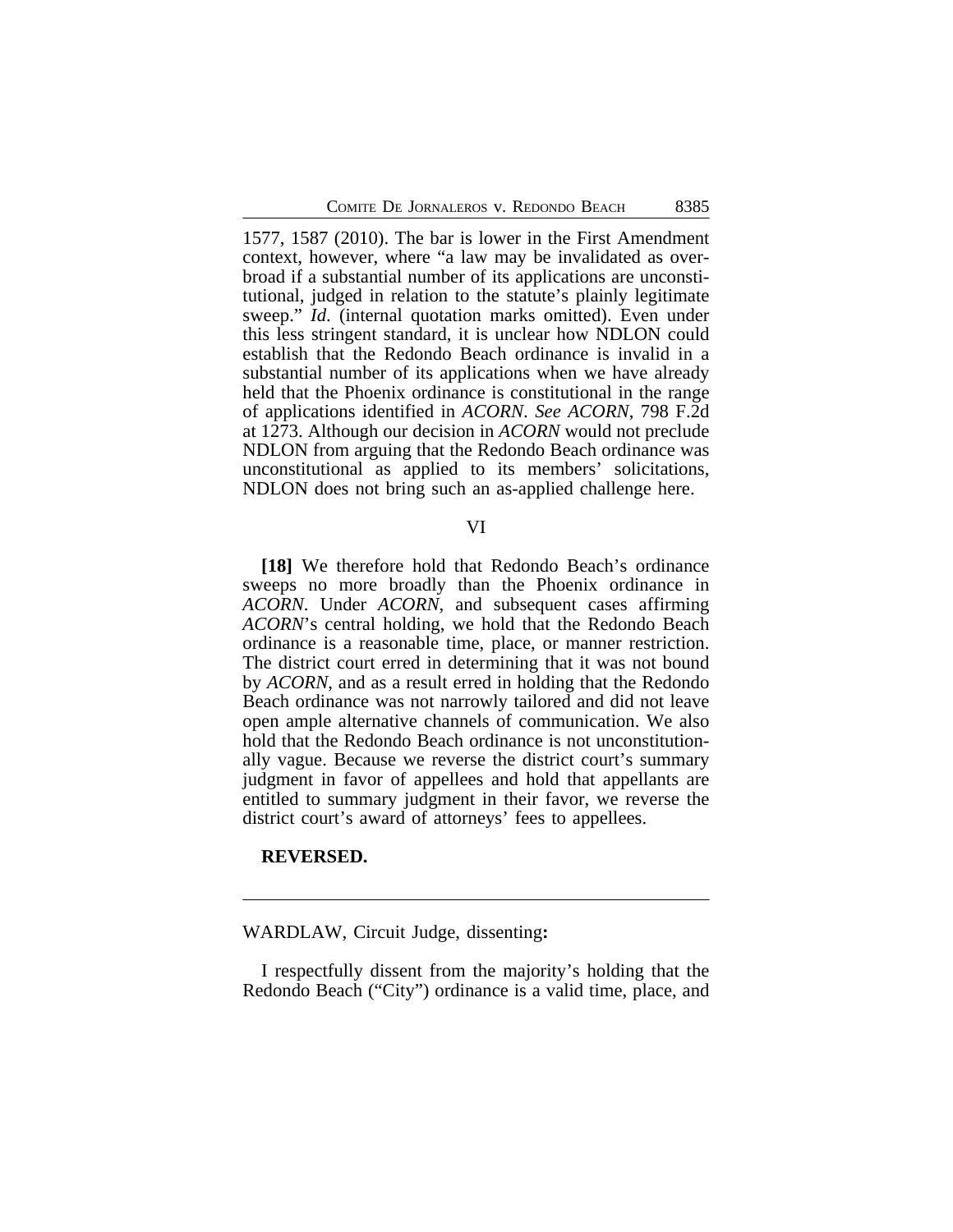manner restriction upon speech occurring on the City's sidewalks and other public ways—the most traditional of public fora. In the words of Redondo Beach City Attorney Gordon C. Phillips, who recommended the ordinance's adoption to the City's Mayor and Council Members, the ordinance "prohibits any person from soliciting from the street 'employment, business or contributions' from occupants of vehicles." The ordinance is facially overbroad and thus violates well-established principles of our First Amendment jurisprudence.

Nor is the ordinance "readily susceptible" to the majority's cramped reading of it as a mere prohibition of "direct, inperson demands requiring an immediate response from drivers in traffic lanes." Not even the City has urged this narrow construction of the ordinance. To the contrary, the City argues that the ordinance permits in-person demands directed at drivers who then stop at parking lots. Moreover, the "aim" of the ordinance, and the manner in which the City has selected to enforce it, are simply not relevant considerations when analyzing a claim of facial overbreadth, as the Supreme Court recently reaffirmed in *United States v. Stevens*. *See* 130 S. Ct. 1577, 1591 (2010). The majority inappropriately clings to its subjective and selective interpretation of our opinion in *ACORN v. City of Phoenix*, 798 F.2d 1260 (9th Cir. 1986), as fragile life support for its conclusion. The *ACORN* decision, however, is an inapposite as-applied solicitation case that the district court here and *all* of our subsequent authority, including our recent en banc decision in *Berger v. City of Seattle*, 569 F.3d 1029 (9th Cir. 2009), have limited to its facts. *ACORN* holds only that the Phoenix ordinance is constitutional as applied to the invasive practice of "tagging"; the question of constitutional facial overbreadth was not even before our court on appeal, and the argument that the *ACORN* court did address under the misnomer of facial overbreadth was ACORN's claim that the ordinance was overbroad because there were some locations in Phoenix where ACORN —as opposed to third parties not before the court—might safely "tag."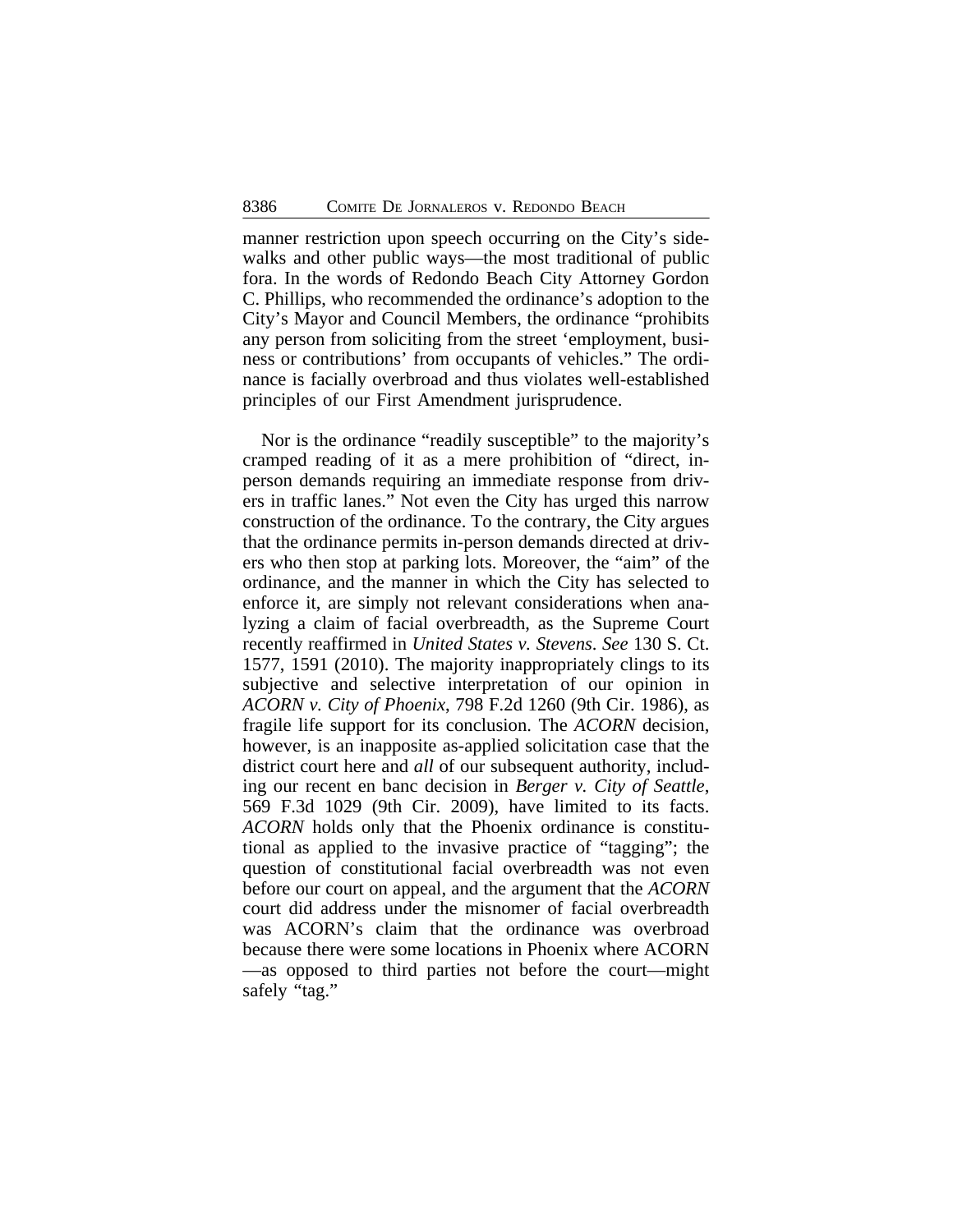Finally, the majority improperly dispenses with the bedrock principles underlying the protection of speech in a traditional public forum which limit restrictions on protected speech to those narrowly tailored to achieve significant government interests and leaving open alternative avenues of communication. The Redondo Beach ordinance fails to meet this standard. I would therefore affirm the district court's judgment that the ordinance is a facially overbroad, unconstitutional restriction on speech and the award of attorneys' fees to Appellees.

I.

On any given day in the State of California, 40,000 individuals are either employed as day laborers or are seeking day labor jobs. *See* Arturo Gonzalez, *Day Labor in the Golden State*, Cal. Econ. Pol'y, July 2007, at 1. Known in Spanish as "jornaleros," day laborers frequently serve as independent contractors and perform a variety of services, including gardening, housekeeping, and construction. Because of the temporary, informal nature of their employment, day laborers must forgo more traditional forms of advertising to signal their availability for work. Instead, to offer themselves for employment, they must congregate in a visible public place known to potential employers. This visibility has made day laborers the target of local regulators, often because of a perception that they pose a threat to public safety or that they are undocumented immigrants. *Id.*

The congregation of day laborers on public sidewalks spurred the City to enact Municipal Code § 3-7.1601 in 1987 ("Ordinance"). The Ordinance provides:

(a) It shall be unlawful for any person to stand on a street or highway and solicit, or attempt to solicit, employment, business, or contributions from an occupant of any motor vehicle. For purposes of this section, "street or highway" shall mean all of that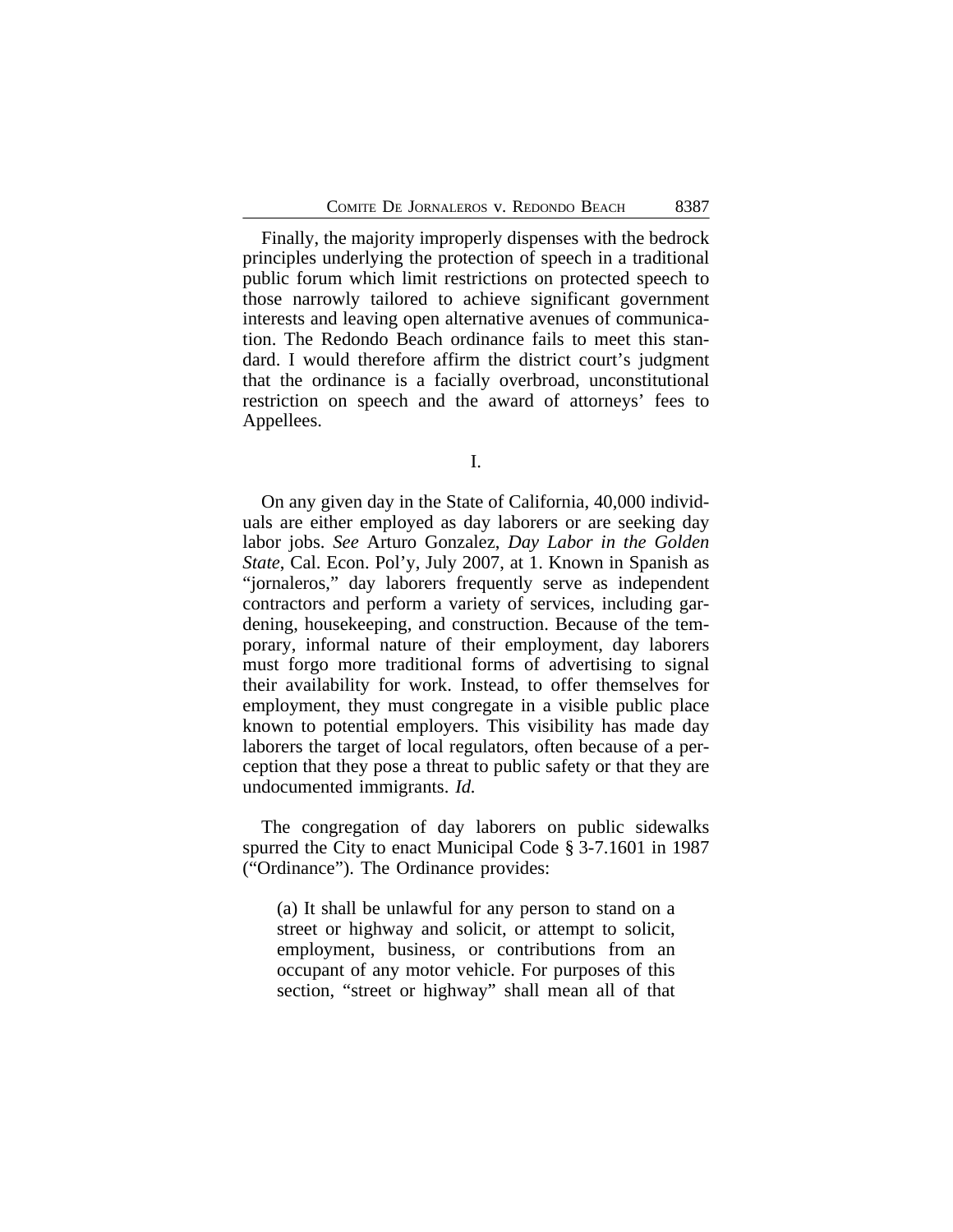area dedicated to public use for public street purposes and shall include, but not be limited to, roadways, parkways, medians, alleys, sidewalks, curbs, and public ways.

Two years later, the City enacted subsection (b), which provides:

(b) It shall be unlawful for any person to stop, park or stand a motor vehicle on a street or highway from which any occupant attempts to hire or hires for employment another person or persons.

According to the City Attorney, the Ordinance was enacted in response to complaints from local residents and business owners about day laborers gathering along city streets and congregating on sidewalks. They complained that the day laborers impeded the flow of traffic, littered, damaged property, and harassed females.

In recent years, the Ordinance has been enforced aggressively by the Police Department, which concluded that verbal and written warnings to day laborers and their potential employers were ineffective, due mostly to the lack of any follow-up enforcement. As a result, in October and November 2004, the police launched a sweeping sting operation called the "Day Labor Enforcement Project." The police conducted the sting operation in three phases, covering various hours of the day during which day laborers congregated. Undercover police officers posing as employers offered employment to the assembled day laborers and arrested those who accepted. *Comite de Jornaleros de Redondo Beach v. City of Redondo Beach*, 475 F. Supp. 2d 952, 955 (C.D. Cal. 2006). The operation ultimately netted around sixty arrests. Those arrested and convicted of violating the Ordinance received three years of probation, a 180 day suspended sentence, a \$314.00 booking fee, and were enjoined to stay 150 yards away from the public sidewalk where they were arrested. The Ordinance has thus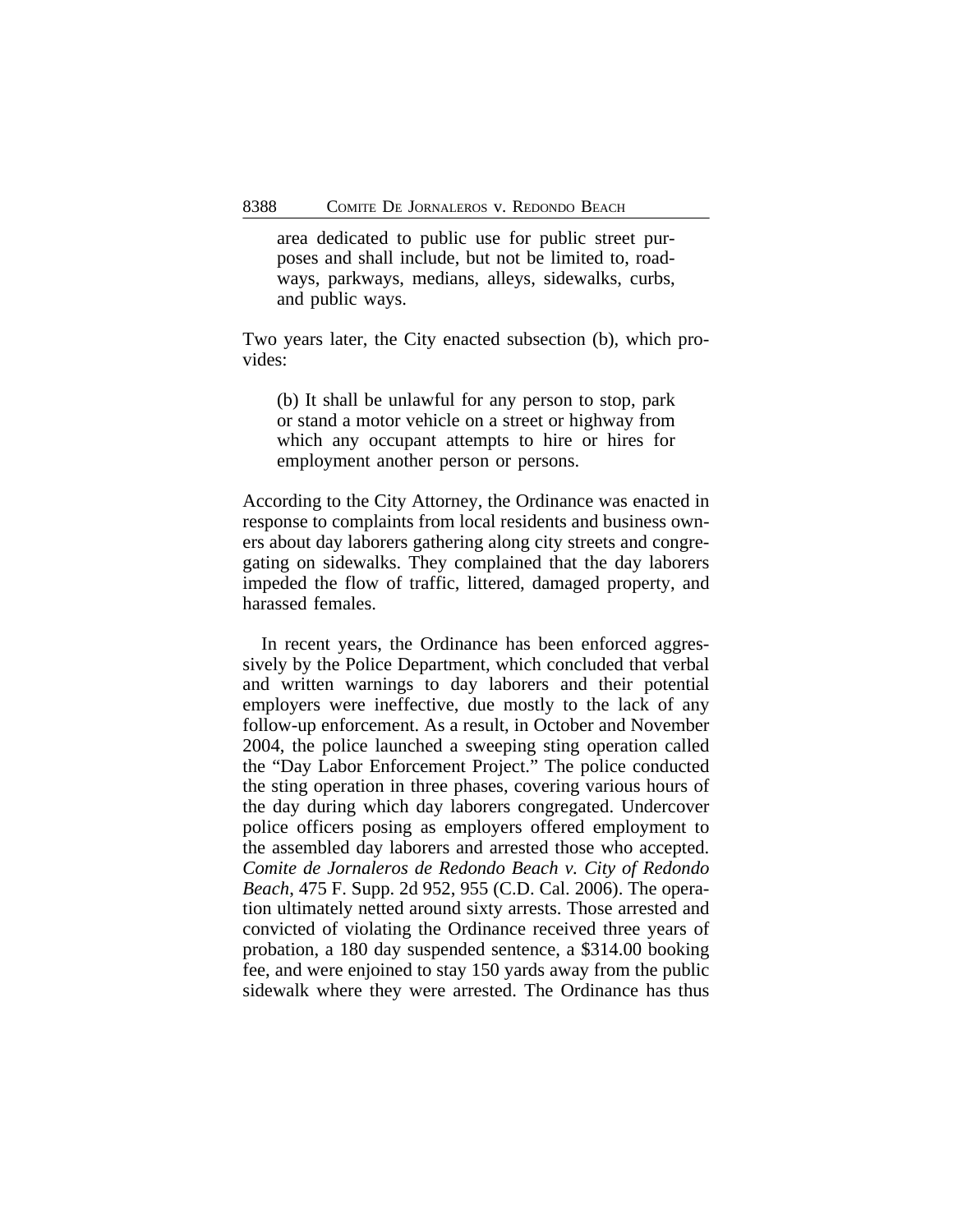prohibited day laborers in the City from engaging in solicitation signaling their availability for work, and, effectively, from obtaining employment.

Two unincorporated day laborer associations, Comite de Jornaleros de Redondo Beach ("Jornaleros") and the National Day Laborer Organizing Network ("NDLON") filed suit in the Central District of California seeking monetary, injunctive, and declaratory relief on the grounds that the Ordinance violates their day laborer members' right to free speech under the First and Fourteenth Amendments.**<sup>1</sup>** The district court preliminarily enjoined the City from enforcing the Ordinance or

**<sup>1</sup>**Day laborers comprise Jornaleros's and NDLON's membership. Both associations exist to protect and advance the interests of day laborers—a goal that is unquestionably hampered by the Redondo Beach ordinance. Thus, I agree with the district court's ruling that Plaintiffs have standing to pursue their constitutional challenge.

Although I agree that NDLON and Jornaleros have standing, the majority gives Redondo Beach's standing argument short shrift. Redondo Beach argues that plaintiffs cannot "satisfy the *Lujan* test for standing because plaintiffs have not demonstrated a legally protected interest—i.e., the legal right to work in the United States." The City asserts that "plaintiffs are soliciting the commission of a crime by the prospective employers (hiring an illegal alien) and they seek to commit a crime of their own (working in the United States without a legal right to do so)." Redondo Beach contends that "[j]ust as state laws against prostitution and drug dealing are not open to challenge by those who seek to violate them, day laborers who are soliciting work without the legal right to work in the United States have no standing to challenge Redondo Beach's anti-solicitation ordinance." The City's underlying assumption is that all day laborers are "illegal aliens," and are therefore criminally prohibited from seeking jobs in the United States. This assumption, however, is neither supported by the facts of this case nor the law. But even if the City's prejudgment as to the day laborers' immigration status were correct, it is legally beside the point. The First Amendment protects individuals, regardless of their immigration status. *Am-Arab Anti-Discrimination Comm. v. Reno*, 70 F.3d 1045, 1063-64 (9th Cir. 1995), *rev'd on other grounds*, 525 U.S. 471 (1999); *see also Plyler v. Doe*, 457 U.S. 202, 210 (1982) ("Aliens, even aliens whose presence in this country is unlawful, have long been recognized as 'persons' guaranteed due process of law by the Fifth and Fourteenth Amendments.").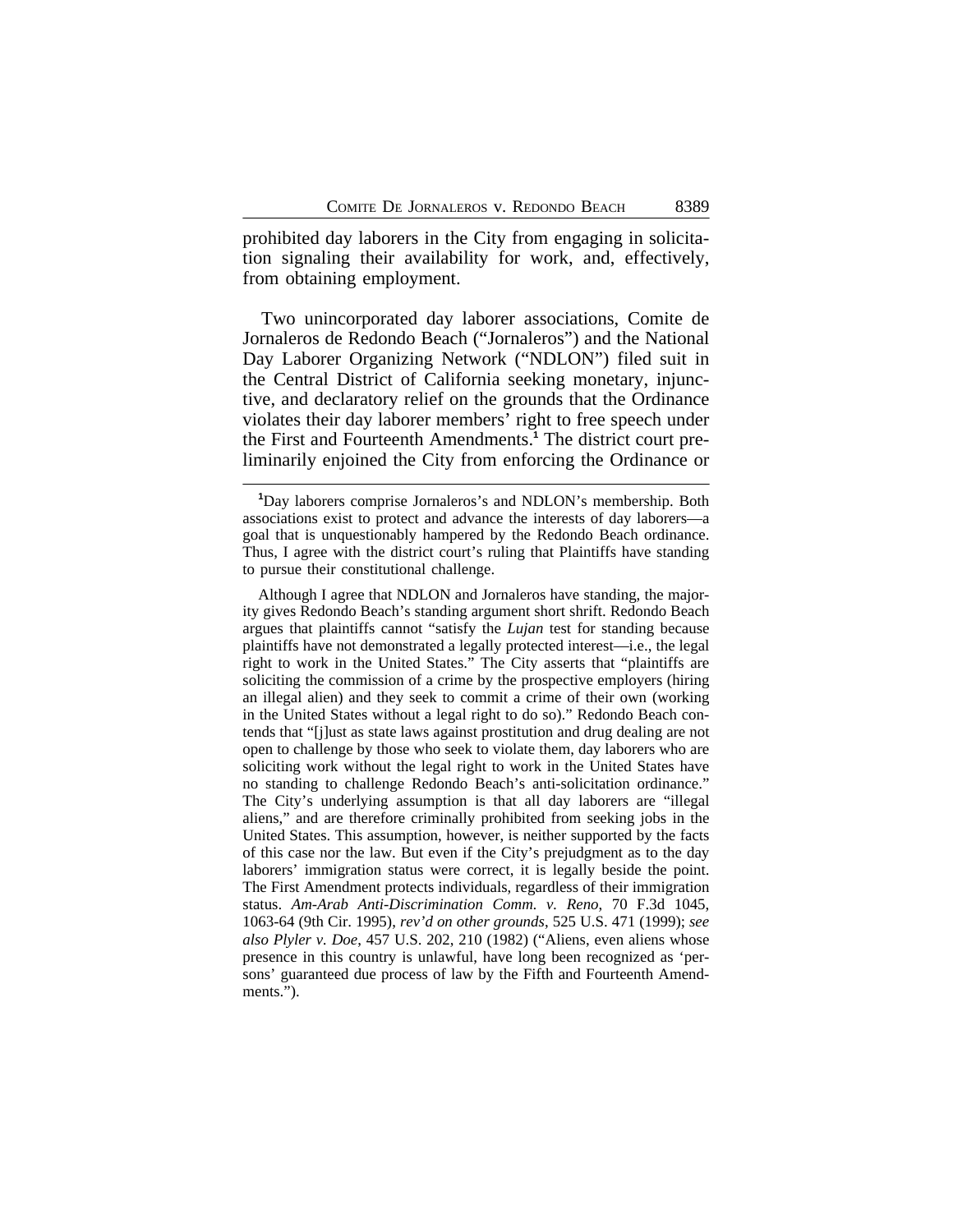any violations of probation following convictions under the Ordinance, and it mandated continuances of any ongoing prosecutions. *Comite*, 475 F. Supp. 2d at 956. The City appealed the grant of the preliminary injunction and a threejudge panel of our court unanimously affirmed. *Comite de Jornaleros de Redondo Beach v. City of Redondo Beach*, 127 F. App'x 994 (9th Cir. 2005). The parties then filed crossmotions for summary judgment on the facial constitutionality of the Ordinance. The district court ruled that although the Ordinance is content neutral, it is unconstitutionally overbroad. The district court specifically rejected the City's contention that our opinion in *ACORN v. City of Phoenix* was controlling precedent, correctly determining that *ACORN* involved an "as-applied" challenge and was otherwise distinguishable on its facts. *Comite*, 475 F. Supp. 2d at 964-65.

Concluding that the Ordinance was not narrowly tailored to achieve the City's significant interests in traffic flow and safety, and finding that the City presented no evidence of an available alternative means of communication, the district court determined that the Ordinance is not a valid time, place, or manner restriction on speech. *Id.* at 968. The court permanently enjoined the City from enforcing the Ordinance, and this appeal ensued. *Id.*

II.

The First Amendment fully protects solicitation. *Vill. of Schaumburg v. Citizens for a Better Env't*, 444 U.S. 620, 628-32 (1980); *Berger*, 569 F.3d at 1050. As we have stated, "It is beyond dispute that solicitation is a form of expression entitled to the same constitutional protections as traditional speech." *ACLU v. City of Las Vegas* (*ACLU II*), 466 F.3d 784, 792 (9th Cir. 2006). Solicitation "is characteristically intertwined with informative and perhaps persuasive speech seeking support for particular causes." *Vill. of Schaumburg*, 444 U.S. at 632. Without it, "the flow of such information and advocacy would likely cease." *Id.* The protection afforded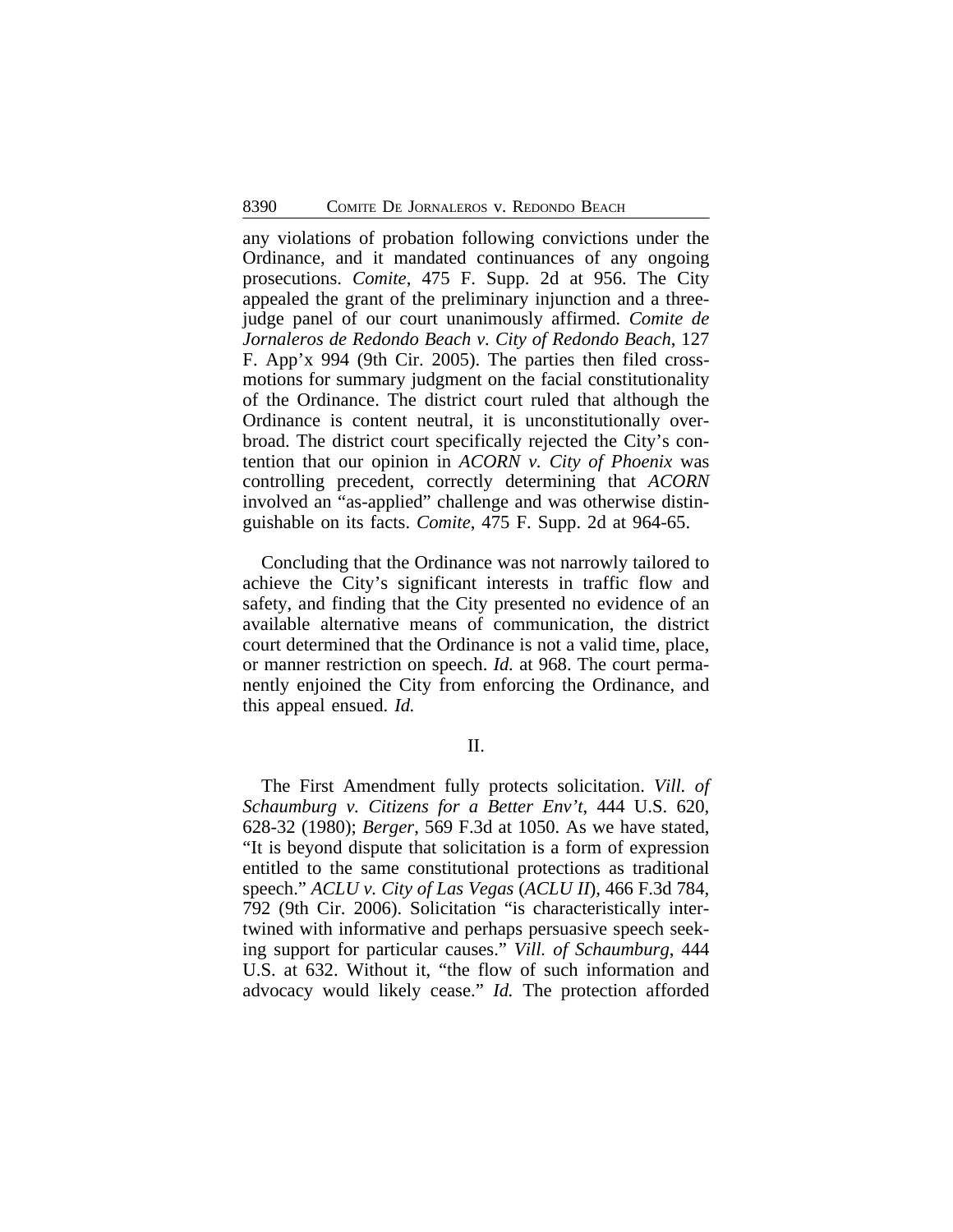solicitation is not reduced simply because the solicitor seeks to have an individual contribute money. *See Bates v. State Bar of Arizona*, 433 U.S. 350, 363 (1977). Because solicitation requires effective access to the public, "[r]ules that regulate solicitation in public fora are . . . subject to the same standards as those that limit other forms of speech." *Berger*, 569 F.3d at 1050; *see also ACLU II*, 466 F.3d at 792 ("It is beyond dispute that solicitation is a form of expression entitled to the same constitutional protections as traditional speech."). Therefore, the Ordinance burdens fully protected speech in traditional public fora.

Nonetheless, the majority characterizes the Ordinance as regulating only conduct. This is not the case; it plainly "prohibits any person from soliciting from the street 'employment, business, or contributions' from occupants or vehicles," as the City Attorney describes it. Our case law holds that such bans on solicitation are bans on speech. In *Berger*, our court, sitting en banc, confronted a regulation that prevented street performers from "actively solicit[ing] donations, for example by live or recorded word of mouth, gesture, mechanical devices, or second parties." 569 F.3d at 1050. We explicitly rejected the city's contention that this provision merely regulated conduct, finding instead that it regulated speech by seeking to restrict the "medium and manner" of that speech. *Id.* at 1051. Here, too, the Ordinance's text does not prohibit conduct, such as the immediate transfer of funds. Rather, just like the active solicitation ban in *Berger*, the Ordinance regulates the "medium and manner" of protected speech.

Worse, the prohibition on protected speech operates exclusively on the public streets and sidewalks of Redondo Beach quintessential public fora. *Berger*, 569 F.3d at 1036 & n.3; *ACLU v. City of Las Vegas* (*ACLU I*), 333 F.3d 1092, 1099 (9th Cir. 2001); *see also United States v. Grace*, 461 U.S. 171, 177 (1983). Public streets are public fora by their very nature; no governmental action designating them as such is required. *Grace*, 461 U.S. at 177; *see also U.S. Postal Serv.*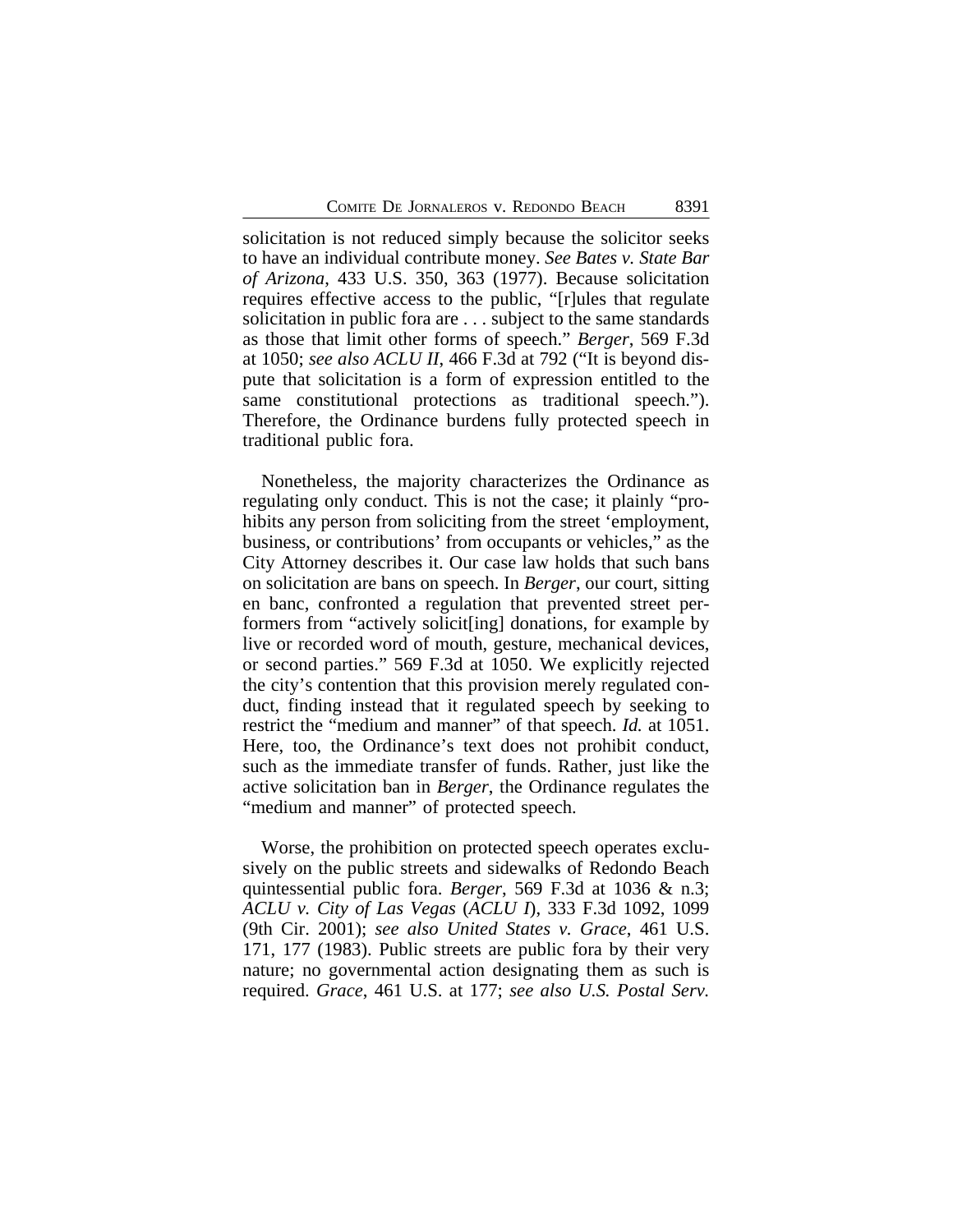*v. Council of Greenburgh Civic Ass'ns*, 453 U.S. 114, 133 (1981) ("Congress, no more than a suburban township, may not by its own *ipse dixit* destroy the 'public forum' status of streets and parks . . . ."). Streets and other public fora "occup[y] a special position in terms of First Amendment protection." *Grace*, 461 U.S. at 180.

This "special position" of traditional public fora is the product of more than a century of Supreme Court precedent, and it is now well established. Dicta by Justice Roberts in *Hague v. Committee for Industrial Organization*, 307 U.S. 496 (1939), first articulated a view of traditional public fora that exalted the individual's right to speak and assemble over the state's proprietary interest. The *Hague* Court invalidated a city ordinance requiring a permit for any public parade or assembly "in or upon the public streets, highways, public parks or public buildings." *Id.* at 503 n.1. Justice Roberts, writing for himself and Justice Black, famously wrote:

Wherever the title of streets and parks may rest, they have immemorially been held in trust for the use of the public and, time out of mind, have been used for purposes of assembly, communicating thoughts between citizens, and discussing public questions. Such use of the streets and public places has, from ancient times, been a part of the privileges, immunities, rights, and liberties of citizens.

*Id.* at 515. Under this view, the existence of traditional public fora is inextricably intertwined with their historical status as places for important expressive activity. This dicta ultimately established a First Amendment easement, allowing individuals to commandeer public fora for expressive purposes. Harry Kalven, Jr., *The Concept of the Public Forum:* Cox v. Louisiana, 1965 UCLA L. Rev. 1, 12-13. It has become an unassailable principle of the First Amendment and is the foundation of the modern public fora doctrinal framework. *See, e.g.*, *Perry Educ. Ass'n v. Perry Local Educators' Ass'n*, 460 U.S.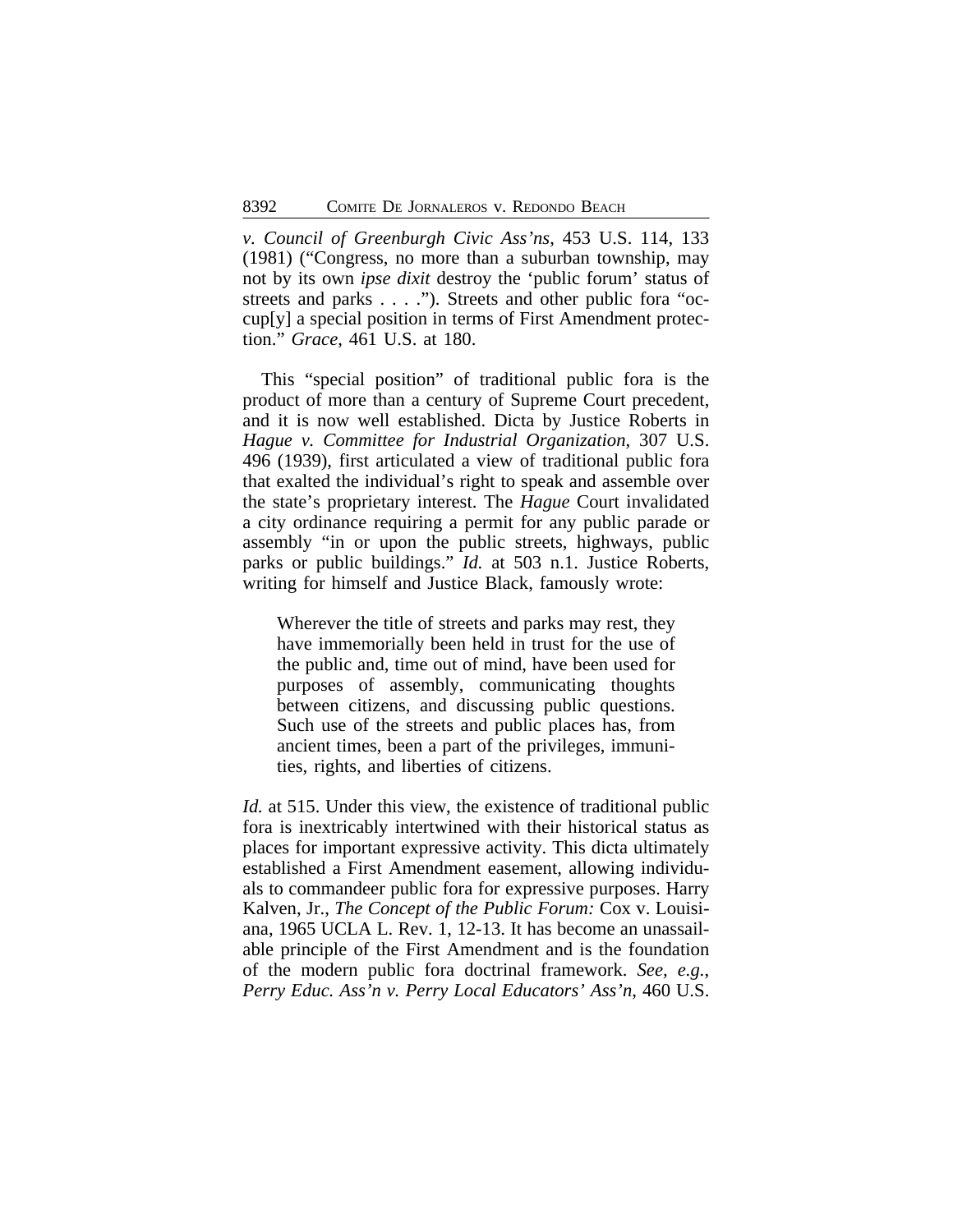37, 45 (1983); *Kunz v. New York*, 340 U.S. 290, 293-94 (1951); *Jamison v. Texas*, 318 U.S. 413, 415 (1943). Consequently, in *Berger*, our most recent exegesis on the subject, we recognized the "bedrock principle" that the "protections afforded by the First Amendment are nowhere stronger than in streets and parks." *Berger*, 569 F.3d at 1035-36 (footnote omitted).

The government's power to pass laws, regulations, or ordinances affecting speech in these areas is therefore strictly limited. *Pleasant Grove City v. Summum*, 129 S. Ct. 1125, 1132 (2009); *see also Capitol Square Rev. & Advisory Bd. v. Pinette*, 515 U.S. 753, 761 (1995) ("[A] State's right to limit protected expressive activity [in a traditional public fora] is sharply circumscribed  $\dots$  ."). This is not a jurisprudential accident; as places where individuals may express themselves without regard to the resources of the speaker or popularity of the message, traditional public fora serve as the main bulwark of the First Amendment. *See Int'l Soc'y for Krishna Consciousness, Inc. v. Lee*, 505 U.S. 672, 708 (1992) (Kennedy, J., concurring) ("One of the primary purposes of the public forum is to provide persons who lack access to more sophisticated media the opportunity to speak."); *cf.* Kalven, *supra*, at 12. Whether the First Amendment is viewed as a means for pursuing truth or ensuring self-expression,**<sup>2</sup>** meaningful access

**<sup>2</sup>**For example, Professor Martin Redish construes the First Amendment as ultimately serving the principle of "individual self realization"—the ability of individuals to realize their full potential and the goals they have set for their lives. *See generally* Martin H. Redish, *The Value of Speech*, 130 U. Pa. L. Rev. 591 (1982). Alexander Meiklejohn viewed the First Amendment as aiding individuals in making the informed decisions critical for self-government. *See* Alexander Meiklejohn, Political Freedom 24-28 (1960). Perhaps most famously, John Stuart Mill argued that a "marketplace of ideas" was required insofar as "[c]omplete liberty of contradicting and disproving our opinion is the very condition which justifies us in assuming its truth for purposes of action." John Stuart Mill, On Liberty 11 (Longmans, Green, & Co. 1921) (1859). Broad access to traditional public fora directly advances each of these asserted interests.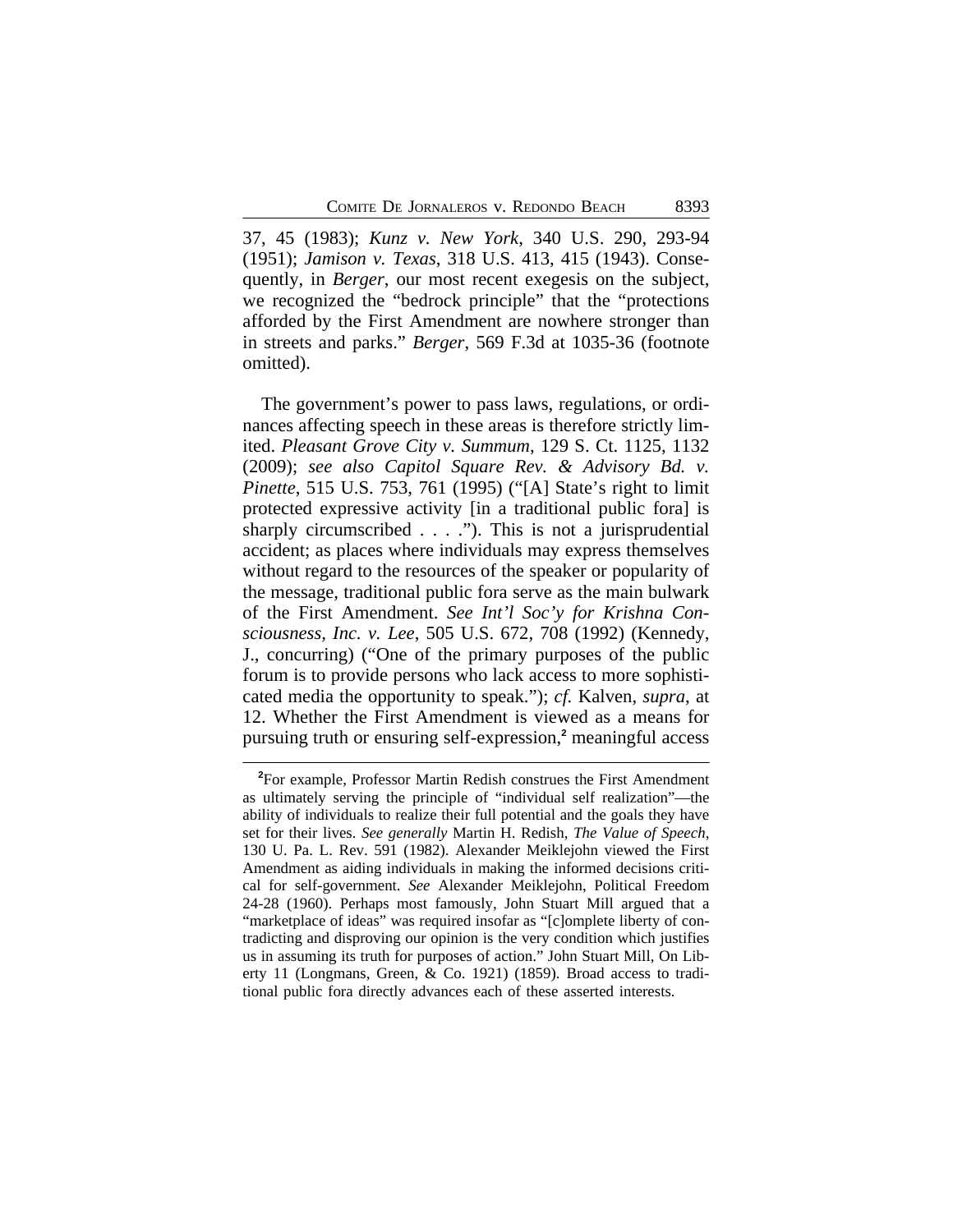to society is fundamental. *See* Thomas I. Emerson, The System of Freedom of Expression 305-06 (1970). Thus, open access to traditional public fora guarantees the continued vitality of the First Amendment, especially in light of the growing privatization of many traditional public fora. *See PruneYard Shopping Center v. Robins*, 447 U.S. 74, 90-91 (1980) (Marshall, J., concurring).

Of course, individuals' First Amendment rights on public ways are not absolute; the government has the authority to pass reasonable time, place, or manner restrictions. To pass constitutional muster, however, the government must demonstrate that the regulation is " 'justified without reference to the content of the regulated speech, that [it is] narrowly tailored to serve a significant governmental interest, and that [it] leave[s] open ample alternative channels for communication of the information.' " *Lee v. Katz*, 276 F.3d 550, 557 (9th Cir. 2002) (quoting *Ward v. Rock Against Racism*, 491 U.S. 781, 791 (1981)). When applying this test, courts must not lose sight of the core constitutional liberties that are implicated. Freedom of speech is one of the "fundamental personal rights and liberties" guaranteed the public; this characterization "is not an empty one and [is] not lightly used." *Schneider v. New Jersey*, 308 U.S. 147, 161 (1939). The fundamental nature of the right "stresses . . . the importance of preventing the restriction of enjoyment of these liberties." *Id.* When the government infringes the public's fundamental right to assemble and speak, courts must approach the regulation skeptically and place the onus squarely on the government to justify the enacted regulation. *Cf. Long Beach Area Peace Network v. City of Long Beach*, 574 F.3d 1011, 1022 (9th Cir. 2009) (" 'Public fora have achieved a special status in our law; the government must bear an extraordinarily heavy burden to regulate speech in such locales.' " (quoting *NAACP v. City of Richmond*, 743 F.2d 1346, 1355 (9th Cir. 1984)).

The City has failed to meet this heavy burden. Subsection (a) of the Ordinance is a total ban on speech in traditional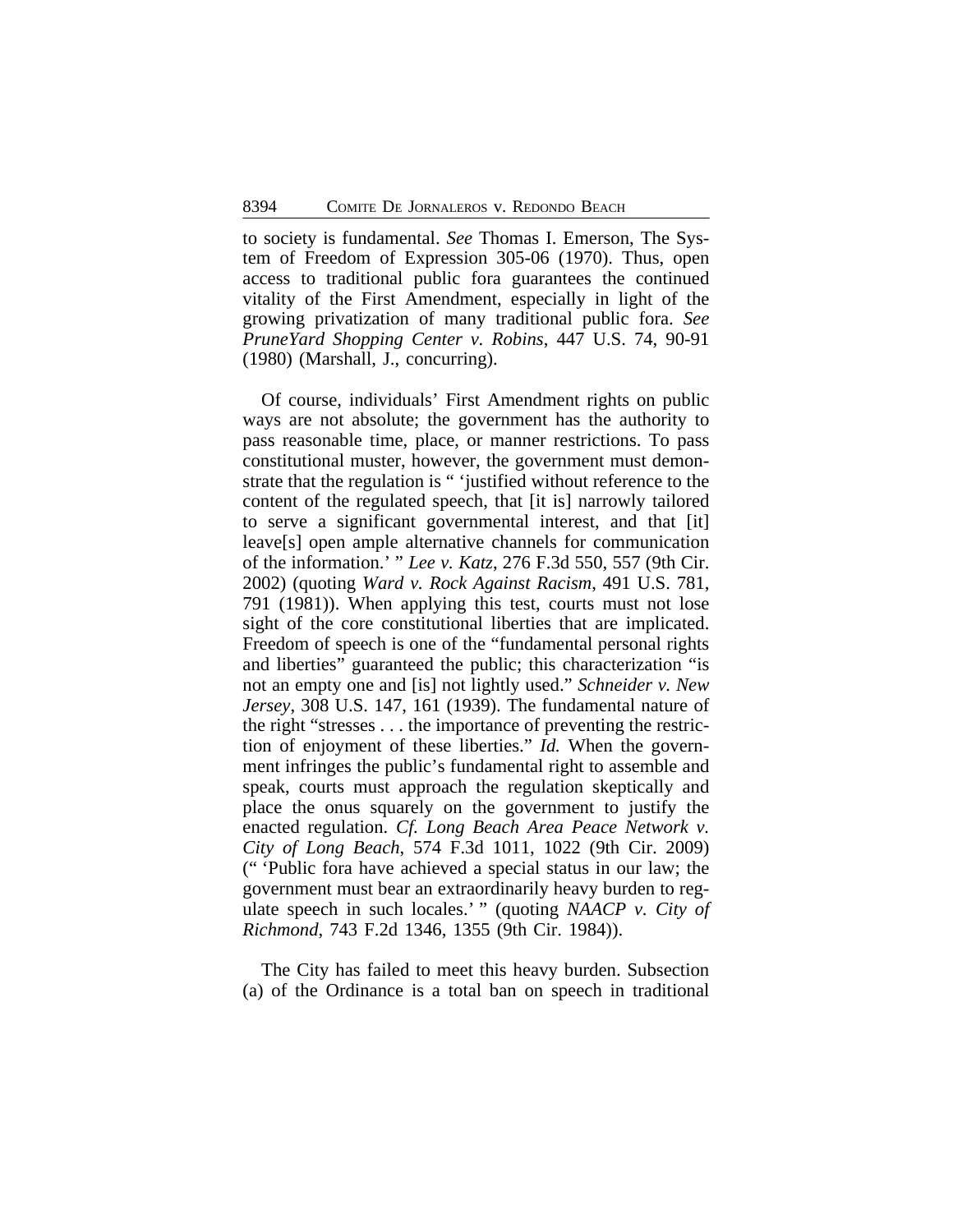public fora, while subsection (b) prohibits persons in even lawfully parked cars from hiring, or attempting to hire, anyone for employment. On its face, the Ordinance sweeps far more broadly than what is justified by the City's interests in traffic flow and safety, and it does not leave open ample alternatives for communication.**<sup>3</sup>** Ignoring the full body of jurisprudence governing speech in public fora, the majority seizes upon one inapposite decision of our court, in which we addressed an as-applied challenge to a similar ordinance, to hold the Ordinance constitutional.

# *A.* ACORN v. City of Phoenix *Does Not Apply to, Much Less Control, this Appeal*.

The majority opinion rests entirely on *ACORN v. City of Phoenix* to conclude that the Ordinance is a valid time, place, or manner regulation. The *ACORN* court, however, confronted a very specific, narrow set of circumstances to which the parties in that case stipulated and to which we have subsequently confined it. Thus, the *ACORN* decision does not control this case.

In *ACORN*, the Association of Community Organizations for Reform Now ("ACORN") claimed that a Phoenix ordinance restricting solicitation infringed its First Amendment rights. ACORN engaged in a practice referred to as "tagging" as part of its effort to raise funds for promoting the concerns of low and moderate income citizens. *ACORN*, 798 F.2d at 1262. Phoenix officials specifically warned ACORN that its practice of tagging violated the city ordinance prohibiting an individual from "stand[ing] on a street or highway and solicit[ing], or attempt[ing] to solicit, employment, business or contributions from the occupants of any vehicle." *Id.* ACORN then instituted a civil rights action in federal district court,

**<sup>3</sup>**For present purposes, I assume that the district court's conclusion that the regulation is content neutral is correct. However, this is a closer question than it appears. *See Berger*, 569 F.3d at 1051.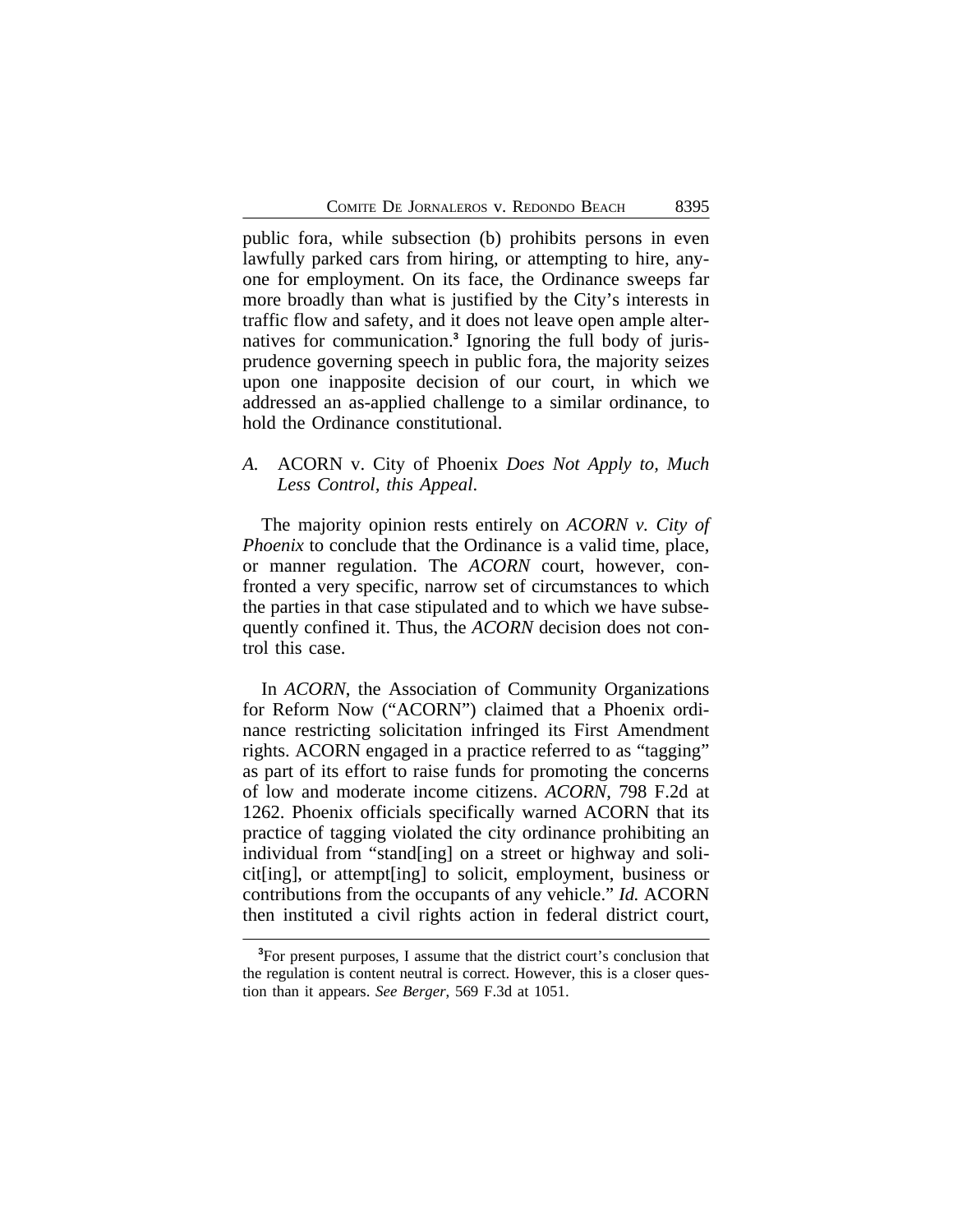seeking damages pursuant to 42 U.S.C. § 1983 and a declaratory judgment that the ordinance was either inapplicable to its tagging practice or unconstitutional. *Id.* Before the district court, the *ACORN* parties entered into a stipulation, which, among other things, agreed to the precise conduct at issue*:* 

Within the City of Phoenix, various of the plaintiffs have implemented . . . various fund solicitation and information dissemination programs . . . . Said programs are commonly known as 'tagging,' which usually involves an individual stepping into the street and approaching a car when it is stopped at a red light. The individual asks for a contribution to his/her cause, and when such a contribution is given, the solicitor gives the contributor a slip of paper providing information concerning his/her cause, —e.g., where and how to participate in the cause, how to become involved further, and so forth.

Pretrial Order at 3, *ACORN v. City of Phoenix*, 603 F. Supp. 869 (D. Ariz. 1985) (No. 83-870) (emphasis added). The district court found that the ordinance was constitutional *as applied* to ACORN's practice of soliciting contributions by tagging. *See ACORN*, 603 F. Supp. at 872.

We agreed that the ordinance was constitutional as applied to ACORN's tagging practices as defined by the parties. We held that the "Phoenix ordinance is aimed narrowly at the disruptive nature of fund solicitation from the occupants of vehicles. Direct communication of ideas, including the distribution of literature to occupants in vehicles, is not restricted." *ACORN*, 798 F.2d at 1268. Our decision focused exclusively on the disruption to drivers temporarily stopped on the road in the midst of traffic and to the flow of traffic itself caused by persons stepping into the street seeking an immediate contribution of money from the driver:

Unlike oral advocacy of ideas, or even the distribution of literature, successful solicitation requires the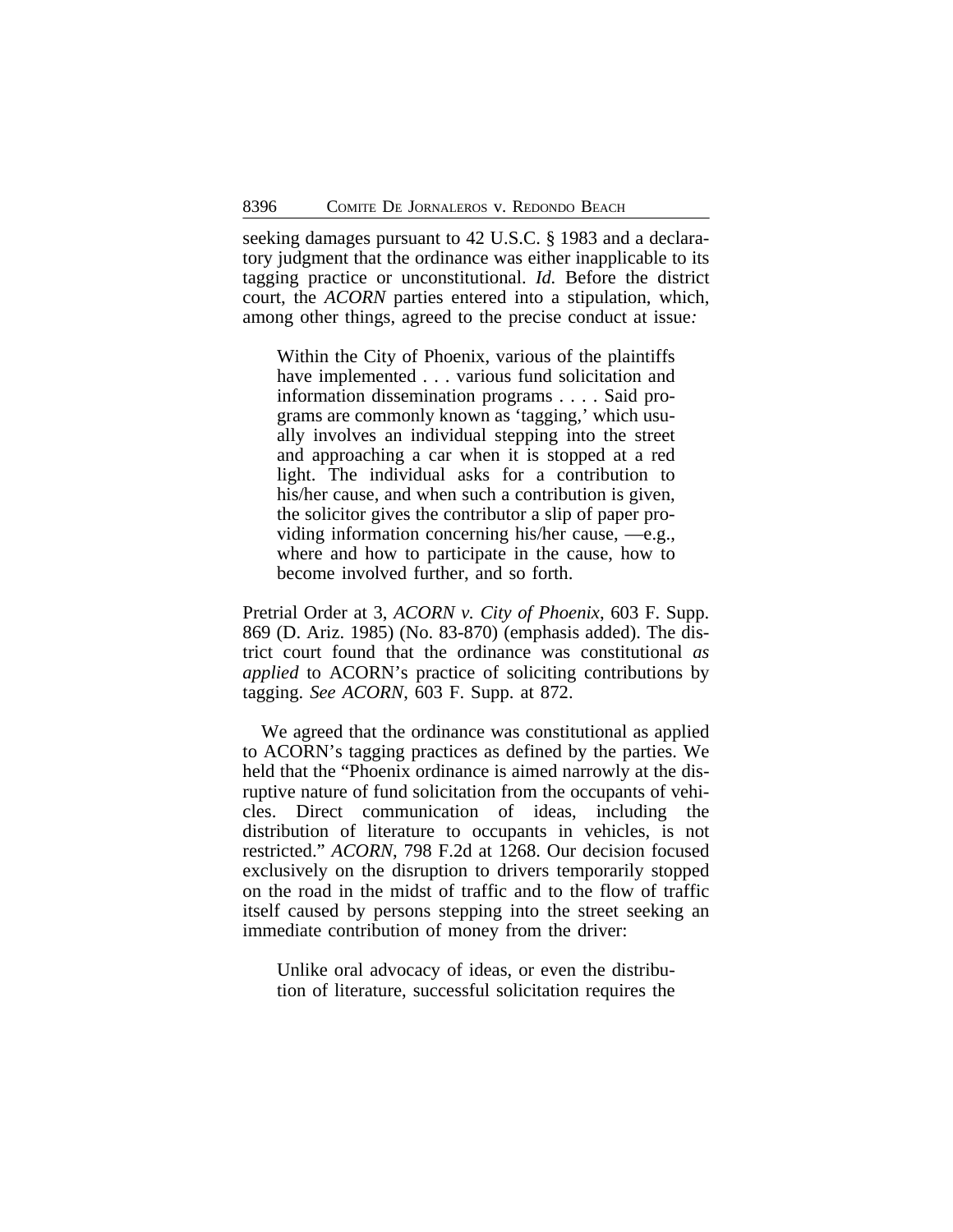individual to respond by searching for currency and passing it along to the solicitor. Even after the solicitor has departed, the driver must secure any change returned, replace a wallet or close a purse, and then return proper attention to the full responsibilities of a motor vehicle driver.

*Id.* at 1269. The majority takes this quote out of context to support its broader reading of the *ACORN* decision to uphold bans on all types of solicitation. Read properly, however, *ACORN* focused entirely on the practice of in-person, immediate demands for funds in the street that actually disrupt the driver from continuing on.

Contrary to the majority's assertion, the ordinance we upheld in *ACORN* and the City's Ordinance differ in critical respects. The Phoenix ordinance involved in *ACORN* prohibited "solicitation" only by people who were standing in a street or highway. It provided:

No person shall stand on a street or highway and solicit, or attempt to solicit, employment, business or contributions from the occupants of any vehicle.

*ACORN*, 798 F.2d at 1262 (quoting Phoenix City Ordinance § 36-101.01). By contrast, and despite the majority's strained efforts to limit it, the City's Ordinance sweeps far more broadly. First, the Phoenix ordinance applied only to solicitation on streets and highways. The Redondo Beach Ordinance applies to "all of that area dedicated to public use for public street purposes and shall include, but not be limited to, roadways, parkways, medians, alleys, sidewalks, curbs, and public ways." Redondo Beach Municipal Code § 3-7.1601(a). The *ACORN* decision itself recognized the greater importance of sidewalks to expressive activity, reasoning:

As a practical matter, there are indeed substantial differences in nature between a street, kept open to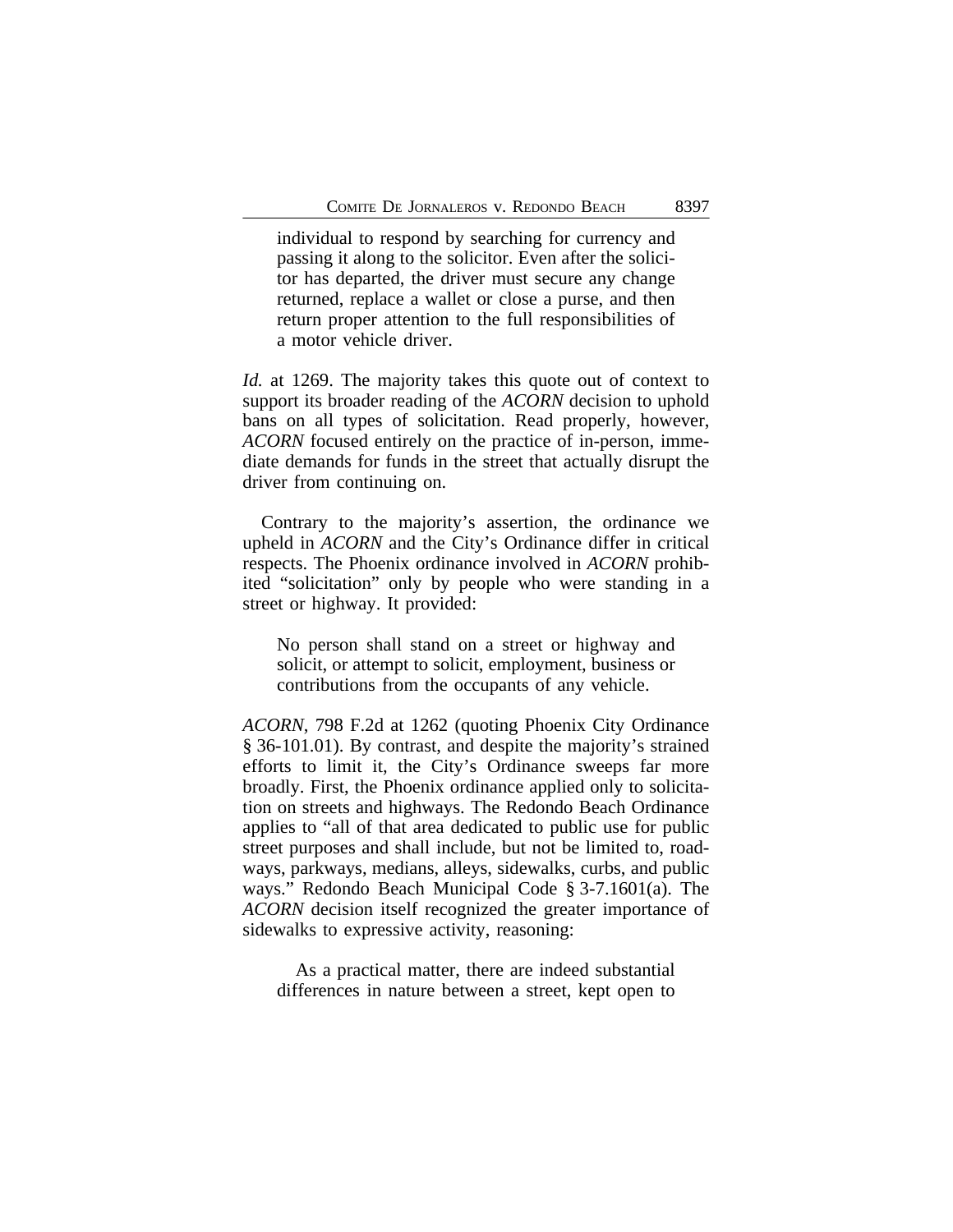motorized vehicle traffic, and a sidewalk or public park. A pedestrian ordinarily has an entitlement to be present upon the sidewalk or on the grounds of a park and thus is generally free at all times to engage in expression and public discourse at such locations. This is obviously not true of streets continually filled with pulsing vehicle traffic. Consequently, more so than with sidewalks or parks, courts have recognized a greater governmental interest in regulating the use of city streets.

*ACORN*, 798 F.2d at 1267. Second, the Ordinance contains subsection (b), which covers an entire category of individuals —potential employers—that the Phoenix ordinance left unregulated. The City provides no justification for prohibiting willing listeners from lawfully stopping their vehicles for the purpose of lawfully "hir[ing] for employment another person or persons." Given its greater breadth in terms of where and to whom it applies, the City's Ordinance "sweeps in a much larger amount of 'solicitation' speech and speech-related conduct than the ordinance at issue in *ACORN*" and the holding as to the narrower statute does not control our review of the broader.**<sup>4</sup>** *Comite*, 475 F. Supp. 2d at 964-65.

Our court has also subsequently made clear the narrow reach of the *ACORN* decision. In *ACLU II*, we construed *ACORN* as upholding "a ban on in-hand solicitation from automobiles." 466 F.3d at 794. More recently, sitting en banc, we explicitly rejected the expansive reading of *ACORN* by the majority here, concluding that it only upheld a prohibition on "the immediate physical exchange of money." *Berger*, 569

<sup>&</sup>lt;sup>4</sup>It is of no import that the City Attorney attempted to craft an ordinance modeled on the Phoenix ordinance at issue in *ACORN*. The City obviously failed to do so, and no amount of back-pedaling—short of amending the Ordinance—can fix it now. By its plain terms the Redondo Beach Ordinance reaches much more First Amendment protected expression than did the Phoenix ordinance.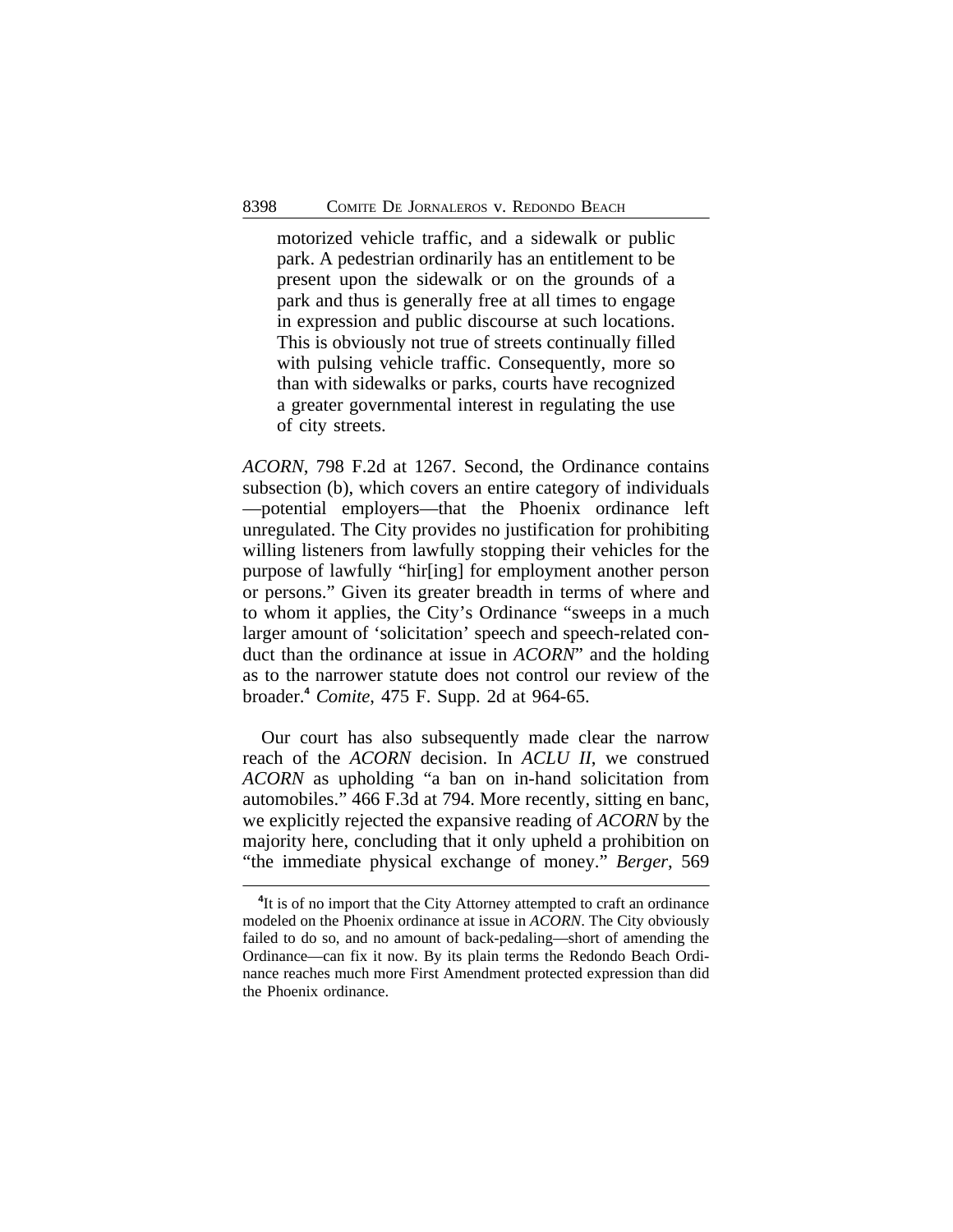F.3d at 1052 n.23. A careful reading of the *ACORN* decision itself, as well as our subsequent interpretation of its holding, make clear that it upheld the constitutionality of a narrower ordinance only as applied to a highly invasive form of solicitation on the streets for an immediate exchange of funds that actually disrupted traffic.

The majority belatedly suggests that *ACORN* presented a facial overbreadth challenge to the Phoenix ordinance. The district court had rejected this challenge as untimely, *see ACORN*, 603 F. Supp. at 872, but our court allowed ACORN to make its "overbreadth" argument because it agreed with the trial court's conclusion (after trial) that "there was no evidence to suggest that the Phoenix ordinance curtailed any activity other than solicitation from vehicles at an intersection." *ACORN*, 798 F.2d at 1272. Although our court labeled this challenge as one of facial overbreadth, the argument ACORN actually made was not the type of facial challenge we recognize in the First Amendment context. As the Court said in *Stevens*, "In the First Amendment context . . . this Court recognizes 'a second type of facial challenge,' whereby a law may be invalidated as overbroad if 'a substantial number of its applications are unconstitutional, judged in relation to the statute's plainly legitimate sweep.' " 130 S. Ct. at 1587 (quoting *Wash. St. Grange v. Wash. St. Republican Party*, 552 U.S. 442, 449 n.6 (2008)). In the First Amendment area litigants "are permitted to challenge a statute not because their own rights of free expression are violated, but because of a judicial prediction or assumption that the statute's very existence may cause others not before the court to refrain from constitutionally protected speech or expression." *Broadrick v. Oklahoma*, 413 U.S. 601, 612 (1973).

ACORN's briefs on appeal to our court demonstrate that its so-called "facial challenge" was not what we have long considered a First Amendment overbreadth challenge. All that ACORN argued was that the Phoenix ordinance regulated its own tagging activity "too broadly." Plaintiff-Appellants'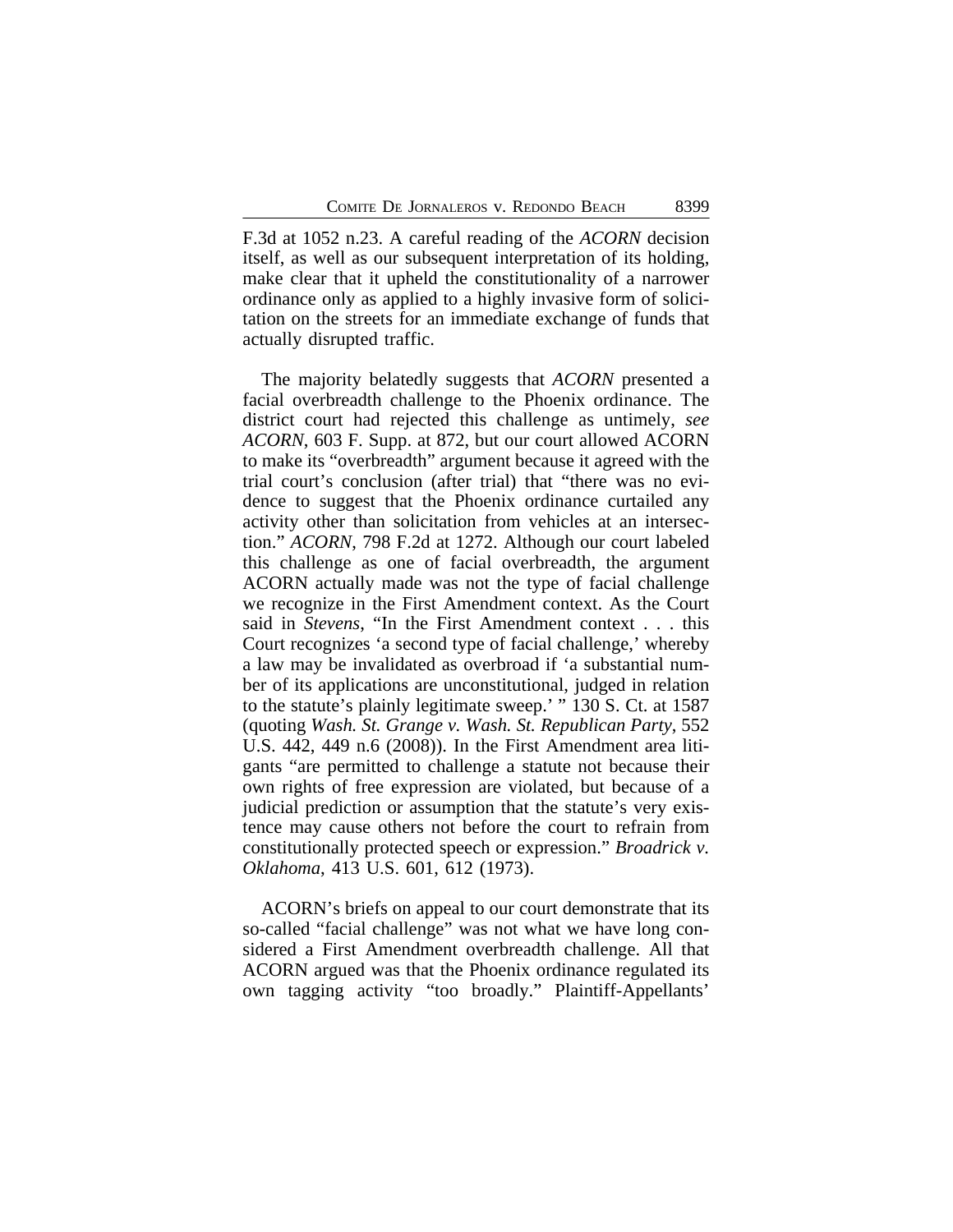Reply Brief at 18, *ACORN v. City of Phoenix*, 798 F.2d 1260 (No. 85-1810). The City of Phoenix, in its own reading of *ACORN*, also recognized ACORN's argument for what it was —a simple argument that the ordinance "seeks to prohibit 'tagging' not just on the roadway, but also on sidewalks and other 'safe' locations." **5** Brief of Appellees at 13, *ACORN v. City of Phoenix*, 798 F.2d 1260 (No. 85-1810). No "speech" other than tagging was at issue; no other party's interests but ACORN's were asserted.

By contrast, the plaintiffs here make only a First Amendment facial overbreadth challenge to the Ordinance. Therefore, neither *ACORN*'s as-applied holding nor its so-called overbreadth holding is applicable, much less controlling. We must find the Redondo Beach Ordinance unconstitutional if a danger exists that the Ordinance will "significantly compromise recognized First Amendment protections of parties not before the Court." *City Council of L.A. v. Taxpayers for Vincent*, 466 U.S. 789, 801 (1984); *see also ACLU II*, 466 F.3d at 790 n.9 ("'Facial challenges to overly broad statutes are allowed not primarily for the benefit of the litigant, but for the benefit of society—to prevent the statute from chilling the First Amendment rights of other parties not before the court.' " (quoting *Sec'y of State v. Joseph H. Munson Co.*, 467 U.S. 947, 958 (1984))). This inquiry requires us to look beyond the application in the present case and examine the potential scope of the statute because " '[t]he threat of sanctions may deter [speech] almost as potently as the actual

**<sup>5</sup>**The *ACORN* panel dismissed this argument as "simply represent[ing] a misreading of the Phoenix ordinance. The ordinance does not prohibit all solicitation even in the streets. It prohibits only solicitation in the streets 'from the occupants of any vehicle.' " *ACORN*, 798 F.2d at 1272. To the extent language in the ACORN opinion purports to consider a "facial overbreadth" argument that is anything other than the tagging rights ACORN asserts, it is obviously dicta. *See Espinosa v. United Student Aid Funds, Inc.*, 553 F.3d 1193, 1199 n.3 (9th Cir. 2008) ("Anything [a prior case] has to say as to matters not presented in that case is, in any event, dicta and thus not binding on us.").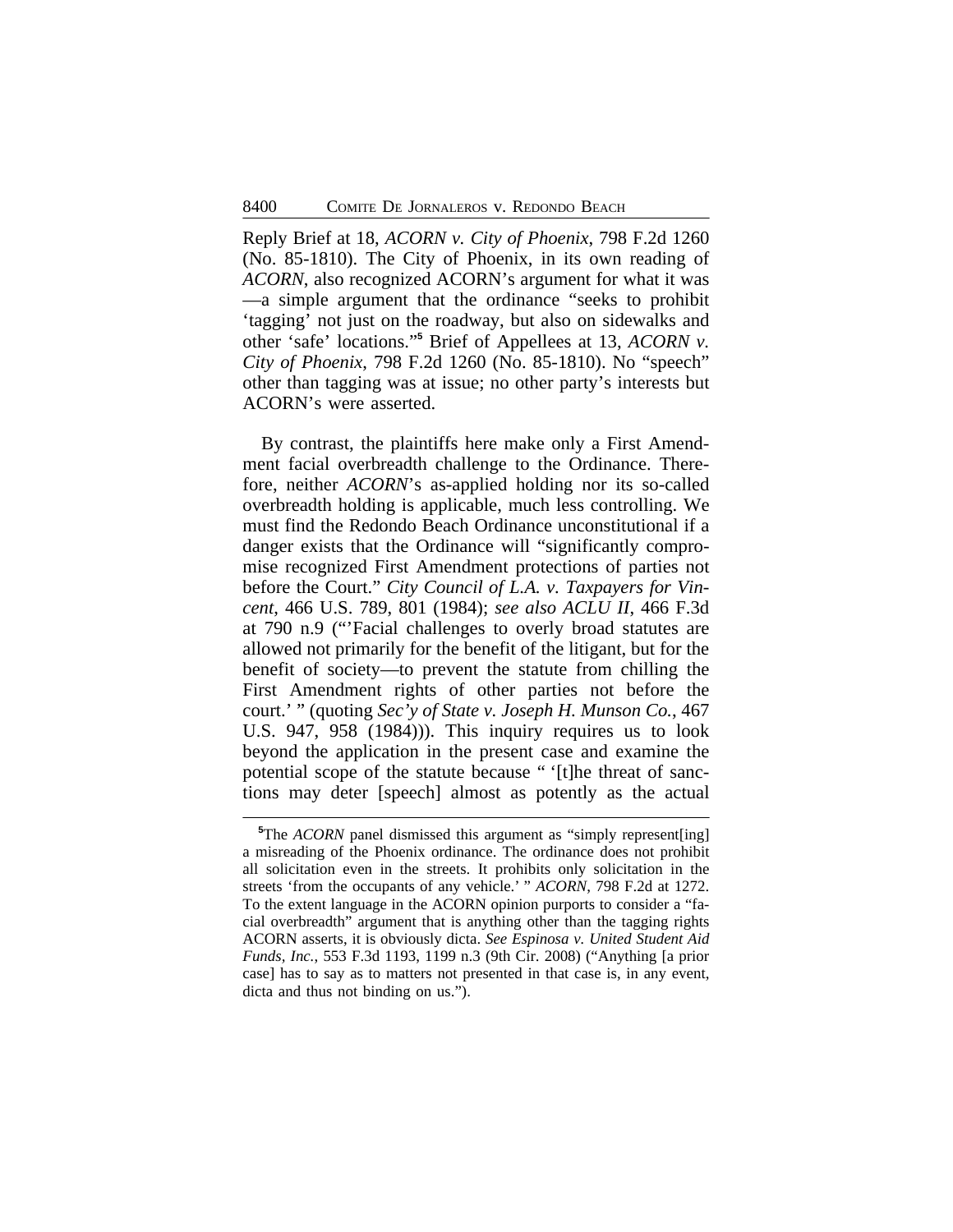application of sanctions. Because First Amendment freedoms need breathing space to survive, government may regulate in the area only with narrow specificity.' " *IDK, Inc. v. Clark County*, 836 F.2d 1185, 1190 (9th Cir. 1988) (quoting *NAACP v. Button*, 371 U.S. 415, 433 (1963)); *see also Broadrick*, 413 U.S. at 611-12 ("It has long been recognized that the First Amendment needs breathing space and that statutes attempting to restrict or burden the exercise of First Amendment rights must be narrowly drawn and represent a considered legislative judgment that a particular mode of expression has to give way to other compelling needs of society.").

However, even if plaintiffs had brought an as-applied challenge, their solicitation of employment could not be more distinct from conduct causing immediate disruption of traffic flow. As the City itself argues, "*ACORN* addressed the application of an essentially identical ordinance to people who went into the street to solicit cars that already had stopped at a red light." The evils found by the *ACORN* court—all associated with an individual entering the street itself, approaching a captive target, and requesting the immediate exchange of money—are simply not implicated where a willing driver approaches a willing would-be employee. *Cf. Hill v. Colorado*, 530 U.S. 703, 715-16 (2000) ("It is also important . . . to recognize the significant difference between state restrictions on a speaker's right to address a willing audience and those that protect listeners from unwanted communication."). Furthermore, the speech at issue here does not involve solicitation, or attempted solicitation, of immediate, in-hand contributions of funds. In fact, the record demonstrates (1) no Jornaleros or NDLON members were arrested for soliciting an immediate exchange of funds, and (2) day laborers have been arrested simply for being on the sidewalk and approaching a stopped vehicle. The very nature of the potential employer/day laborer relationship belies the majority's assertion that an immediate exchange of money is required. No rational employer would pay the day laborer before the work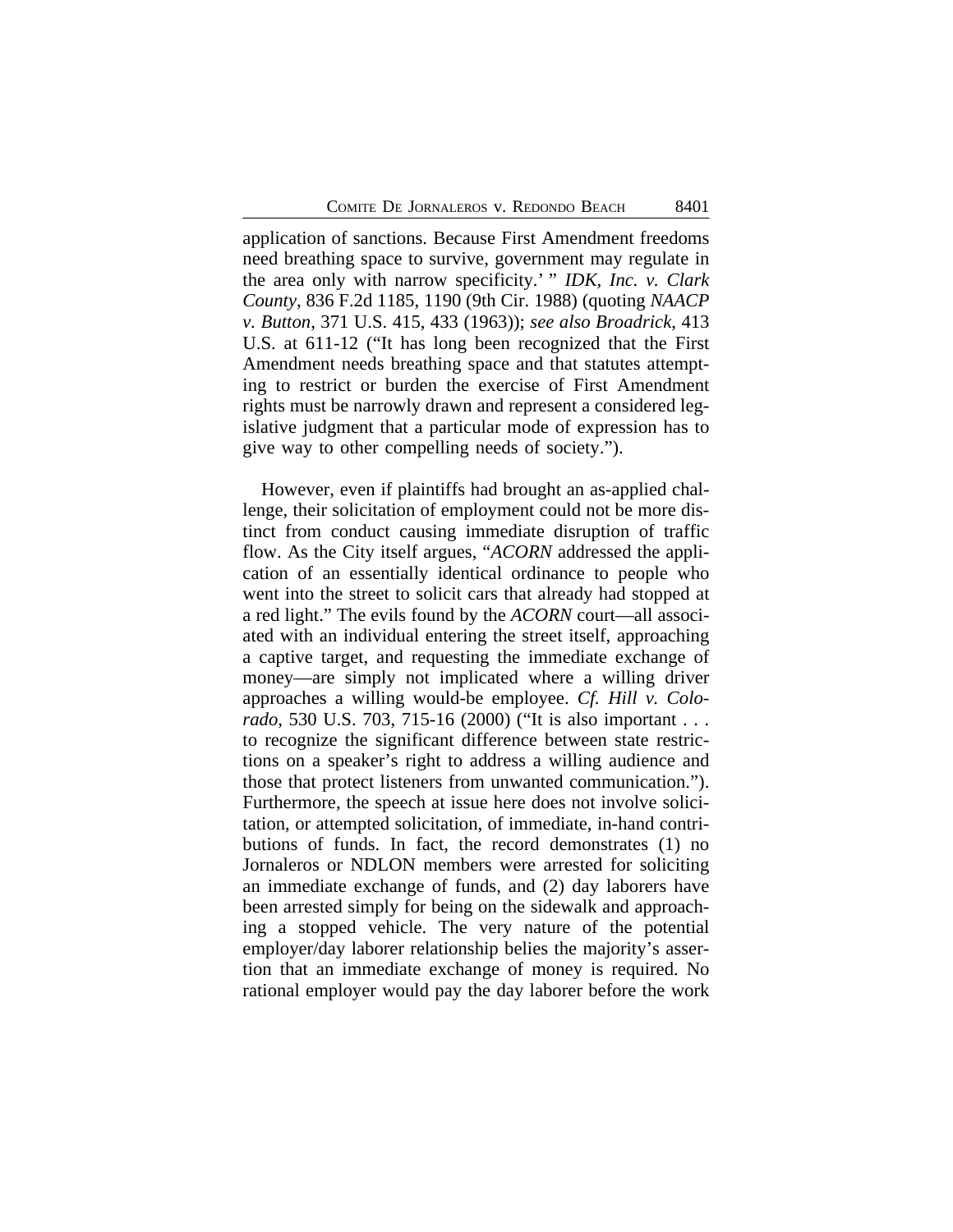was performed. Indeed, there is no demand that an unwilling driver do anything at all.

Day laborers in the City have not been prosecuted under this Ordinance for requesting an immediate, in-hand contribution of money. The majority's use of *ACORN* to justify the application of the Ordinance to their activities, therefore, represents a marked expansion of *ACORN*'s scope directly contrary to controlling precedent. More fundamentally, as an asapplied challenge, *ACORN* did not address the broader question that we are now called on to answer.

# *B. The Ordinance Is Not Narrowly Tailored to Legitimate Governmental Interests*.

The Ordinance is not a valid time, place, or manner restriction because it is not narrowly tailored to the significant governmental interests asserted by the City.**<sup>6</sup>** To be narrowly tailored, an ordinance must " 'promote[ ] a substantial government interest that would be achieved less effectively absent the regulation' " and may not "burden substantially more speech than is necessary to further the government's legitimate interests." *Ward*, 491 U.S. at 799 (quoting *United States v. Albertini*, 472 U.S. 675, 689 (1985)). A narrowly tailored ordinance is one that " 'target[s] and eliminate[s] no more than the exact source of the 'evil' it seeks to remedy.' " *ACLU II*, 466 F.3d at 796 n.13 (quoting *Menotti v. City of Seattle*, 409 F.3d 1113, 1031-32 (9th Cir. 2005)). The Ordinance, on its face, sweeps far more broadly than necessary to advance

<sup>&</sup>lt;sup>6</sup>The district court correctly found, and Jornaleros and NDLON do not challenge, that the City has significant interests in traffic flow and safety, crime prevention, and esthetic appearance of the public fora. *Comite*, 475 F. Supp. at 964 (citing *Metromedia, Inc. v. City of San Diego*, 453 U.S. 490, 507-08 (1981); *Heffron v. Int'l Soc'y for Krishna Consciousness, Inc.*, 452 U.S. 640, 650 (1981); *Martin v. Struthers*, 319 U.S. 141, 144 (1943); *G.K. Ltd. Travel v. City of Lake Oswego*, 436 F.3d 1064 (9th Cir. 2006); *ACORN*, 798 F.2d at 1268). For purposes of this appeal, however, the City has only asserted its interest in traffic flow and safety.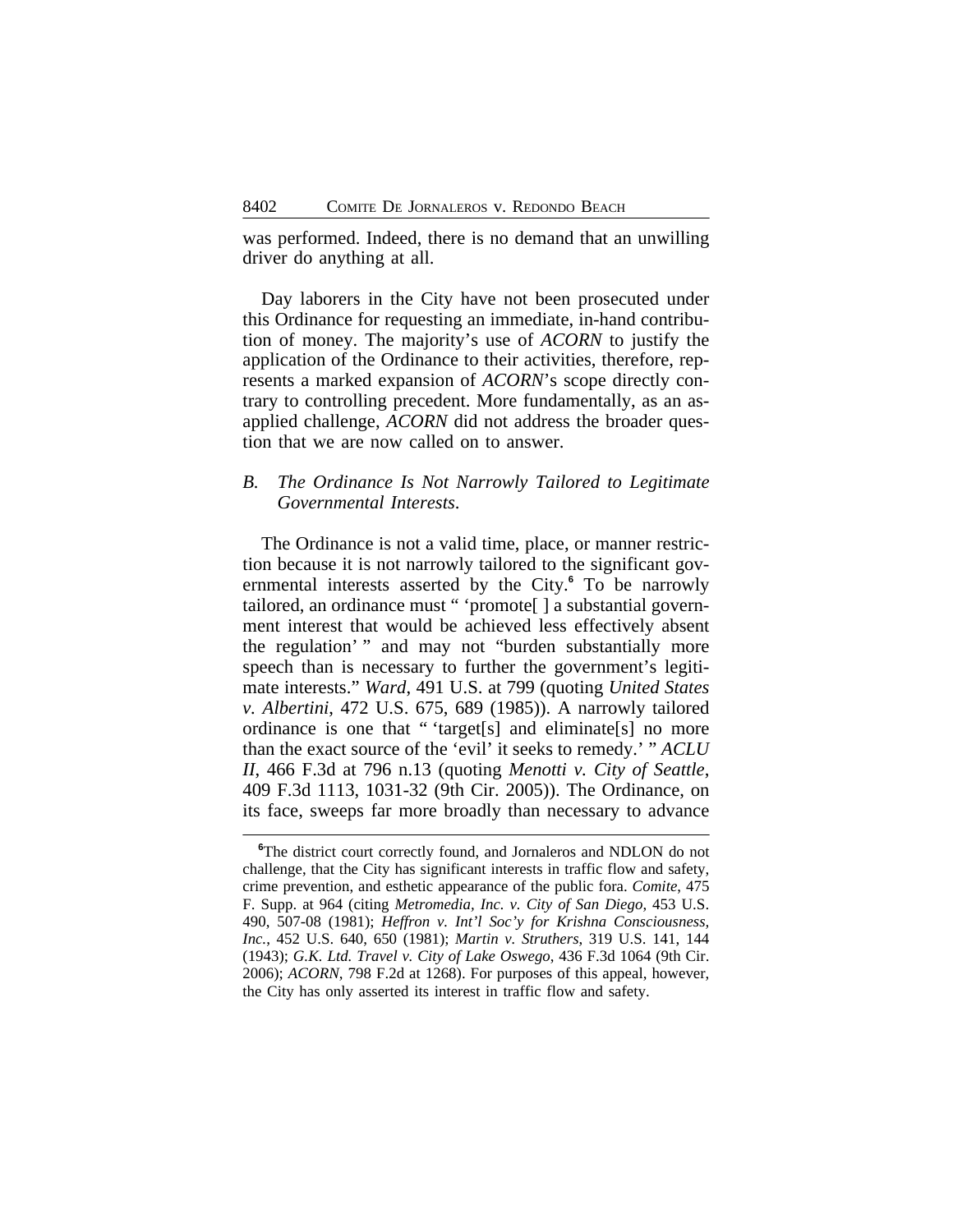the City's interest in traffic flow and safety. This overinclusiveness is fatal to the constitutionality of the Ordinance.

As the district court explained, the Ordinance prohibits a wide variety of expression that bears little to no relationship to the City's proffered interests. *See, e.g.*, *Comite*, 475 F. Supp. 2d at 965 n.8 ("In fact, the Ordinance would technically apply to children selling lemonade on the sidewalk in front of their home, as well as to Girl Scouts selling cookies on the sidewalk outside of their school."). It expansively bans all solicitations (or attempts at solicitations) for employment, business, or contributions from an occupant of any motor vehicle. The Ordinance prohibits, among other things, solicitation of employment or a contribution from a motorist in a lawfully stopped or parked car. It prohibits an individual from standing on a sidewalk and distributing to a passenger in a lawfully stopped car fliers noting his availability for employment and providing a cell phone number. Similarly, the Ordinance would prohibit a restauranteur from standing on a sidewalk waiving a sign at drivers inviting them to patronize his establishment, or other signbearers on sidewalks seeking patronage or offering handbills even though their conduct does not pose a traffic hazard. *See ACORN*, 798 F.2d at 1269 n.8 ("The degree of distraction entailed by ACORN's 'tagging' practices is plainly far greater. It is much easier to ignore a billboard or pedestrian along the roadway . . . ."). Neither the City nor the majority explains the relationship these prohibitions bear to traffic flow and safety.

The majority dismisses the overbreadth challenge, asserting that "[h]ypothetical examples of how the government could theoretically apply an ordinance . . . are not sufficient to establish inadequate tailoring." Maj. Op. at 8376 (citing *Wash. St. Grange*, 128 S. Ct. at 1190 (2008)). The Supreme Court stated in *Washington State Grange* that courts approaching a facial challenge to a law "must be careful not to go beyond the statute's facial requirements and speculate about 'hypothetical' or 'imaginary' cases." *Wash. St. Grange*,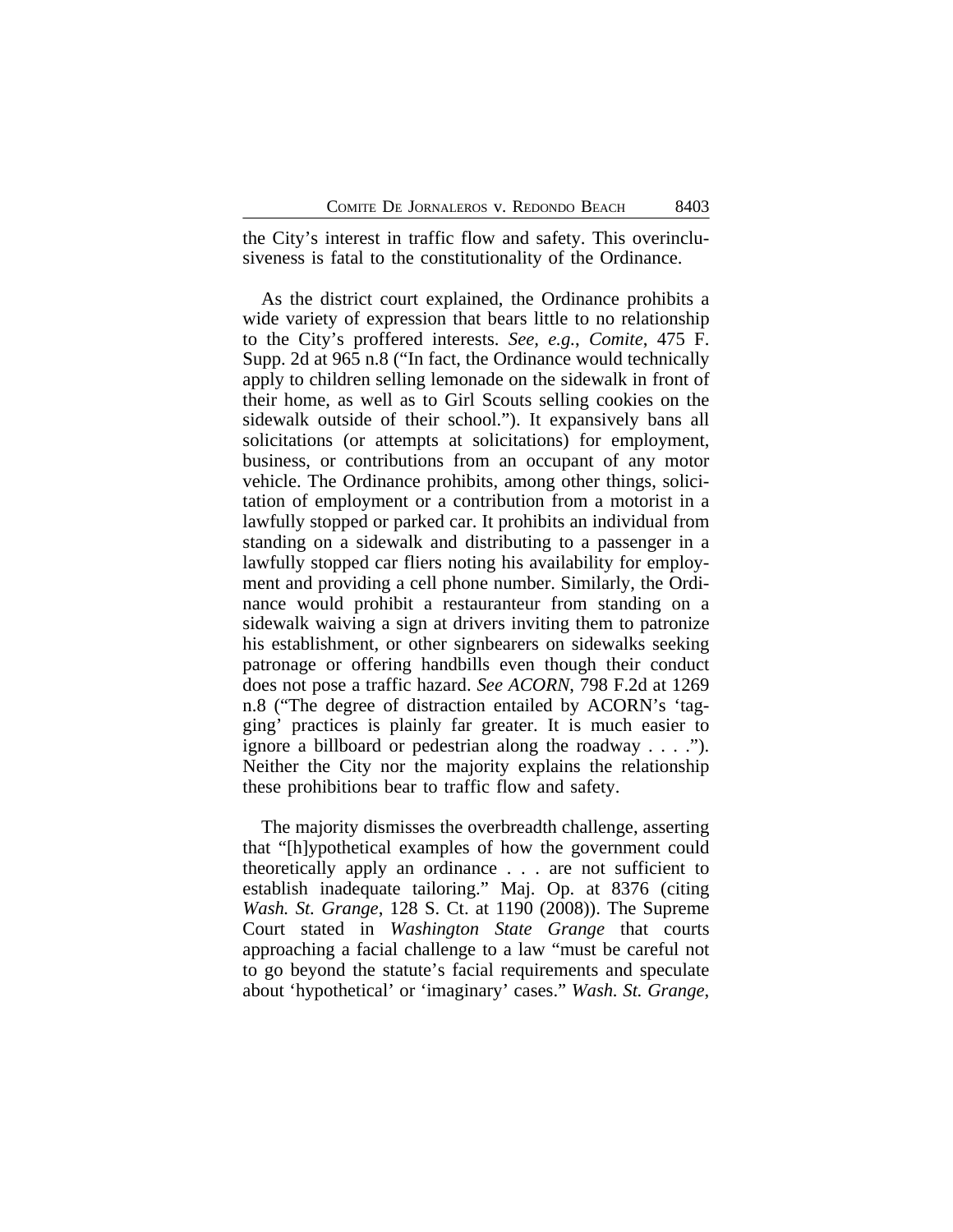128 S. Ct. at 1190. Here, however, the district court properly confined its analysis to the statute's "facial requirements." As the district court reasoned, "by its very terms, the Ordinance at issue here sweeps in a much larger amount of 'solicitation' speech and speech-related conduct than the ordinance at issue in *ACORN*." *Comite*, 475 F. Supp. 2d at 964.

Courts " 'may impose a limiting construction on a statute only if it is readily susceptible to such a construction.' " *Stevens*, 130 S. Ct. at 1591-92 (quoting *Reno v. ACLU*, 521 U.S. 844, 884 (1997)); *see also S.O.C., Inc. v. County of Clark*, 152 F.3d 1136, 1143-44 (9th Cir. 1998) (rejecting a limiting construction where the "Ordinance's plain language does not limit the scope of the regulated activity" as suggested by the county). The Ordinance is not "readily susceptible" to the majority's reading that it prohibits only "direct, in-person demands requiring an immediate response from drivers in traffic lanes." Maj. Op. at 8383. In *Foti v. City of Menlo Park*, 146 F.3d 629 (9th Cir. 1998), we confronted a Menlo Park ordinance that included a prohibition on the posting or displaying of signs on vehicles with the intent to "display, demonstrate, advertise, or attract the attention of the public." *Id.* at 634 n.3. Menlo Park proffered a construction that narrowed the prohibition to only "temporary" signs. *Id.* at 639. We rejected the attempt to narrowly construe the ordinance, noting that "we are not required to insert missing terms into the statute or adopt an interpretation precluded by the plain language of the ordinance" and that the "plain language of [the ban] applies to all signs on vehicles, not just temporary signs." *Id.*; *see also Conchatta Inc. v. Miller*, 458 F.3d 258, 265 (3d Cir. 2006) (finding the "plain terms" of a challenged ordinance not "readily susceptible" to a limiting construction); *Ripplinger v. Collins*, 868 F.2d 1043, 1056 (9th Cir. 1989) ("[T]he language of the definition does not seem readily susceptible to a narrowing construction. It would be necessary to add language requiring that the defendant have knowledge of the 'overall character' of the material . . . .").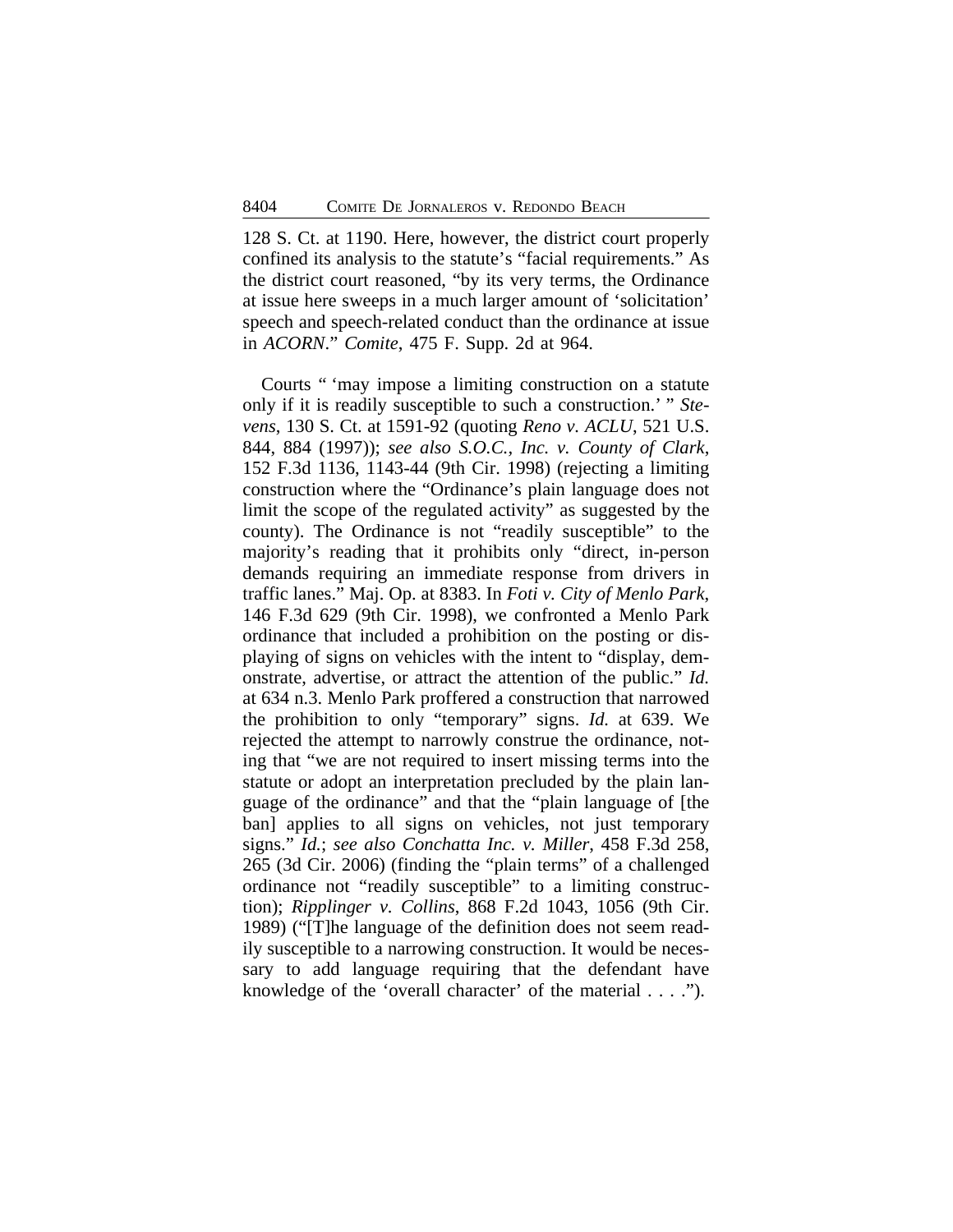By its very terms, the Ordinance bans all solicitation for contributions, employment, or business from an occupant of any motor vehicle. This is not a case in which "solicitation" may be construed only to include a physical exchange of funds as in *International Society for Krishna Consciousness v. Lee, Inc.*, 505 U.S. 672 (1992). In that case, the Supreme Court examined a regulation imposed by the New York Port Authority over all of New York's airports prohibiting, in part, "[t]he solicitation and receipt of funds." *Id.* at 676. The Court upheld the regulation under the reasonableness standard applicable to nonpublic fora. *See id.* at 683-84. Justice Kennedy in his concurring opinion—joined by Justices Blackmun, Stevens, and Souter—viewed the airports as public fora, but nonetheless voted to uphold the regulation. *See id.* at 704-05 (Kennedy, J., concurring). Justice Kennedy found that the regulation, properly read, reached only in-person demands for an immediate contribution of money because, under any broader reading of the term solicitation, "the 'receipt of funds' phrase would be written out of the provision." *Id.* at 704. Here, there is simply no way to be both faithful to the English language and to read the Ordinance as prohibiting only solicitations requiring an "immediate" response. The majority attempts in vain to rewrite the Ordinance to render it constitutional when its plain language embraces protected speech; we should not redraft the City's ordinances. Our obligation is to evaluate the ordinance the City passed, not the ordinance it could have, or should have, passed. *See Virginia v. Am. Booksellers Ass'n*, 484 U.S. 383, 397 (1988) ("[W]e will not rewrite a state law to conform it to constitutional requirements."). Where a statute is overbroad, all enforcement is invalidated " 'until and unless a limiting construction or partial invalidation so narrows it as to remove the *seeming* threat or deterrence to constitutionally protected expression.' " *United States v. Adams*, 343 F.3d 1024, 1034 (9th Cir. 2003) (quoting *Virginia v. Hicks*, 539 U.S. 113, 119 (2003)).

"Not to worry" the City (and the majority) say: The City construes the ordinance as reaching only people "soliciting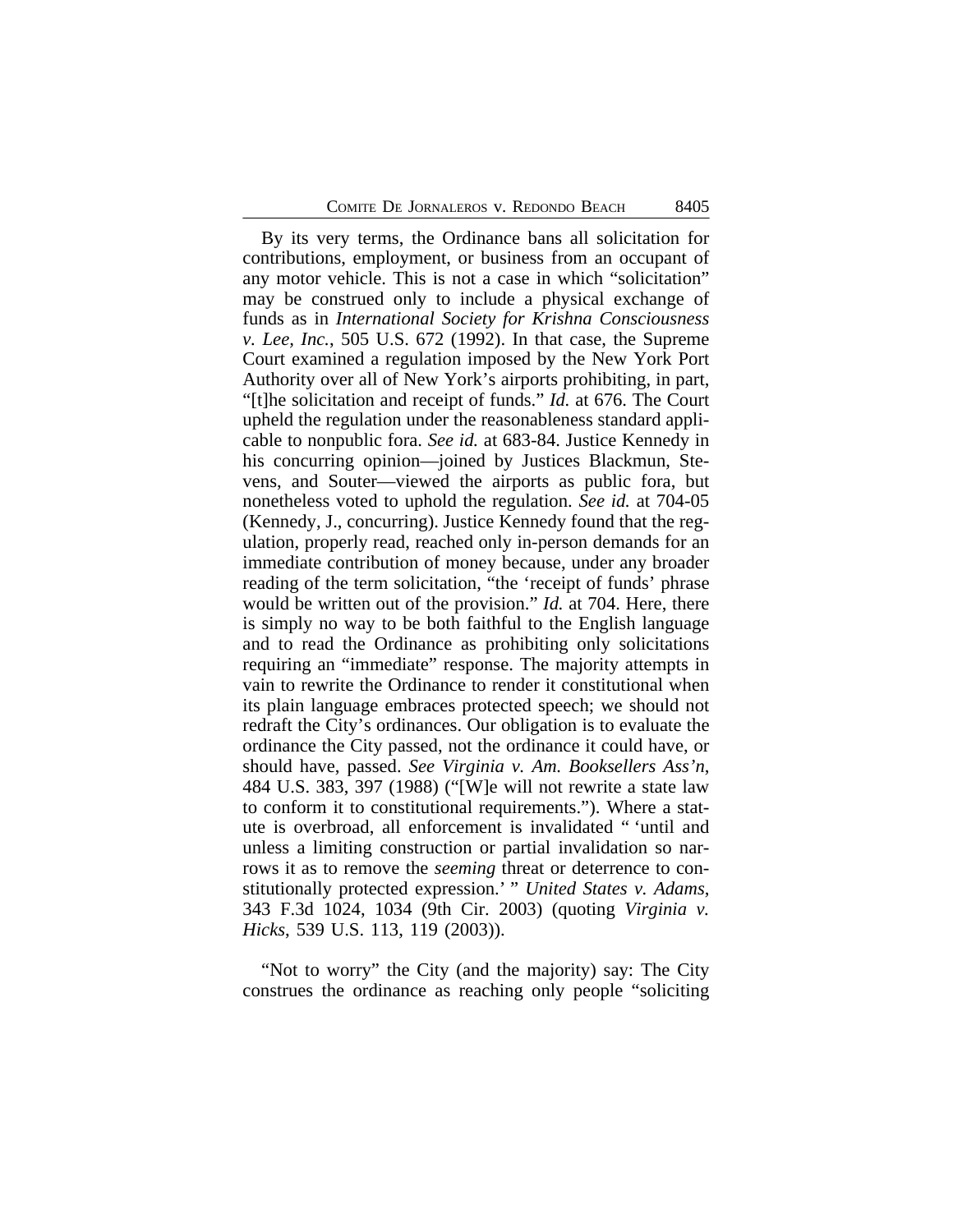vehicles so as to cause a driver to stop in traffic" or in "any other manner that caused traffic blockages." "But the First Amendment protects against the Government; it does not leave us at the mercy of *noblesse oblige*. We would not uphold an unconstitutional statute merely because the Government promised to use it responsibly." *Stevens*, 130 S. Ct. at 1591; *see also Conchatta*, 458 F.3d at 265 ("Past practice does not constitute a narrowing construction because it does not bind the enforcement agency, which could, at some point in the future, decide to target a broader range of establishments. This possibility of expanded enforcement creates a chilling effect."); *Odle v. Decatur County*, 421 F.3d 386, 397 (6th Cir. 2005) ("[N]either proof that an ordinance as currently applied has no unconstitutional effect, nor assurances offered by the relevant local authorities that the ordinance will not be put to such an effect in the future, constitute 'constructions' of the ordinance, as the term is ordinarily understood."). Thus, it is not true, as the majority asserts, that the City has "authoritatively construed" the Ordinance to apply to actual disruptions to traffic, and even if it were true that the City only narrowly enforces the Ordinance to meet its traffic and safety concerns, this would not save the Ordinance.

Similarly, in our en banc opinion in *Berger*, we relied on the plain language of the statute to find overbreadth without regard to how the city enforced its ordinance. There, a performer challenged several city regulations of Seattle Center, including a content-neutral permitting regime requiring "street performers" to obtain permits to perform in the park. The definition of "street performer" included "a member of the general public who engages in any performing art or the playing of any musical instrument, singing or vocalizing, with or without musical accompaniment." *Berger*, 569 F.3d at 1046. We recognized the breadth of the ordinance encompassed

any individual who wishes to sing, dance, or play an instrument while on the Center's grounds. Protest songs, playing the guitar at a picnic, even whistling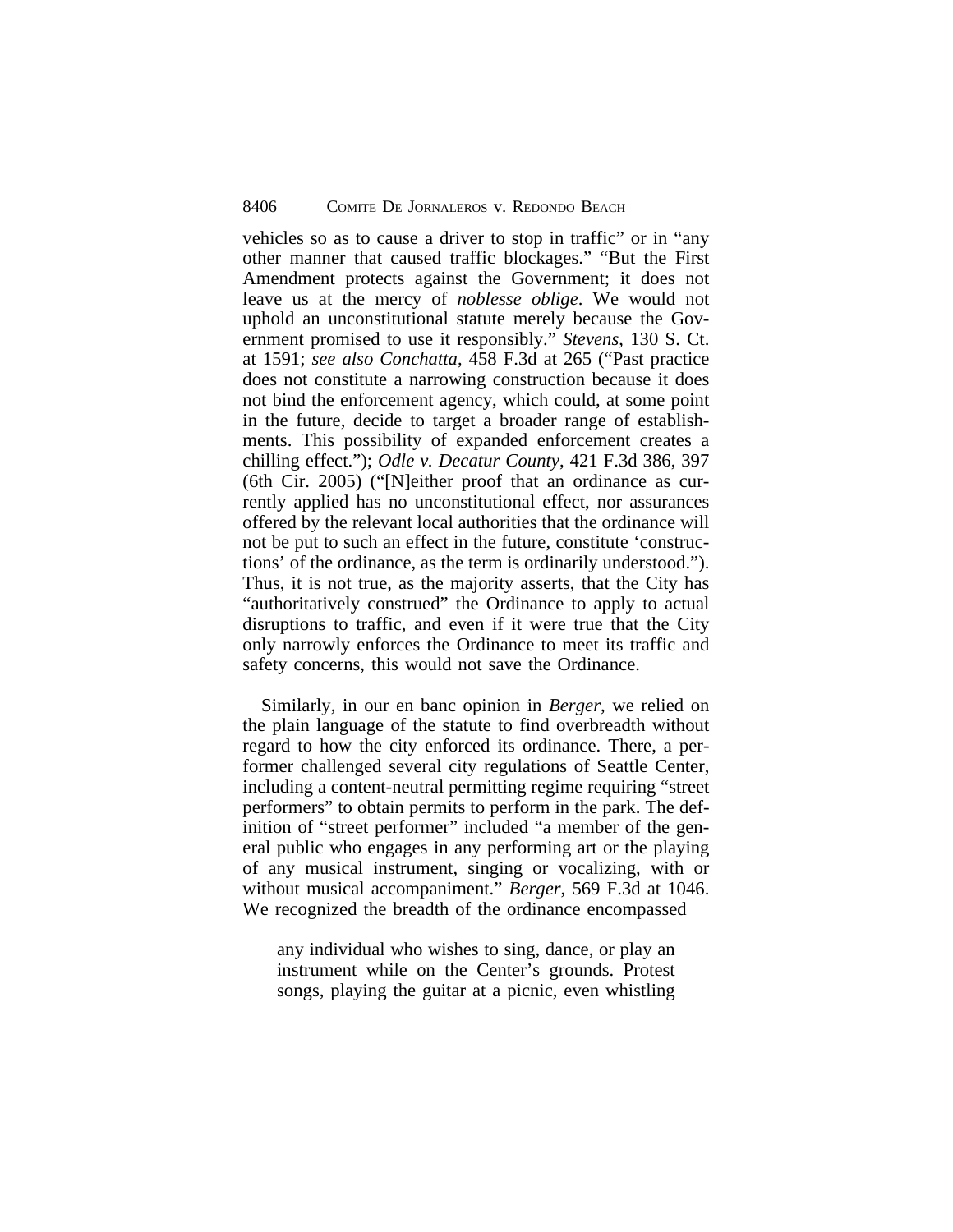are swept up into this broad definition. An individual strumming on a guitar at a family picnic surely poses no problem to the safety and convenience of fellow park-goers.

*Id.* We found that "the permitting requirement applies to street performers who pose no realistic coordination or traffic flow concerns." *Id.* Even though there was no evidence that Seattle applied the ordinance against a whistling tourist or guitarplaying picknicker, we did not turn a blind eye to the reach of the ordinance's plain language.

Finally, the City has numerous alternatives available to further its asserted interests that do not burden protected speech. "We have said that 'if there are numerous and obvious lessburdensome alternatives to the restriction on [protected] speech, that is certainly a relevant consideration in determining whether the 'fit' between means and ends is reasonable.' " *Menotti*, 409 F.3d at 1131 n.31 (quoting *City of Cincinnati v. Discovery Network, Inc.*, 507 U.S. 410, 417 n.13 (1993)). In *Berger*, we recognized that the Seattle regulation's "broad sweep prohibits much more speech than the 'evil[s]' it seeks to remedy require, and the main objectives of the City's advance registration scheme could be achieved by far less intrusive means." *Berger*, 569 F.3d at 1048.

No "legal" imagination need be exercised here; the City can simply enforce its existing traffic and safety ordinances to eliminate its articulated concerns. *See* Cal. Veh. Code § 22500 (prohibiting vehicle stopping, standing, or parking in a number of areas); *id.* § 22651(b) (permitting removal of a vehicle that is obstructing the normal movement of traffic or creating a hazard to other traffic); *id.* § 21961 (allowing local authorities to adopt ordinances preventing pedestrians from crossing roadways in places other than crosswalks); Redondo Beach Municipal Code § 3-7.1004 ("No person shall stand in any roadway, other than in a safety zone or in a crosswalk, if such action interferes with the lawful movement of traffic."); *id.*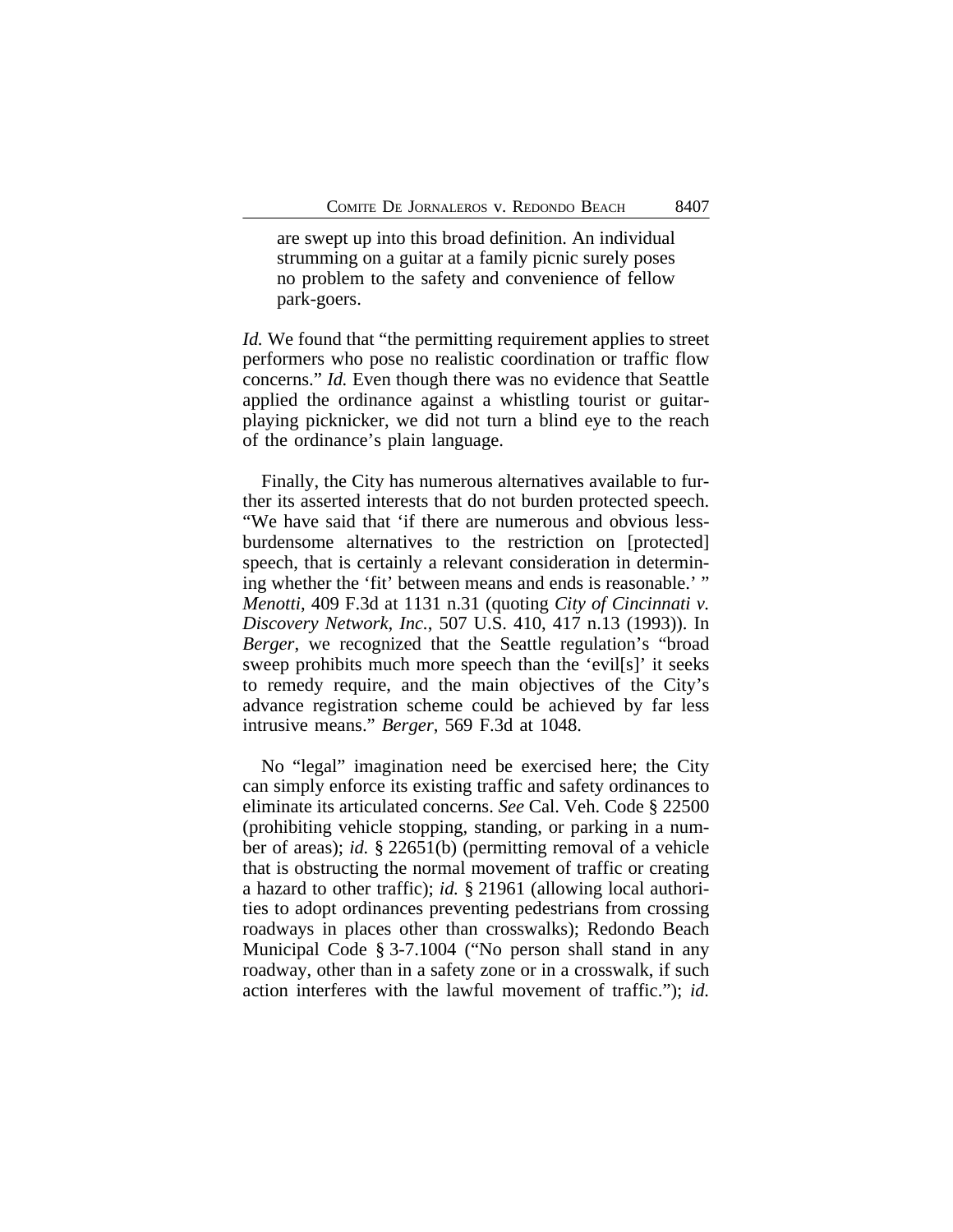§ 3-7.1204 (allowing the City to establish no parking zones prohibiting persons from stopping, standing, or parking in those areas); *id.* § 3-7.1307 (allowing the City to prohibit parking in a number of circumstances including where it would "create a hazard to life or property or a serious obstruction to vehicular or pedestrian passage"). As this sketch of the regulatory landscape reveals, the City has ample means to advance its interest in traffic flow and safety without encroaching upon a large swath of protected expressive activity. The City has not even attempted to explain how a focused effort at enforcing the state and local traffic, littering, and harassment statutes would not advance its interests even more effectively than does the challenged Ordinance.

Given that the Ordinance encompasses a substantial amount of protected expressive activity unrelated to the City's articulated interests, the Ordinance is not narrowly tailored. This conclusion is reinforced by the "numerous and obvious less-burdensome alternatives" the City has at its disposal that would advance its interests equally well. *Menotti*, 409 F.3d at 1171. The City, therefore, has failed to meet its burden of demonstrating that the Ordinance " 'promotes a substantial government interest that would be achieved less effectively absent the regulation.' " *Ward*, 491 U.S. at 799 (quoting *United States v. Albertini*, 472 U.S. 675, 689 (1985)).

# *C. The Ordinance Leaves Open No Effective Alternative Avenue of Communication.*

The Ordinance effectively eliminates the only means by which day laborers can communicate their availability for employment. The City bears the burden of demonstrating that the day laborers have ample alternatives to engage in their solicitation of employment. *Lim v. City of Long Beach*, 217 F.3d 1050, 1054 (9th Cir. 2000). It cannot rely on extenuated "alternatives" which may remotely or hypothetically provide an avenue for expression. Where " 'there is no other effective and economical way for an individual to communicate his or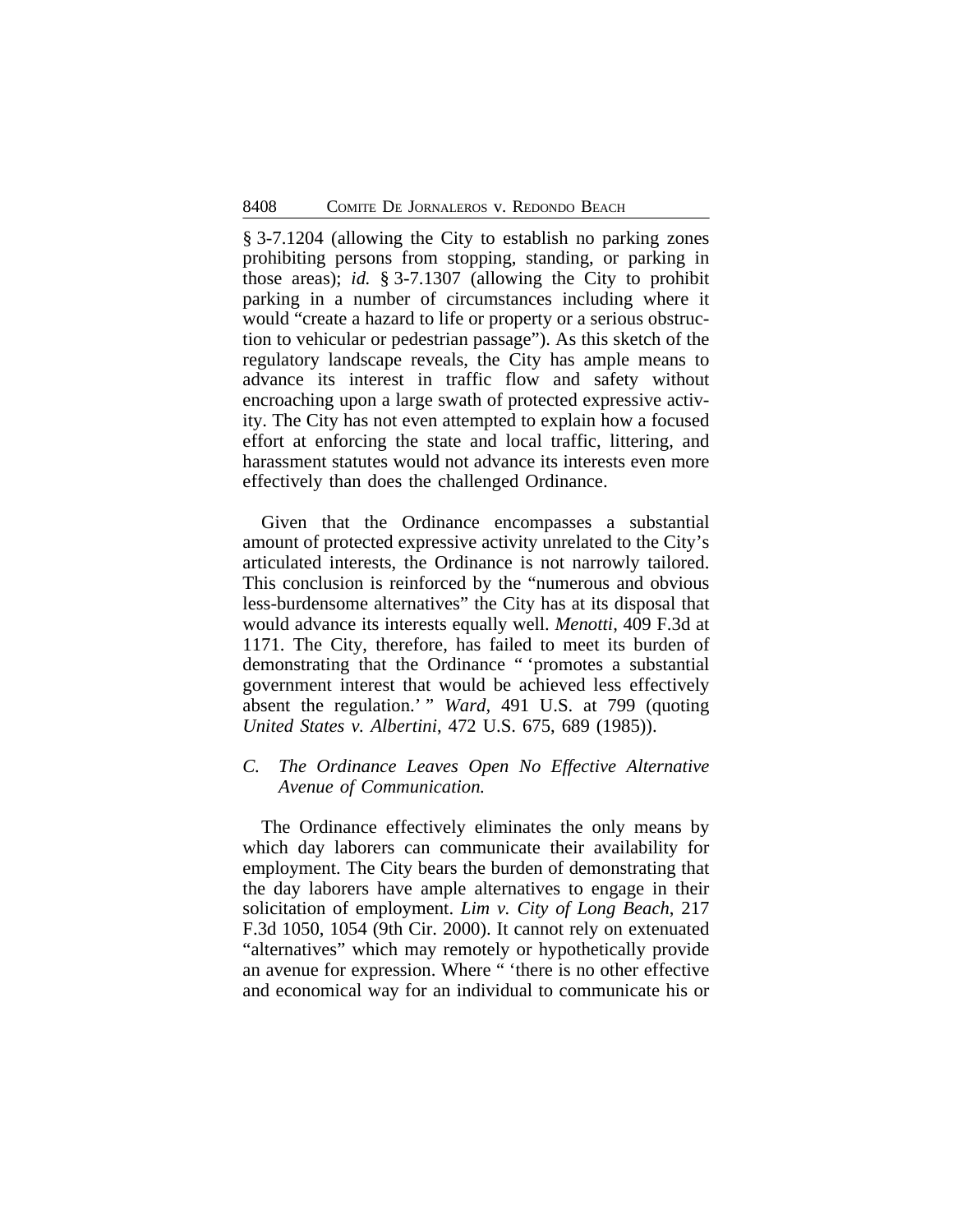her message,' alternative methods of communication are insufficient." *United Bhd. of Carpenters and Joiners of Am. v. NRLB*, 540 F.3d 957, 969 (9th Cir. 2008) (quoting *Edwards v. City of Coeur d'Alene*, 262 F.3d 856, 866 (9th Cir. 2001)). While we will not "invalidate a regulation merely because it restricts the speaker's preferred method of communication," the alternative must allow the individual to effectively convey her message to her intended audience. *Id.*; *Edwards*, 262 F.3d at 866.

The City advances a number of potential alternatives, none of which passes constitutional muster. First, it implicitly argues that door-to-door canvassing, telephone solicitation, or direct mailing would allow day laborers to solicit employment effectively.**<sup>7</sup>** As NDLON's Legal Programs Coordinator Chris Newman described, however, the informal, transitory nature of day laborer employment renders these more conventional means of solicitation and advertising ineffective. Morever, each of the City's suggestions would impose an economic burden upon day laborers which does not exist in the public forum. The cost and convenience of a suggested alternative is directly relevant to whether the alternative is constitutionally adequate. *See City of Ladue v. Gilleo*, 512 U.S. 43, 57 (1994); *Long Beach Area Peace Network*, 574 F.3d at 1025; *Bay Area Peace Navy v. United States*, 914 F.2d 1224, 1229 n.3 (9th Cir. 1990) ("In addition to accessibility to an audience or forum generally, an alternative has been held not 'ample' or

**<sup>7</sup>**The majority makes much of the fact that the *ACORN* court found these to be available alternatives when reviewing the Phoenix ordinance. This argument, however, displays the majority's fundamental misunderstanding of the nature of the solicitation at issue. As demonstrated above, the *ACORN* court examined only the statute as applied to ACORN's method of soliciting contributions of funds. While ACORN could not "tag" occupants of cars by entering the roadway, they could effectively raise money for their objectives through a multitude of alternative channels. Here, by contrast, the transitory, informal nature of day laborer employment and the reality of how day laborers are sought out and hired renders these same alternatives illusory.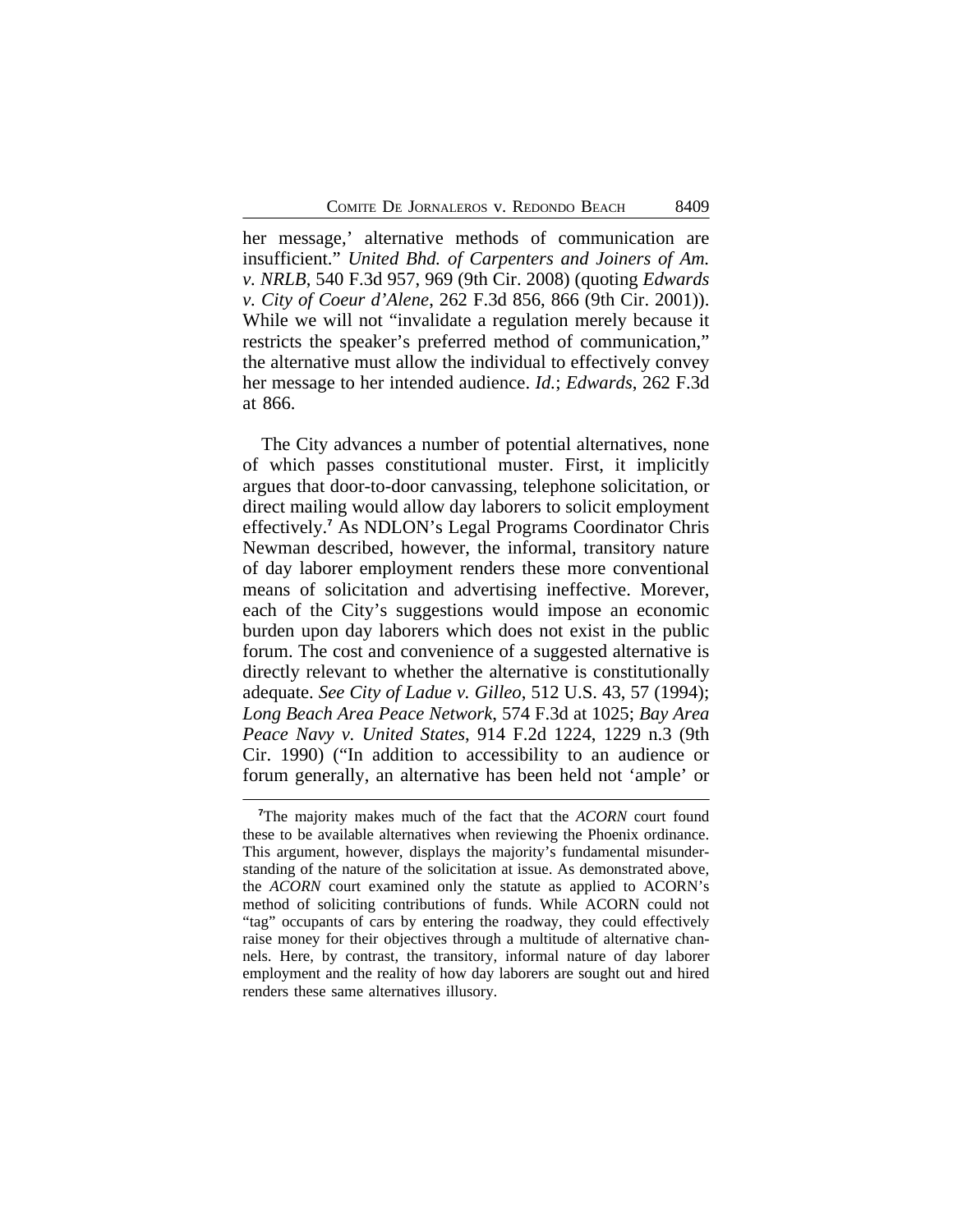adequate because, among other things, it is 'more expensive' than the prohibited means of communication." (citing *City of Watseka v. Ill. Pub. Action Council*, 796 F.2d 1547, 1558 (7th Cir. 1986)).

The City and majority also assert that soliciting pedestrians on the side of the road is an acceptable alternative. Maj. Op. at 8384-85. However, this "alternative" is also illusory. The Ordinance poses a serious risk that solicitation directed at pedestrians on the sidewalk will be chilled because a solicitor targeting pedestrians cannot control the potential response of passing motorists. A day laborer could intend to solicit only passing pedestrians, but if a driver stopped and attempted to engage him, it could appear to an observing police officer that he was attempting to solicit passing traffic. This lack of control over a driver's response, which is tantamount to a lack of control over a violation of the Ordinance, makes this "alternative" unavailable. More fundamentally, as the district court found, "most individuals who set out seeking to hire day laborers do so in their cars." *Comite*, 475 F. Supp. 2d at 968. Thus, that day laborers may technically remain free to solicit employment from pedestrians does not answer the relevant question: whether the day laborers would be able to solicit their target audience. *See United States v. Baugh*, 187 F.3d 1037, 1044 (9th Cir. 1999); *see also Heffron v. Int'l Soc'y for Krishna Consciousness, Inc.*, 452 U.S. 640, 655 (1981) ("The First Amendment protects the right of every citizen to 'reach the minds of willing listeners and to do so there must be an opportunity to win their attention.").

Even if it were accepted that day laborers could reach *certain* members of their target audience by soliciting pedestrians, the alternative would still not be a sufficient means of protecting Plaintiffs' First Amendment interests. In *Edwards*, we held that an alternative which allowed the speaker to solicit only a segment of his target audience was inadequate. There, a Los Angeles ordinance prohibited the carrying of signs that were attached to wooden or plastic handles during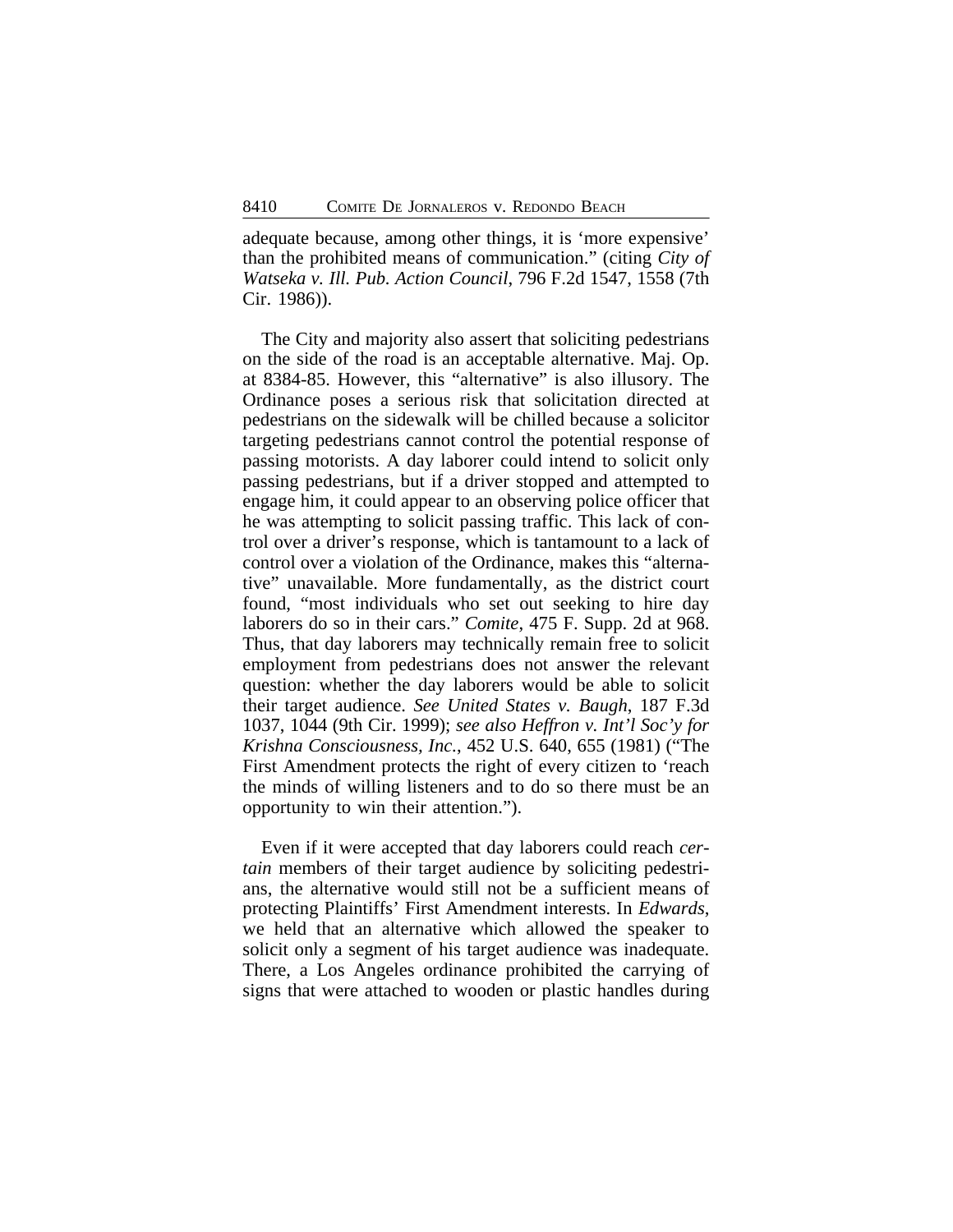parades or public assemblies. *Edwards*, 262 F.3d at 858-59. The City of Los Angeles asserted that handing out leaflets, holding up signs, singing, shouting, or chanting constituted alternative means to convey messages. *Id.* at 867. We rejected those alternatives, finding that the noise and large size of the crowds rendered the proposed alternatives ineffective for the protestors "to convey their messages to the broad audience they seek to attract." *Id.* We reached this result despite the fact that *some* individuals in the crowd would have been able to see hand-held signs, obtain handbills, or hear the shouting. Compared to the use of supported signs, the proposed alternatives impermissibly narrowed the audience the speaker could reach. Similarly here; the suggested alternative means of soliciting pedestrians is an ineffective method for day laborers to reach their target audience. Therefore, it is legally insufficient.

The majority next argues that the ability of a day laborer to engage a driver who has lawfully parked constitutes a valid alternative. As already demonstrated, however, the plain text of the Ordinance bans this behavior. It broadly prohibits all solicitation of employment, business, or contributions from any occupant of a vehicle and it does not distinguish between legally parked, illegally parked, or stopped vehicles. An alternative is not constitutionally adequate if it is facially prohibited by the challenged ordinance.

Finally, the City claims that strip mall parking lots adjacent to the main areas in which day laborers congregate can operate as alternative avenues of communication. This suggestion is at odds with the City's assertion that it enacted the Ordinance in part due to the complaints of those very local business owners. *Comite*, 475 F. Supp. 2d at 967 n.9. The City has not shown that the proprietors of these establishments are willing to allow day laborers to congregate in their parking lots, so it cannot be said that this alternative is actually available.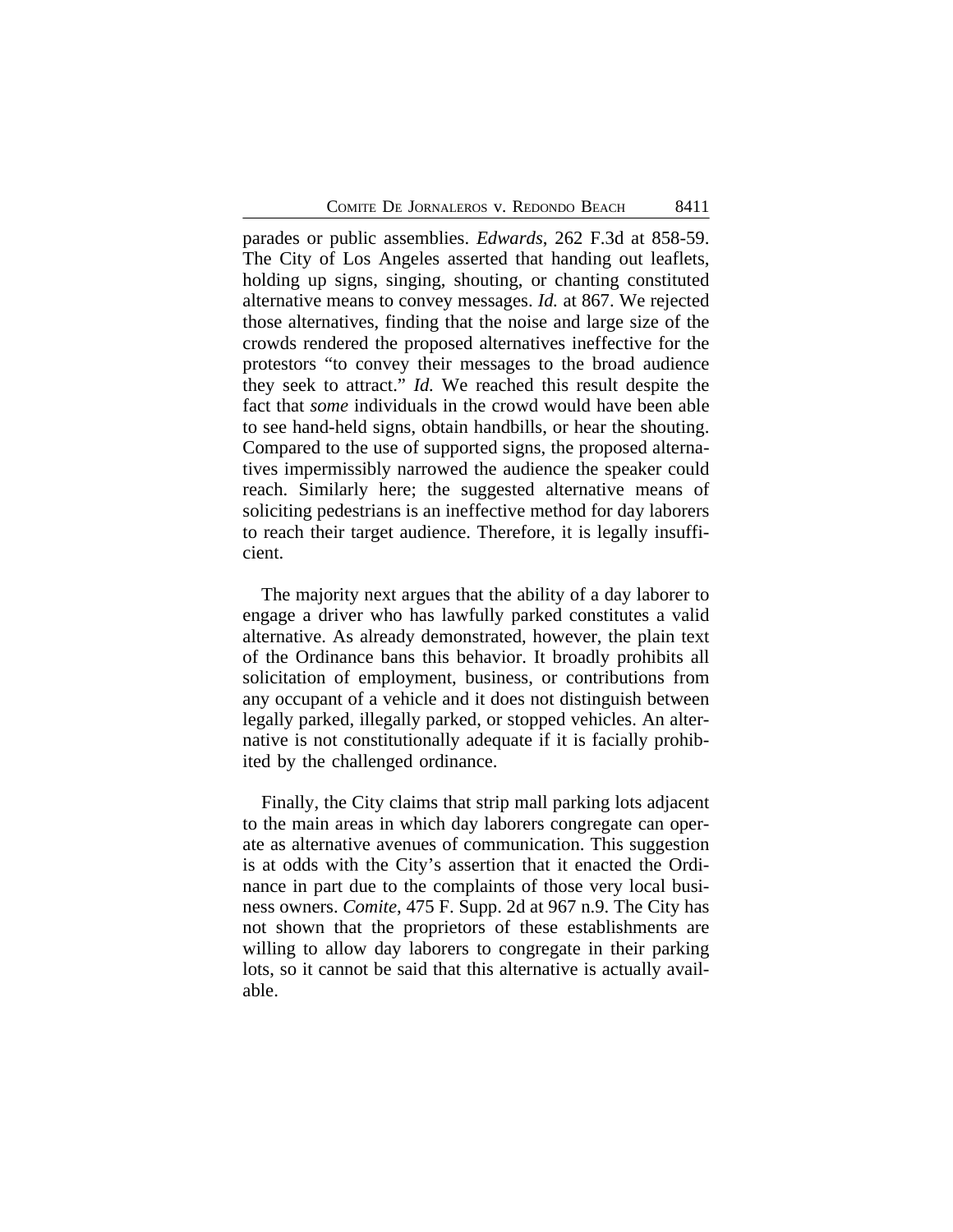### 8412 COMITE DE JORNALEROS v. REDONDO BEACH

The City relies on *Robins v. Pruneyard Shopping Center*, 23 Cal. 3d 899 (1979), *aff'd* 447 U.S. 74 (1980), and its progeny to argue that day laborers are free to exercise their First Amendment rights on private property, even over the objection of property owners. In *Pruneyard*, the California Supreme Court held that the California Constitution's guarantee of freedom of expression, Cal. Const. art. I, §§ 2-3, "protect[s] speech and petitioning, reasonably exercised, in shopping centers even when the centers are privately owned." *Pruneyard*, 23 Cal. 3d at 910. Under *Pruneyard*, property owners may be compelled to allow expressive activity only where the premises have become the " 'functional equivalent of a traditional public forum.' " *Albertson's, Inc. v. Young*, 107 Cal. App. 4th 106, 118 (2003) (citing *Golden Gateway Ctr. v. Golden Gateway Tenants Ass'n.*, 26 Cal. 4th 1013, 1033 (2001)). California courts have explicitly rejected a broad reading of *Pruneyard* that would compel any store or facility that is "freely and openly accessible to the public" to allow expressive activity. *See, e.g.*, *Albertson's*, 107 Cal. App. 4th at 118 (holding the "freely and openly accessible" inquiry to be a "threshold" requirement).

The private parking lots the City suggests as alternative avenues of communication are attached to small, individual "proprietor-type operations, such as a doughnut shop, gas stations, restaurants and a '7-Eleven.' " *Comite*, 475 F. Supp. 2d at 967. It strains reality to argue that a doughnut shop or gas station has become the "functional equivalent" of a public forum like the massive outdoor shopping center in *Pruneyard*. Rather, as the district court found, "California courts have eschewed the application [of] *Pruneyard* to smaller spaces, such as the parking lots of large grocery stores." *Id.* For example in *Albertson's*, the California Court of Appeal concluded that individuals did not have the right to solicit in front of an Albertson's store, notwithstanding that it was part of a large complex built around a common parking lot. 107 Cal. App. 4th at 121. The Court of Appeal reasoned, in part, that there were no "enclosed walkways, plazas, courtyards, picnic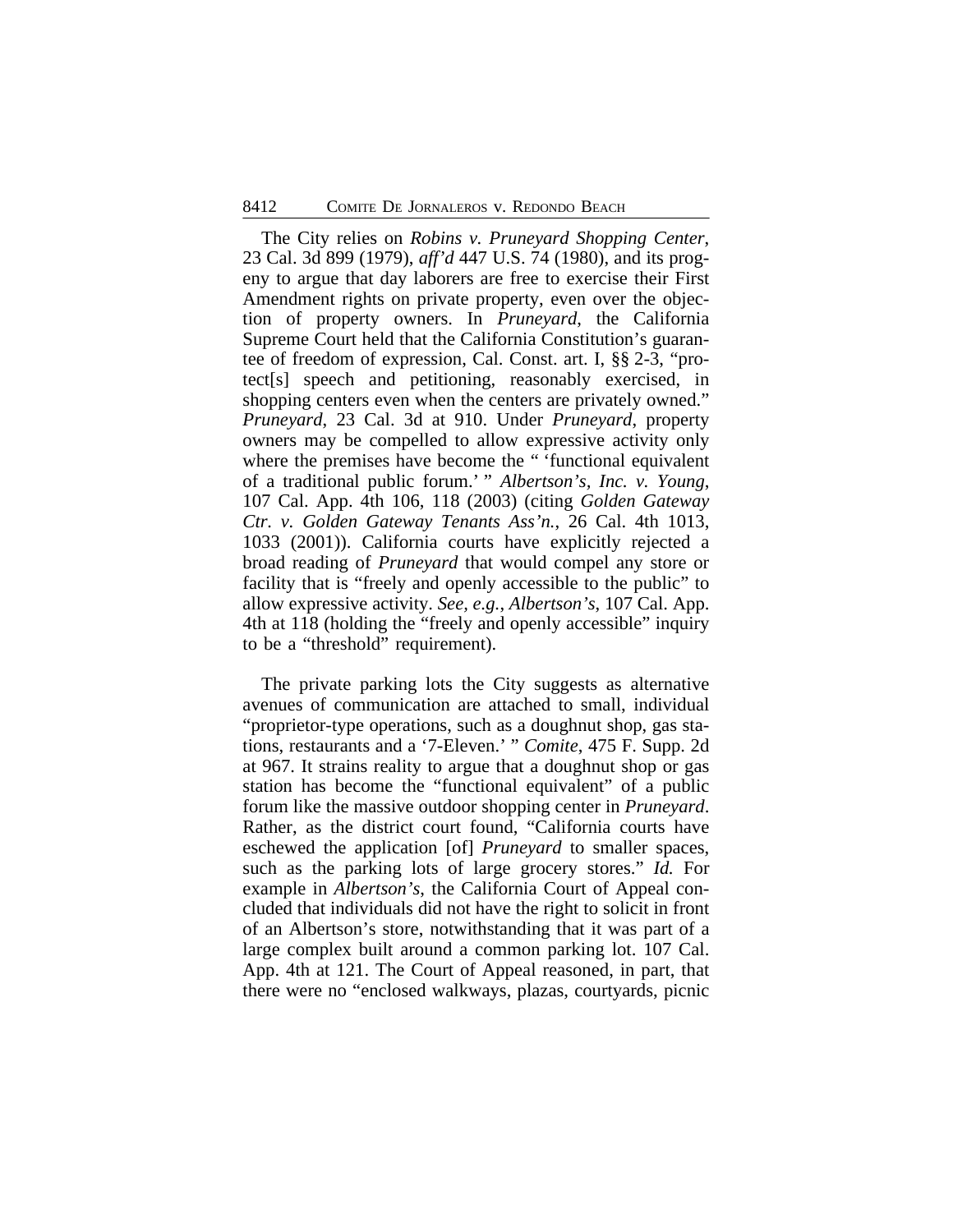areas, gardens, or other areas that might invite the public to congregate." *Id.* Similarly, in *Trader Joe's*, the same court concluded that a Trader Joe's store and parking lot did not become the functional equivalent of a public forum simply because it was open to the public. The Court of Appeal there stated that "[f]ew would argue that a free-standing store, with abutting parking space for customers, assumes significant public attributes merely because the public is invited to shop there." *Trader Joe's Co. v. Progressive Campaigns, Inc.*, 73 Cal. App. 4th 425, 434 (1999). Like Albertson's or Trader Joe's, the small individual proprietorships involved in this case lack any indicia of a public forum, thus rendering *Pruneyard* inapplicable.

The City asserts that property owners' objections are merely speculative. The City belies its own record; it is undisputed that property owners' objections to day laborers were a driving force behind the adoption of the Ordinance. It defies common sense to conclude that property owners who objected to the day laborers congregating on public sidewalks near them, prompting the City to enact the Ordinance in the first place, would acquiesce to a proposal that would move the day laborers directly onto their private property. The City next argues that, were the property owners to object, the day laborers would be entitled to assert their right to assemble under *Pruneyard*. However, the burden is on the City—not the Plaintiffs—to prove the existence of alternative avenues of communication. As detailed above, the City has failed to demonstrate even a colorable argument that *Pruneyard* applies to the individual proprietorships it promotes as an alternative to city sidewalks. The City cannot meet its heavy burden for justifying restrictions on First Amendment rights by simply pointing to a legal doctrine and inviting the Plaintiffs to engage in what would likely be a protracted, losing legal battle.

Each of the potential alternatives asserted by the City is either inapplicable or constitutionally defective. Thus,